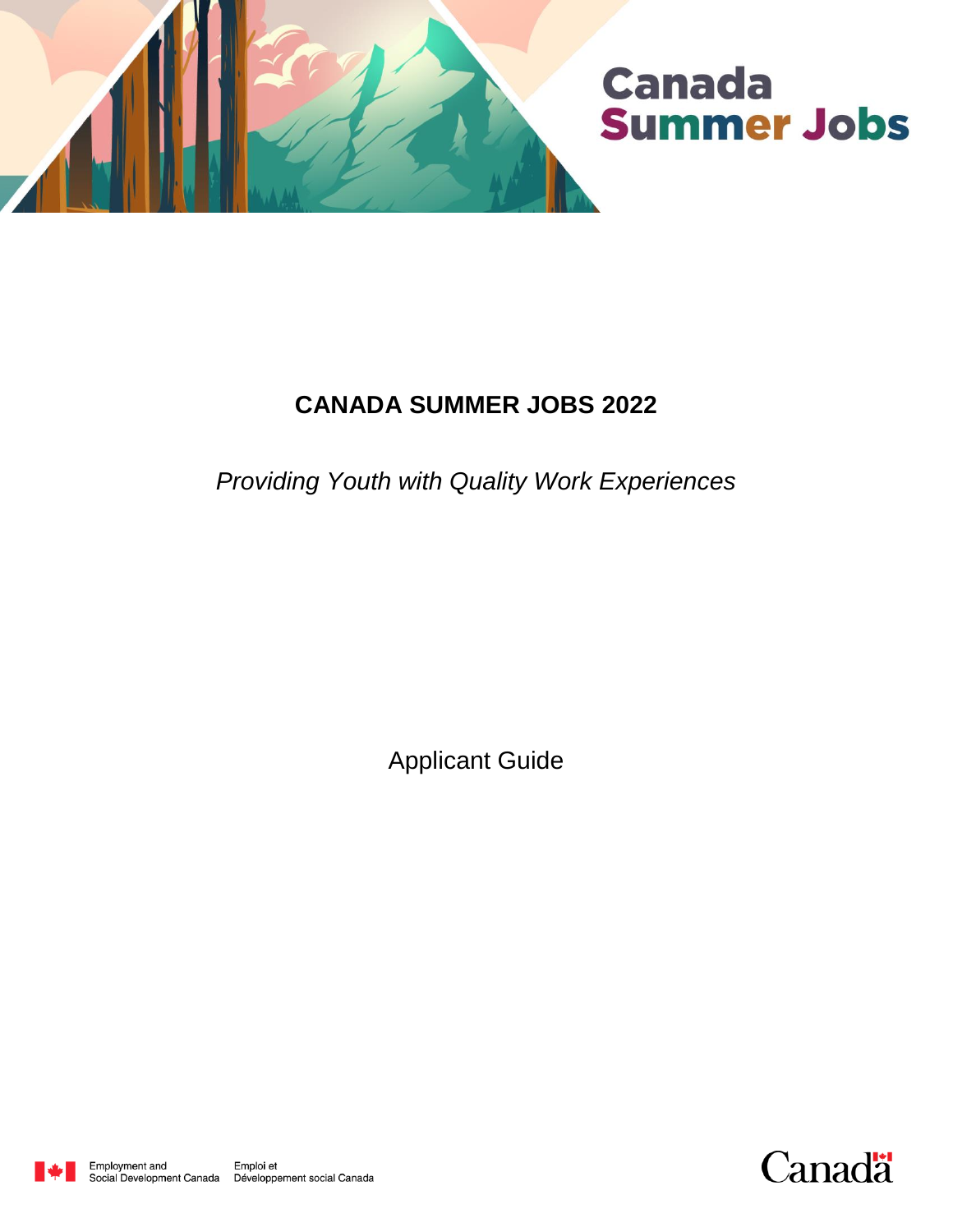## **Table of Contents**

|  | Objective 1: Provide quality work experiences for youth (30 points) 19                                                                            |  |
|--|---------------------------------------------------------------------------------------------------------------------------------------------------|--|
|  | Objective 2: Provide youth with opportunity to develop and improve their skills                                                                   |  |
|  | Objective 3: Respond to national and local priorities to improve access to the<br>labour market for youth who face unique barriers (25 points) 21 |  |
|  |                                                                                                                                                   |  |
|  |                                                                                                                                                   |  |
|  |                                                                                                                                                   |  |
|  |                                                                                                                                                   |  |
|  |                                                                                                                                                   |  |
|  |                                                                                                                                                   |  |
|  |                                                                                                                                                   |  |
|  |                                                                                                                                                   |  |
|  |                                                                                                                                                   |  |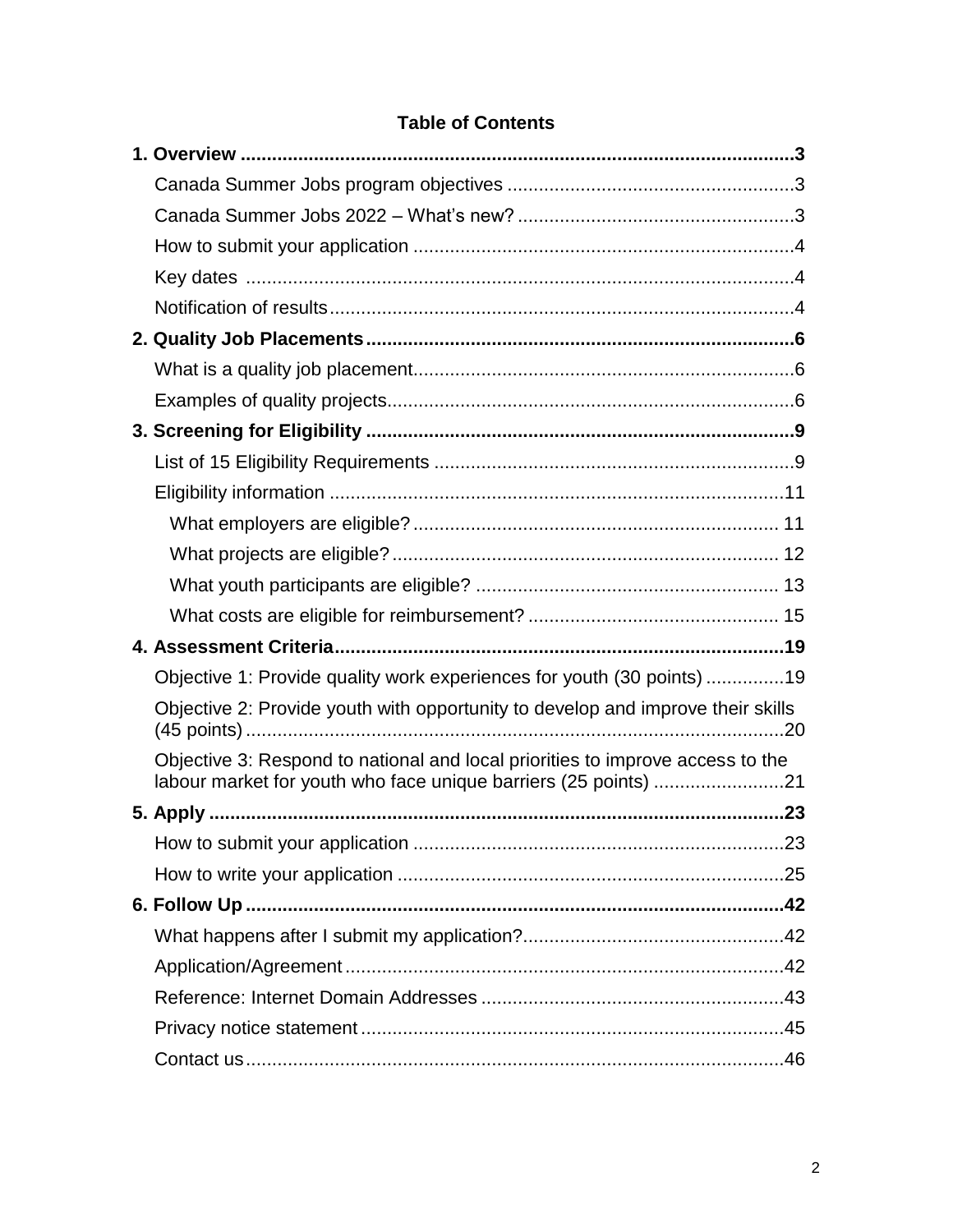# <span id="page-2-0"></span>**1. Overview**

This applicant guide provides information to help you complete your Canada Summer Jobs (CSJ) application.

Read the following guide and the [Articles of Agreement](https://www.canada.ca/en/employment-social-development/services/funding/youth-summer-job/agreement.html) in their entirety before you start your application for funding, as they contain important details on the information and supporting documentation that Service Canada requires to assess your application. As part of your application, organizations are required to attest that they have read, understood, and will comply with the Articles of Agreement.

# <span id="page-2-1"></span>**Canada Summer Jobs program objectives**

CSJ is a program under the Youth Employment and Skills Strategy, which aims to provide flexible and holistic services to help all young Canadians develop the skills and gain paid work experience to successfully transition into the labour market.

The CSJ program objectives align with the Youth Employment and Skills Strategy and are as follows:

- Provide quality work experiences for youth;
- Respond to national and local priorities to improve access to the labour market for youth who face unique barriers; and,
- Provide opportunities for youth to develop and improve their skills.

The program provides wage subsidies to employers from not-for-profit organizations, the public sector, and private sector organizations with 50 or fewer full-time employees, to create quality summer work experiences for young people aged 15 to 30 years.

The Government of Canada aims to ensure that all CSJ-funded job opportunities take place in a safe, inclusive, and healthy work environment free from harassment and discrimination.

To support Service Canada in screening and assessing the eligibility and quality of each project, the Application Form collects information from you such as your organization's health and safety practices, work environment policies, supervision and mentoring plans, skills development plan, and other details related to both your organization and the proposed job(s). For more details on the information collected through the application process, consult  $Section 5 - Apply$ .

# <span id="page-2-2"></span>**Canada Summer Jobs 2022 – What's new?**

The Government has committed to create 100,000 CSJ jobs for youth in 2022 to help ensure that the program remains responsive to the employment needs of youth and employers. For 2022, CSJ is returning to its regular parameters and will offer quality jobs over the summer months. The jobs will need to end by September 3, 2022. Jobs will need to be full time with a minimum of 30 hours a week and a duration of at least 6 weeks.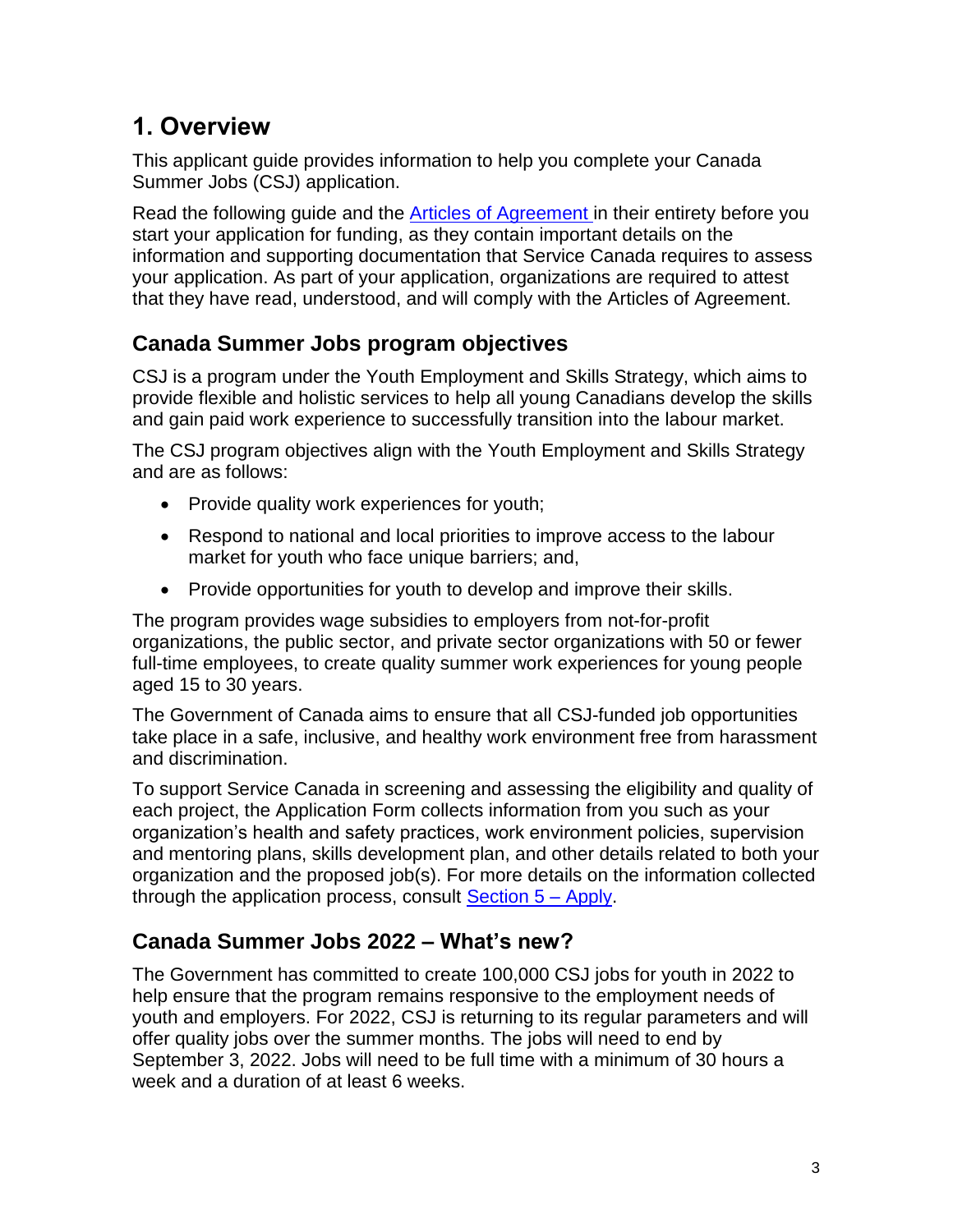In the context of COVID-19, employers are responsible for ensuring health and safety measures are in place and are in accordance with municipal, provincial and federal public health guidance.

# <span id="page-3-0"></span>**How to submit your application**

You can submit your application(s) in several ways:

- 1. Using an [online fillable application;](https://srv217.services.gc.ca/ihst4/Intro.aspx?cid=e7d4ea95-e956-4121-8754-03166ae47520&lc=eng)
- 2. Using [Grants and Contributions Online Services](https://www.canada.ca/en/employment-social-development/services/funding/gcos.html) (GCOS);
- 3. In person; and,
- 4. By mail.

It is recommended that you submit your application electronically using the online fillable application or GCOS as the ability to submit an application in person or by mail could be impacted by office closures related to COVID-19.

Review [Section 5 –](#page-22-0) Apply for more details on each of these application methods.

# <span id="page-3-1"></span>**Key dates**

Please note the following key dates:

- Applications are due by January 25, 2022.
- Funding confirmations will be sent to employers starting in April 2022.
- The earliest job start date is April 25, 2022.
- The latest job start date is July 24, 2022.
- The latest job end date is September 3, 2022.
- The latest date to submit a payment claim is 30 days following the completion of the last Canada Summer Jobs-funded work placement.

**IMPORTANT:** A submitted application is referred to as a project. Activities cannot begin before your project is approved and an agreement has been signed by both the recipient and Service Canada. The receipt of a completed application does not in itself constitute a commitment on the part of Service Canada. Do not assume any commitment on the part of Service Canada until funding has been approved and a formal agreement has been signed by a Service Canada representative.

# <span id="page-3-2"></span>**Notification of results**

Each year, applications for funding exceed the available funding. Due to oversubscription, not all eligible projects are funded and organizations that receive funding may not receive the level of funding requested, the amount of funding received in previous years, or the number of weeks requested. In order to fund quality jobs, Service Canada expects an average funded job duration of 8 weeks and for 35 hours per week.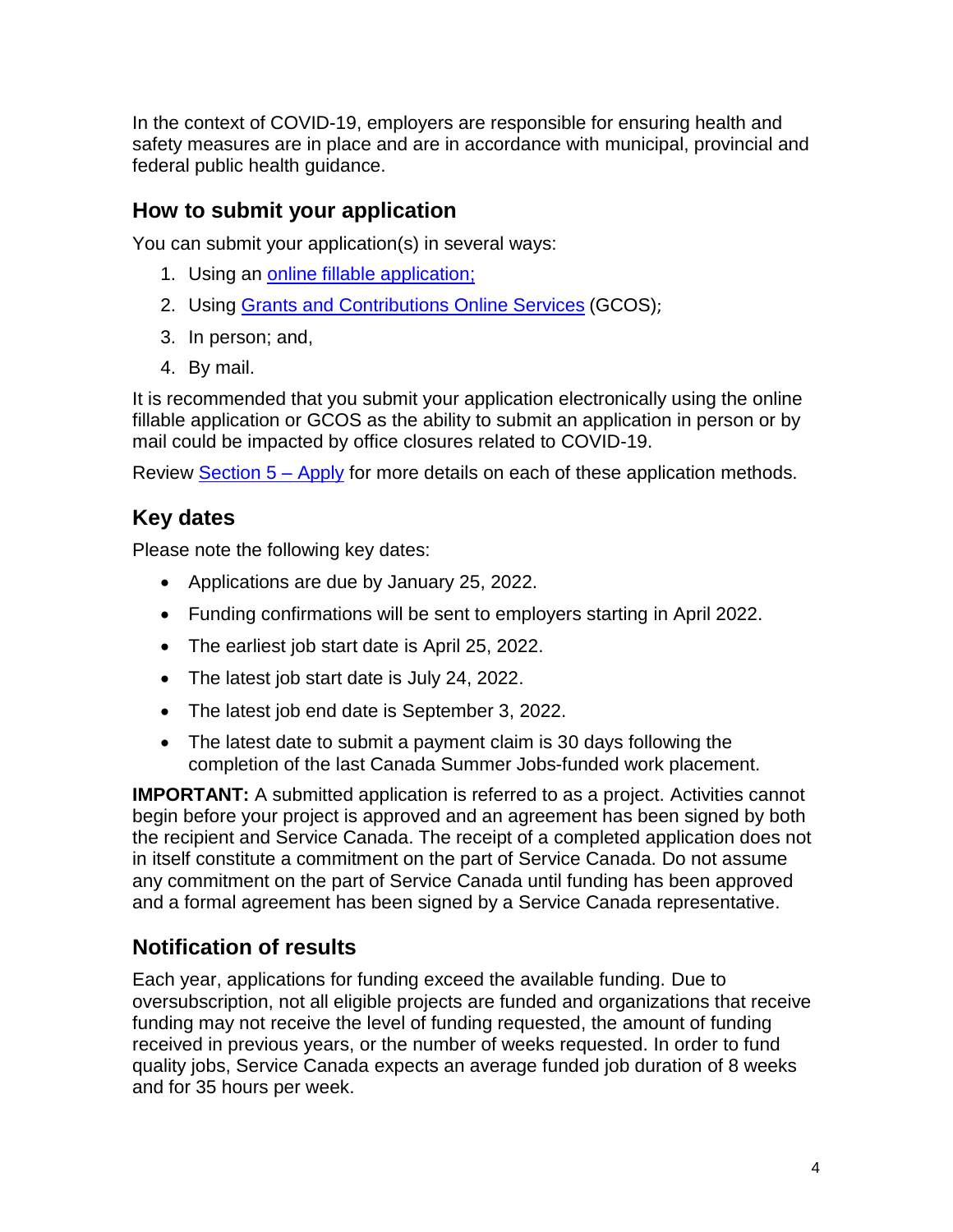Funds are distributed among the successful applicants based on the results of Service Canada's assessment of applications, and from feedback provided by Members of Parliament during their review of the list of projects eligible for funding in each constituency.

Service Canada will inform you of the status of your application starting in April 2022. All eligibility and funding decisions will be confirmed in writing. You can also check the status of your application through GCOS if you applied via GCOS.

Funded employers and youth participants will be asked to complete questionnaires to provide Service Canada with feedback on their CSJ experience. The mandatory employer questionnaire **must be completed prior to submitting a payment claim.** It is also mandatory for employers to provide the youth participant questionnaire to youth employees funded through the CSJ program, although completion of the youth questionnaire remains voluntary. Both questionnaires will be provided to funded employers during the notification phase.

**[Job Bank](https://www.jobbank.gc.ca/youth)** will continue to be the primary source for information for youth on the availability of positions funded through the program. All Canada Summer Jobs-funded positions will automatically be posted on [Job Bank](https://www.jobbank.gc.ca/youth) to help youth find, and employers to fill, those jobs.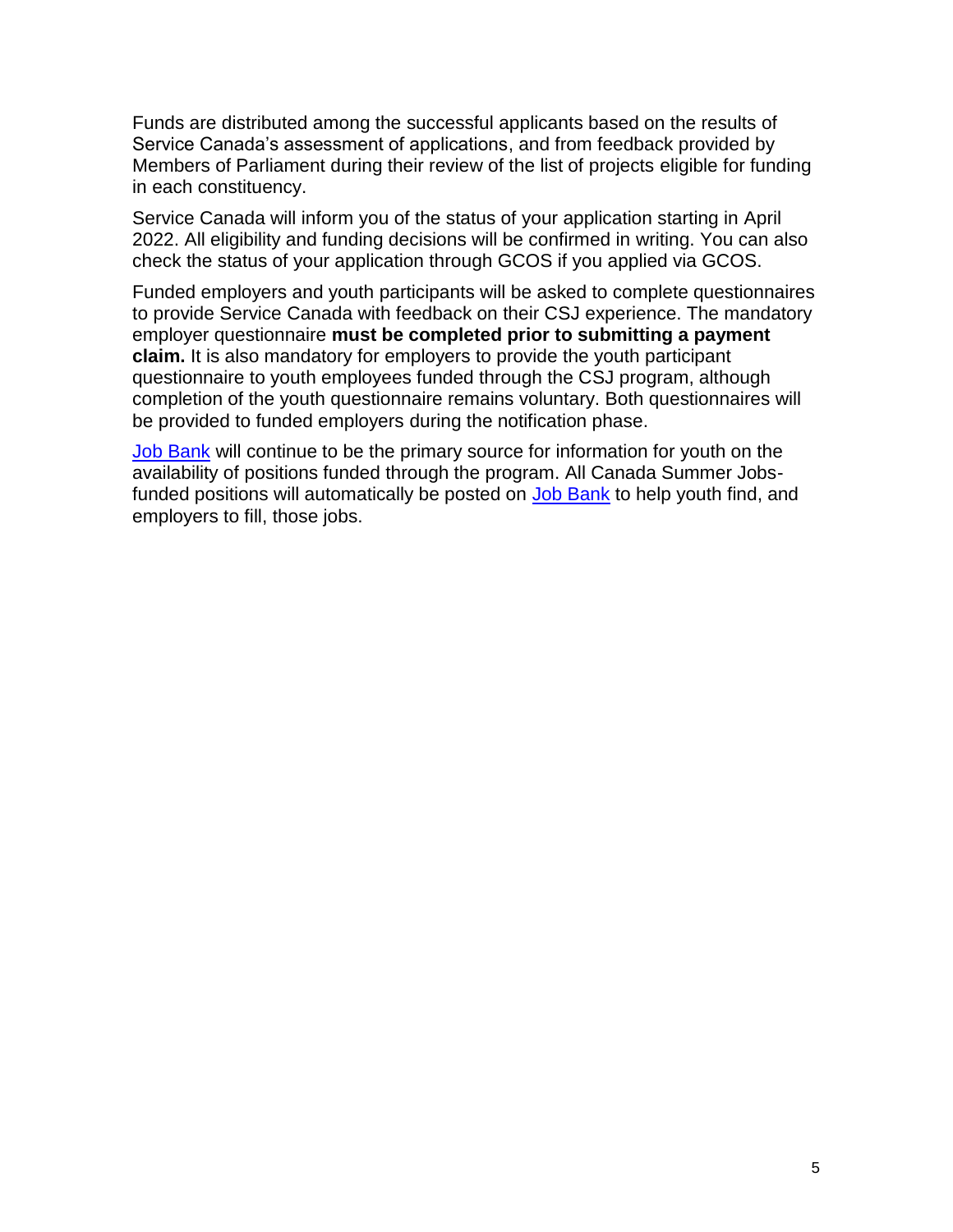# <span id="page-5-0"></span>**2. Quality Job Placements**

## <span id="page-5-1"></span>**What is a quality job placement**

Through the Canada Summer Jobs program, the Government of Canada provides employers with wage subsidies to create quality job placements for youth in safe, inclusive and healthy work environments free of harassment and discrimination.

Your application should demonstrate the quality of your proposed job placement(s) through:

- **Youth investment** by paying youth **above the minimum wage** in your province or territory, or by **committing to retain the youth** as an employee beyond the period of the CSJ Agreement.
- **Supervision** by demonstrating how you will support the youth during their work placement through observing, evaluating, and providing feedback on job performance.
- **Mentoring**  by demonstrating how your guidance will support the professional and career-development of the youth.
- **Skills development –** by providing opportunities for youth to develop the skills needed for employment.
- **Health and safety practices –** by demonstrating that you have implemented measures to ensure that your work environment is safe.
	- o In the current context of COVID-19, employers are responsible for staying informed of provincial guidance on essential services and municipal, provincial and federal public health information, and following all necessary local health guidance.
- **Work environment policies and practices** by demonstrating that you have implemented measures to provide a work environment free of harassment and discrimination, including non-discriminatory hiring practices.

The following are examples of projects that meet the objectives of the program to provide quality work placements to youth, to provide youth with the opportunity to develop and improve their skills, and to support local and national priorities to improve access to the labour market for youth who face unique barriers.

# <span id="page-5-2"></span>**Examples of quality projects**

## **Example #1 (Youth who are early leavers of high school, not in employment, education or training)**

A local daycare plans to hire four youth with no prior job experience nor postsecondary education to work in the daycare centre over the summer months to care for children.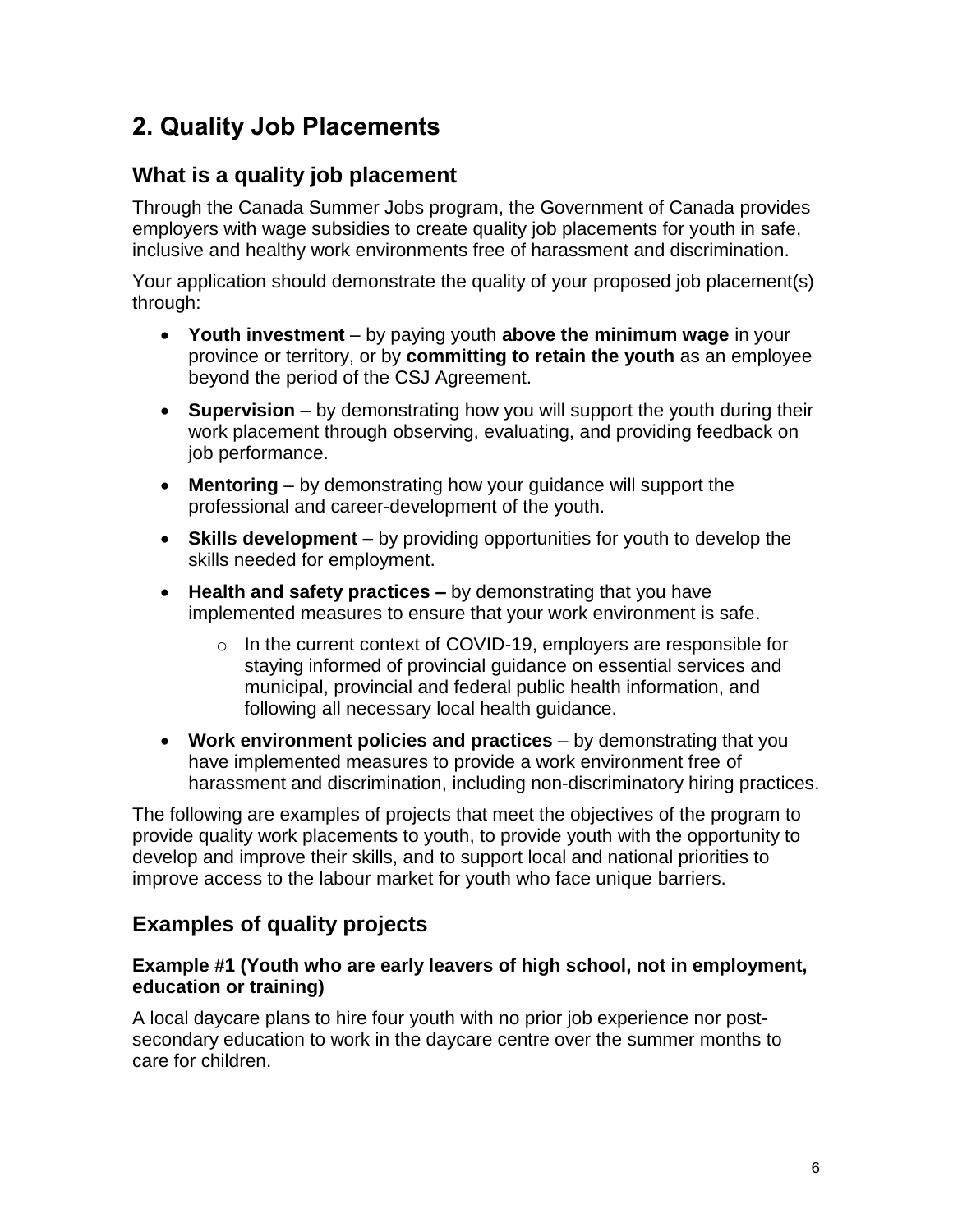The youth will be tasked with planning, organizing and delivering a special summer-long project for the children. The youth will lead both a recreational and an educational piece that are not part of the normal day-to-day operation of the daycare. The recreational aspect will include an introduction to various summer sports and a competition over the course of several weeks.

Outcomes for the youth will be obtaining their first job experience through learning how to care for children. These youth would develop communication, organizational, and collaboration skills through planning and developing a project to provide recreational and educational activities for participants. Those youth who had a successful experience, and are thinking of pursuing a career as an Early Childhood Educator, could be retained by the employer at the conclusion of the summer placement.

A project like this would receive additional assessment points as it responds to one of the program's national priorities. [See Section 4 Assessment Criteria](#page-18-2) for more information.

## **Example #2 (Black and other racialized youth)**

An organization that develops clean air technology seeks to hire a Black or other racialized youth to support ongoing research and development activities.

The organization intends to hire a visible minority youth studying environmental engineering to work as an assistant to an experienced engineer. The youth will support research and testing activities, and the experienced engineer will provide mentoring to support the youth's career and skills development.

A project like this would receive additional assessment points as it responds to one of the program's national priorities. See [Section 4 Assessment Criteria](#page-18-0) for more information.

## **Example #3 (Youth with Disabilities)**

A not-for-profit organization that runs a summer camp for disabled youth is looking to hire camp counselors.

The counselors will plan and lead daily activities for campers and provide various supports to campers based on the individual needs of the youth. The counselors will be under the direct supervision of senior camp leaders on a daily basis. Supervision will include comprehensive health and safety training in advance of the camp session, as well as regular daily meetings to discuss concerns or issues. Each youth hired will also receive one-on-one mentoring throughout the summer.

A project like this would receive additional assessment points as it responds to one of the program's national priorities. [See Section 4 Assessment Criteria](#page-18-2) for more information.

## **Example #4 (Indigenous Youth)**

An Indigenous-led organization seeks to hire youth to support services to community members and to assist with Indigenous cultural awareness events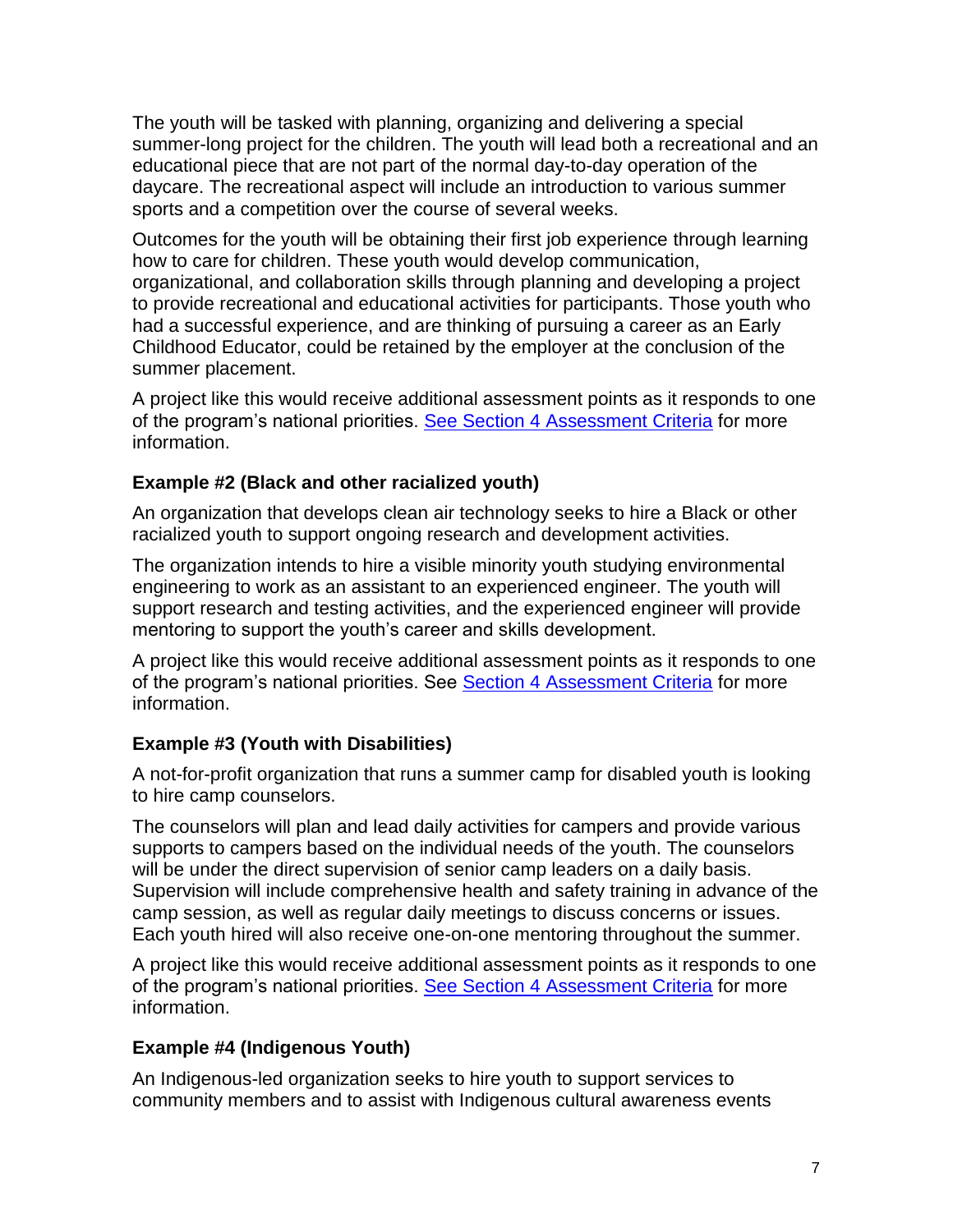taking place throughout the summer. To support these events, youth will assist with guided tours, storytelling, traditional dance performances and craft workshops. At the local office, youth will assist community members with resumé building. Youth will also work to connect Elders with children in the community so that children can learn about their culture and heritage. Outcomes for youth include experience in client service and community development and development of leadership, communication, and teamwork skills.

A project like this would receive additional assessment points as it responds to one of the program's national priorities. See **Section 4 [Assessment Criteria](#page-18-0)** for more information.

#### **Example #5 (Small Businesses and Not-For-Profit organizations that selfreport as having leadership from groups that are underrepresented in the labour market)**

A local restaurant owned by an individual who self-reports as being from an underrepresented group plans to hire youth to assist with processing and delivering orders over the summer months.

The youth will work in small teams to plan and conduct deliveries. They will also be responsible for keeping accurate records. The youth will receive in-person training throughout their first week from their supervisor and then a senior staff member will be assigned as their mentor for the remainder of the placement. Included in the youth's training will be direction for client service and the proper procedures for social distancing in a professional setting. Outcomes for the youth will be learning how to develop work plans as a team as well as gaining experience in client service through coordinating delivery drop-offs.

A project like this would receive additional assessment points as it responds to one of the program's national priorities. [See Section 4 Assessment Criteria](#page-18-2) for more information.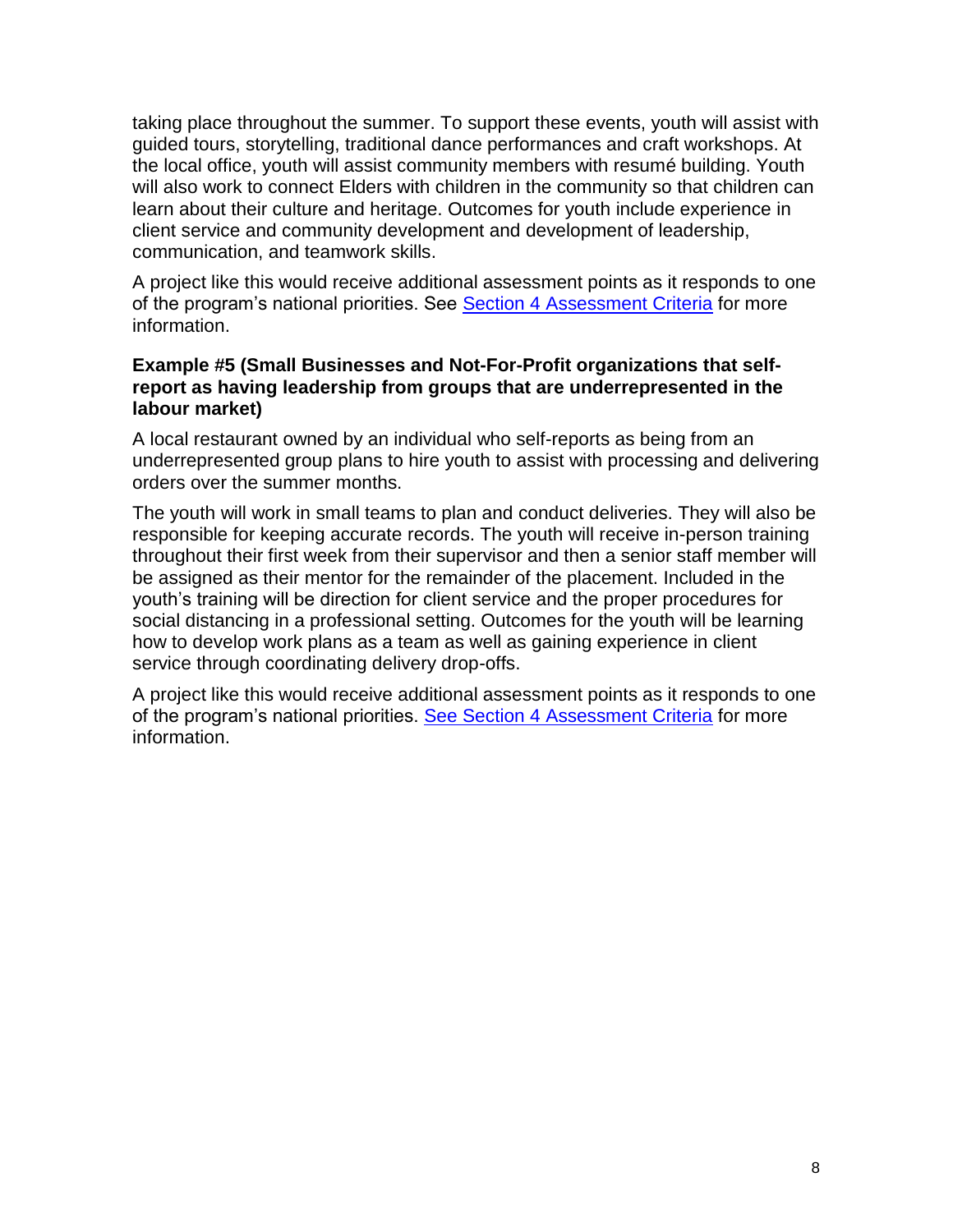# <span id="page-8-0"></span>**3. Screening for Eligibility**

Your application will be:

- 1. Screened for eligibility against the 15 mandatory eligibility requirements listed below; and,
- 2. Assessed for quality in relation to the program objectives:
	- Provide quality work experiences for youth;
	- Provide opportunities for youth to develop and improve their skills; and,
	- Respond to national and local priorities to improve access to the labour market for youth who face unique barriers.

Your project will be assessed **only if all of the eligibility requirements have been met**.

The Department may review results from previous funding agreements with the Department and information in the public domain, including but not limited to materials on your website and media articles, when determining the eligibility of your application. The Department may also review previous applications and all previous correspondence, including responses to requests for missing information or clarification, as part of this review process.

## **Member of Parliament review**

After Service Canada officials have assessed and ranked all eligible applications, Members of Parliament are provided with a list of eligible projects for their constituencies and offered the opportunity to provide feedback based on their local knowledge.

# <span id="page-8-1"></span>**List of 15 Eligibility Requirements**

You must meet the following **15 eligibility requirements** for your project to be considered eligible for funding. If the project as outlined in your application does not meet all 15 eligibility requirements, it will not proceed for assessment described in [Section 4.](#page-18-0)

- 1. **Application must be submitted before the deadline.**
- 2. **Attestation box must be checked.**
- 3. **Application must be complete.**
- 4. **Employer must be eligible.**
- 5. **Project activities must be eligible.**
- 6. **Job duration:** Must be between 6 and 16 consecutive weeks.
- 7. **Job hours:** Must be full-time (30 to 40 hours per week).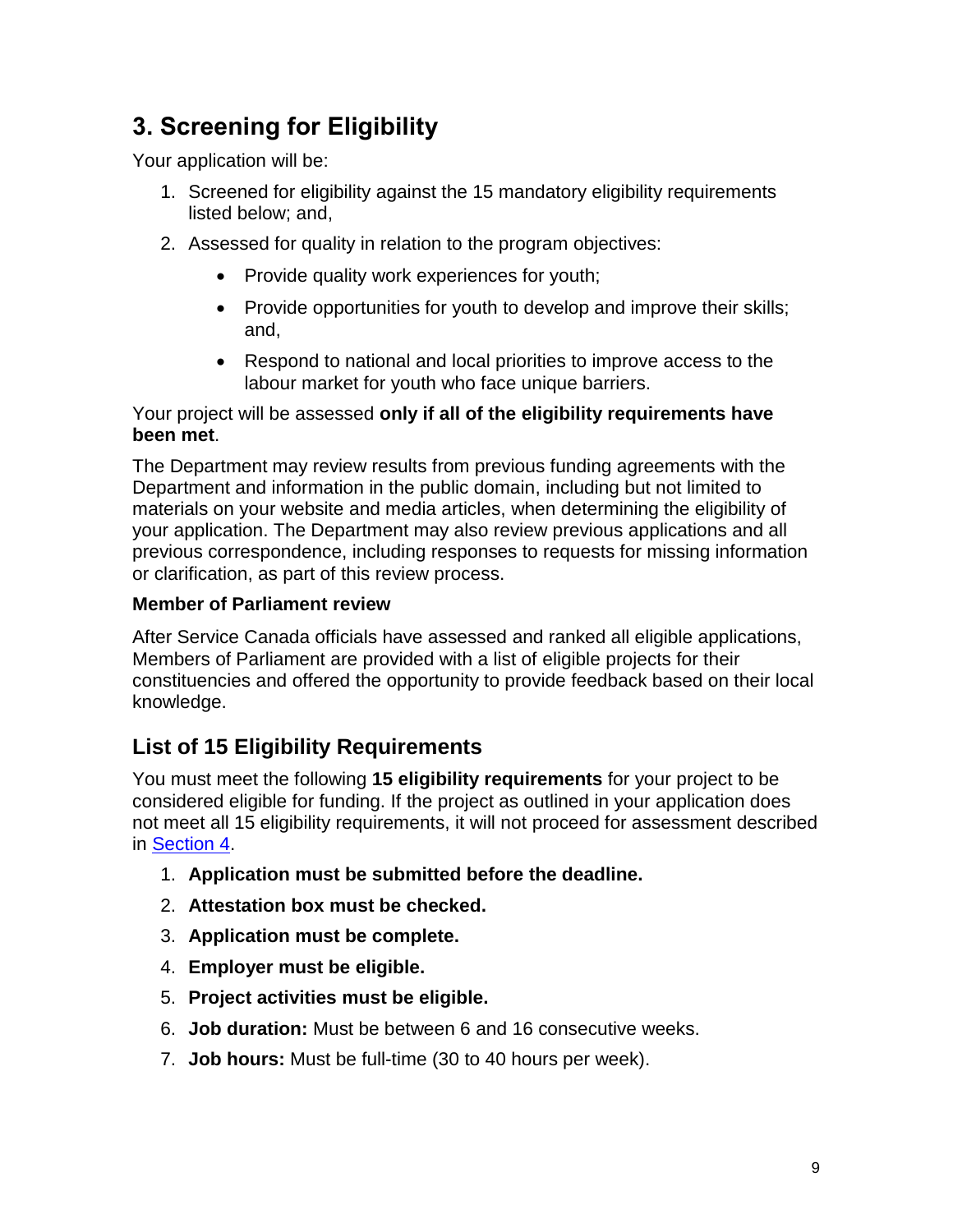- 8. **Other sources of funding:** You must declare whether you have applied, will apply, or have received funding from other sources for the  $job(s)$ requested.
- 9. **Salary:** The salary must respect minimum wage requirements in your province or territory.
- 10.**Money owing to the Government of Canada:** Your organization must declare any money owing to the Government of Canada.
- 11.**Health and safety:** You must demonstrate that you have implemented adequate measures to ensure youth awareness of health and safety practices in the work environment. Safety measures must relate to the type of work environment and specific job type and activities.
- 12.**Hiring practices and work environment:** You must demonstrate that you have implemented adequate measures to ensure that hiring practices and the work environment are free of harassment and discrimination.
- 13.**Supervision:** You must outline the supervision plan for the youth and proposed job activities.
- 14.**Mentoring:** You must outline the mentoring plan for the youth.
- 15.**Past results:** The Department will review all files associated with your organization to verify if there is documented evidence from previous agreements with the Department that would render your application ineligible (including but not limited to financial irregularities, health and safety concerns, past project default or other results). The Department may also review previous applications and all previous correspondence, including responses to requests for missing information or clarification, as part of this review process. The Department may also consult with the Canada Revenue Agency (CRA) on past financial irregularities.

If your application is missing mandatory information, or if the information provided on the application is unclear, Service Canada will contact you to request the necessary information or clarification prior to determining the eligibility of your application. In the event you receive such a letter, you must respond within five business days of the date on which the letter was sent. If you fail to respond within the specified timeframe, the assessment of the eligibility of your application will proceed with the information on file.

Failure to comply with any conditions of a previously funded project will be considered in the evaluation of your new application and could result in a decision of ineligibility of your new application as set out under paragraph 24.1(6) of the [Articles of Agreement.](https://www.canada.ca/en/employment-social-development/services/funding/canada-summer-jobs/agreement.html)

**IMPORTANT:** review "How to Write Your Application" in [Section 5 –](#page-22-0) Apply for information on the mandatory requirements for each of these items.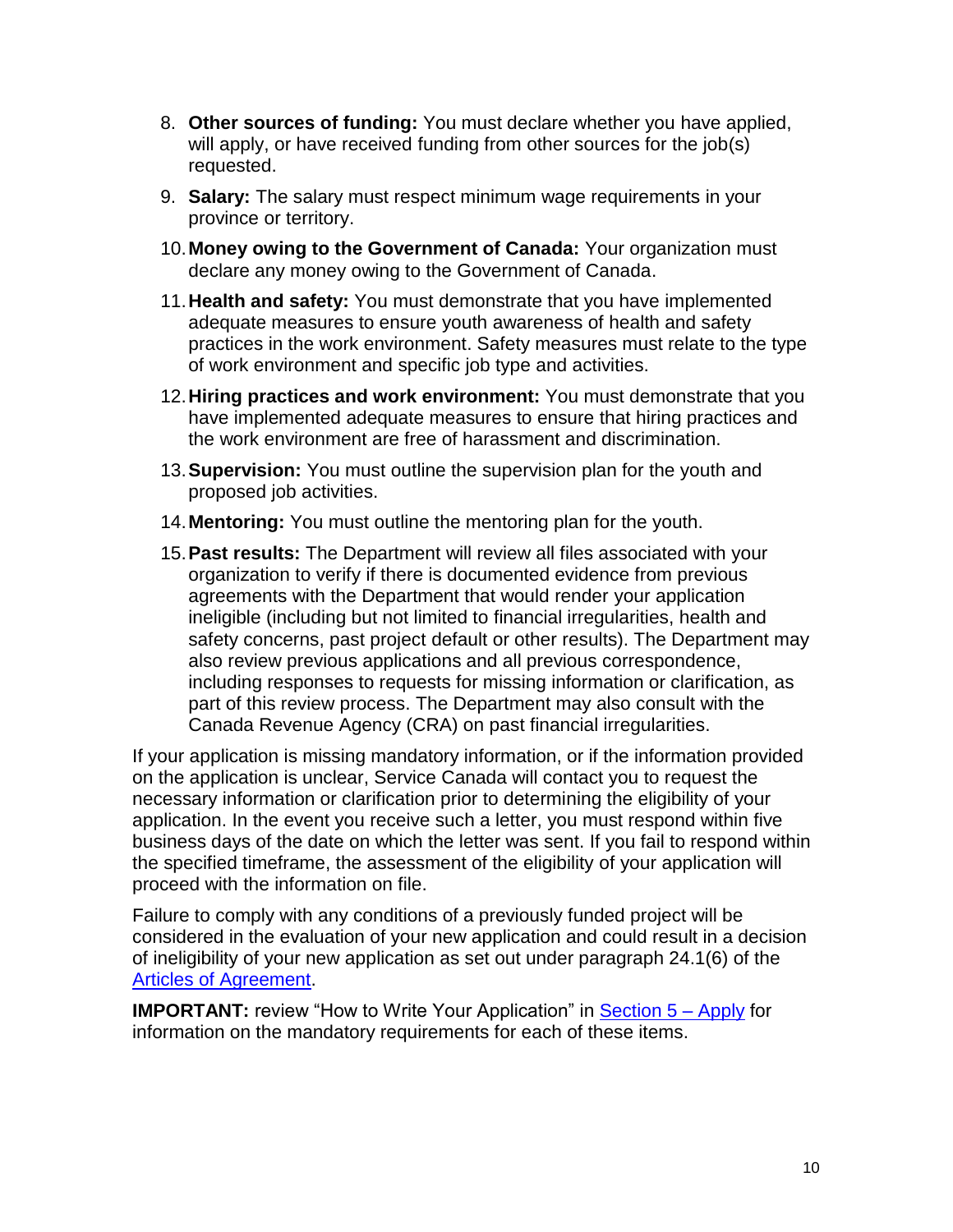## <span id="page-10-0"></span>**Eligibility information**

**NOTE:** An organization must be registered with the Canada Revenue Agency (CRA) to receive funding. The organization must have a CRA payroll deductions program account (RP) prior to hiring youth through the CSJ program.

## <span id="page-10-1"></span>**What employers are eligible?**

### **Not-for-profit employers**

Entities under the "not-for-profit" category are established for purposes other than financial gain for their members. This category includes:

- Community, charitable or voluntary organizations, including faith-based organizations (for example, churches, synagogues, temples, mosques);
- Associations of workers or employers as well as professional and industrial organizations;
- Indigenous not-for-profit organizations;
- Non-governmental organizations;
- Unions;
- Sector councils; and,
- Not-for-profit Band Councils.

#### **Public sector employers**

Public sector employers include public health and public educational institutions, municipal governments, and other organizations under public ownership. Among others, this category includes:

- Public community colleges and vocational schools;
- Public health, including: public hospitals, nursing homes, senior citizen homes, rehabilitation homes, and public libraries;
- Public degree-granting universities and colleges;
- Municipal governments and agencies, including regional legislative bodies and departments;
- School boards and elementary and secondary institutions; and,
- Territorial governments.

#### **Private sector employers**

Private sector entities are established in order to generate a profit or to provide an economic advantage to their proprietors, members or shareholders. Private sector employers must have 50 or fewer full-time employees at the time of application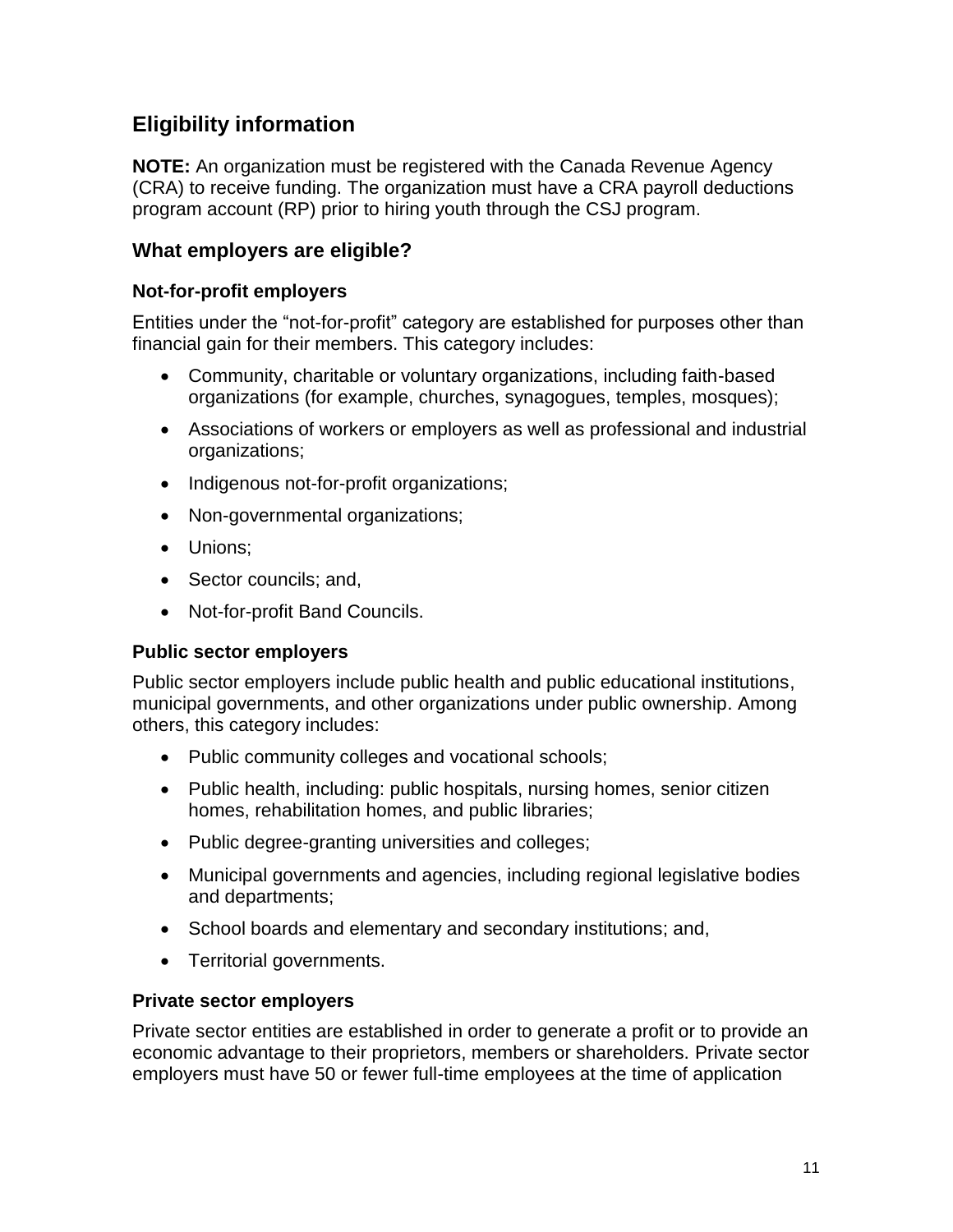across Canada to be eligible for CSJ funding. Full-time employees are those working 30 hours or more per week.

This category includes:

- Bodies, incorporated or unincorporated, including partnerships and sole proprietorships;
- Financial institutions:
- Business, incorporated or unincorporated bodies, which include:
	- o federal Crown corporations operating in a competitive environment and not ordinarily dependent on appropriations for operating purposes as indicated in Schedule III, Part II of the *Financial Administration Act;*
	- o provincial and territorial Crown corporations recognized as operating in a competitive environment and not ordinarily dependent on appropriations for operating purposes;
	- o private health and educational institutions; and,
	- $\circ$  independent owners of franchises (franchise operators are eligible if there are 50 or fewer full-time employees working full-time in the franchise owner's operations across Canada, regardless of the number of business numbers involved);
- Indian Band corporations;
- Private Band Councils; and,
- Private universities or colleges.

## **Ineligible employers**

- Members of the House of Commons and the Senate:
- Federal Government Departments and Agencies;
- Provincial Departments and Agencies; and,
- Organizations that engage in partisan political activities.

## <span id="page-11-0"></span>**What projects are eligible?**

Funded projects must meet program eligibility and comply with the terms and conditions of the [Articles of Agreement](https://www.canada.ca/en/employment-social-development/services/funding/canada-summer-jobs/agreement.html) entered into between the Department and the organization. Organizations that fail to do so will not be reimbursed for youth salary. The provision of false and misleading information may affect eligibility and funding may be revoked.

## **Eligible projects:**

 Provide full-time work experience in Canada between April 25, 2022 and September 3, 2022 for a minimum of six weeks and a maximum of 16 weeks;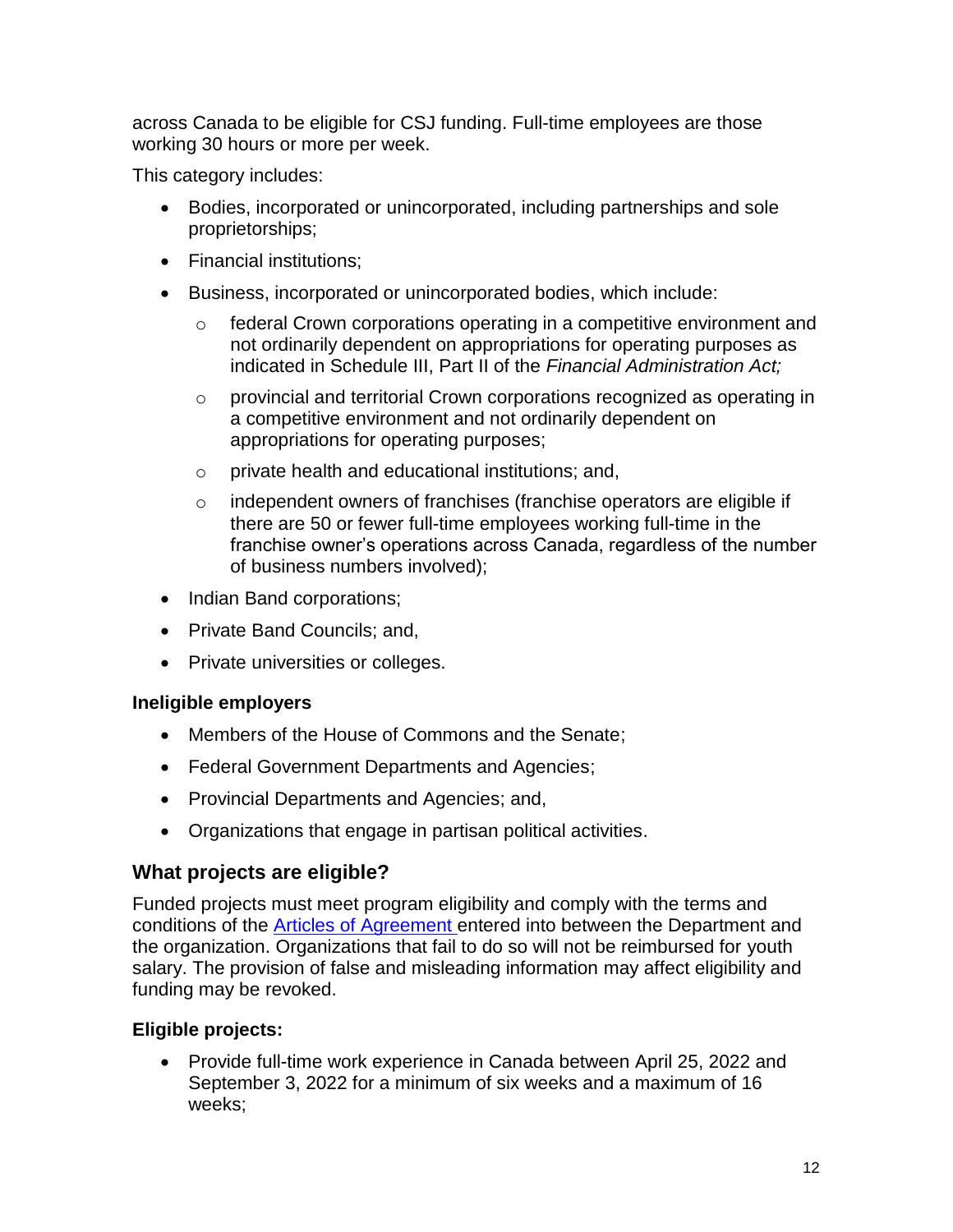- Provide a work experience in an inclusive non-discriminatory work environment that respects the rights of all Canadians; and,
- Support skills acquisition and development.

#### **Ineligible projects and job activities:**

- Have activities that take place outside of Canada;
- Include activities that contribute to the provision of a personal service to the employer;
- Involve partisan political activities;
- Include fundraising activities to cover salary costs for the youth participant;
- Projects or job activities that:
	- $\circ$  Restrict access to programs, services, or employment, or otherwise discriminate, contrary to applicable laws, on the basis of prohibited grounds, including sex, genetic characteristics, religion, race, national or ethnic origin, colour, mental or physical disability, sexual orientation, or gender identity or expression;
	- o Advocate intolerance, discrimination and/or prejudice; or
	- o Actively work to undermine or restrict a woman's access to sexual and reproductive health services.

Please note the following definitions:

- As per Section 2.1 of the Canada Summer Jobs [Articles of Agreement,](https://www.canada.ca/en/employment-social-development/services/funding/youth-summer-job/agreement.html) "project" means the hiring, administration of, and job activities, and organization's activities as described in the Application Agreement.
- To "advocate" means to promote, foster, or actively support intolerance, discrimination, and/or prejudice.
- To "undermine or restrict" means to weaken or limit a woman's ability to access sexual and reproductive health services. The Government of Canada defines sexual and reproductive health services as including comprehensive sexuality education, family planning, prevention and response to sexual and gender-based violence, safe and legal abortion, and post-abortion care.

## <span id="page-12-0"></span>**What youth participants are eligible?**

To be eligible, youth must:

- be between 15 and 30 years of age **at the beginning** of the employment period\*;
- be a Canadian citizen, permanent resident, or person to whom refugee protection has been conferred under the *Immigration and Refugee Protection Act* for the duration of the employment\*\*; and,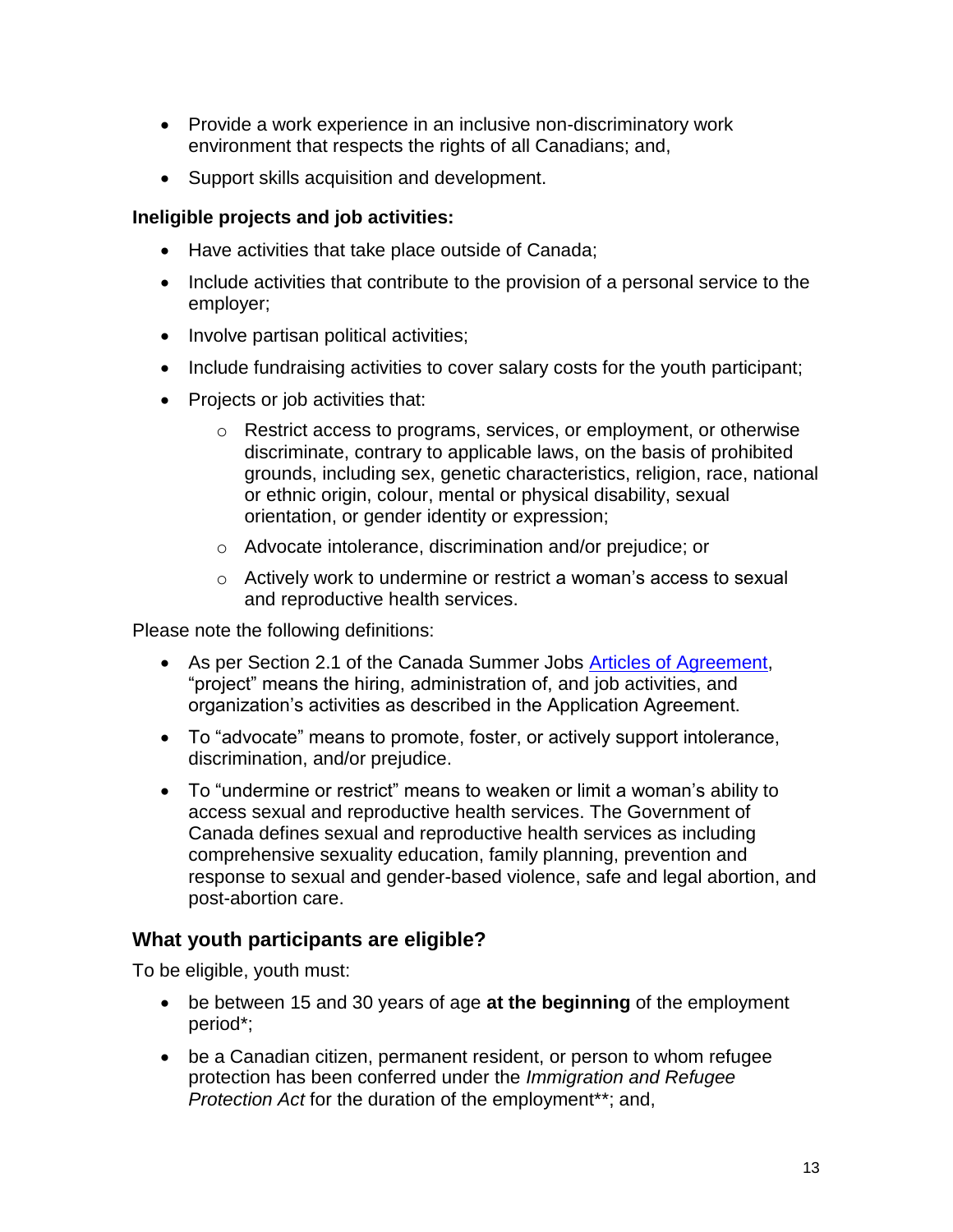have a valid Social Insurance Number at the start of employment and be legally entitled to work in Canada in accordance with relevant provincial or territorial legislation and regulations.

\*The youth must be 15 years of age at the beginning of the employment period. The youth may be more than 30 years of age at the end of the employment period as long as the youth was 30 at the beginning of the employment period.

\*\*International students are not eligible participants. International students include anyone who is temporarily in Canada for studies and who is not a Canadian citizen, permanent resident, or person who has been granted refugee status in Canada. Youth awaiting a refugee status ruling, as well as those who hold a temporary visitor visa, youth visa or work visa are ineligible. As the objective of the Canada Summer Jobs program is to support youth entering the Canadian labour market, the temporary nature of an international student's time in Canada does not allow for a long-term connection to the labour market.

## **Other conditions of youth eligibility**

As per Section 13.1(a) of the **Articles of Agreement**, youth hired for a Canada Summer Jobs-funded job cannot displace or replace existing employees or volunteers, employees that have been laid-off and are awaiting recall, employees absent due to an industrial dispute, employees on vacation, or employees on maternity or parental leave.

As per Section 19.1, Nepotism, of the [Articles of Agreement,](https://www.canada.ca/en/employment-social-development/services/funding/youth-summer-job/agreement.html) no cost incurred by the Employer in relation to a Participant who is a member of the Immediate Family of the Employer or who is a member of the Immediate Family of an officer or director of the Employer, is eligible for reimbursement under the Agreement. If Canada is satisfied, and agrees in writing before the commencement of the Job, that the hiring of the Participant was not the result of favouritism by reason of membership in the Immediate Family of the Employer, officer or director, as the case may be, the costs may be eligible for reimbursement.

CSJ program funding cannot be used for self-employment, and the employer must establish an employer-employee relationship with the youth participant (i.e. the youth participant is entered into the organization's records as an employee, wages are paid which include all necessary payroll deductions in accordance with labour regulations in the province or territory where the employment is located, and as per Section 31 in the **Articles of Agreement**).

As the intention of the CSJ program is to help young Canadians successfully transition into the labour market, **a youth participant should be employed in only one CSJ-funded job per project**. Employers are to hire the number of youth identified in their agreement.

If you have questions about youth eligibility, [contact Service Canada](https://www.canada.ca/en/employment-social-development/corporate/contact/canada-summer-jobs.html) for more information.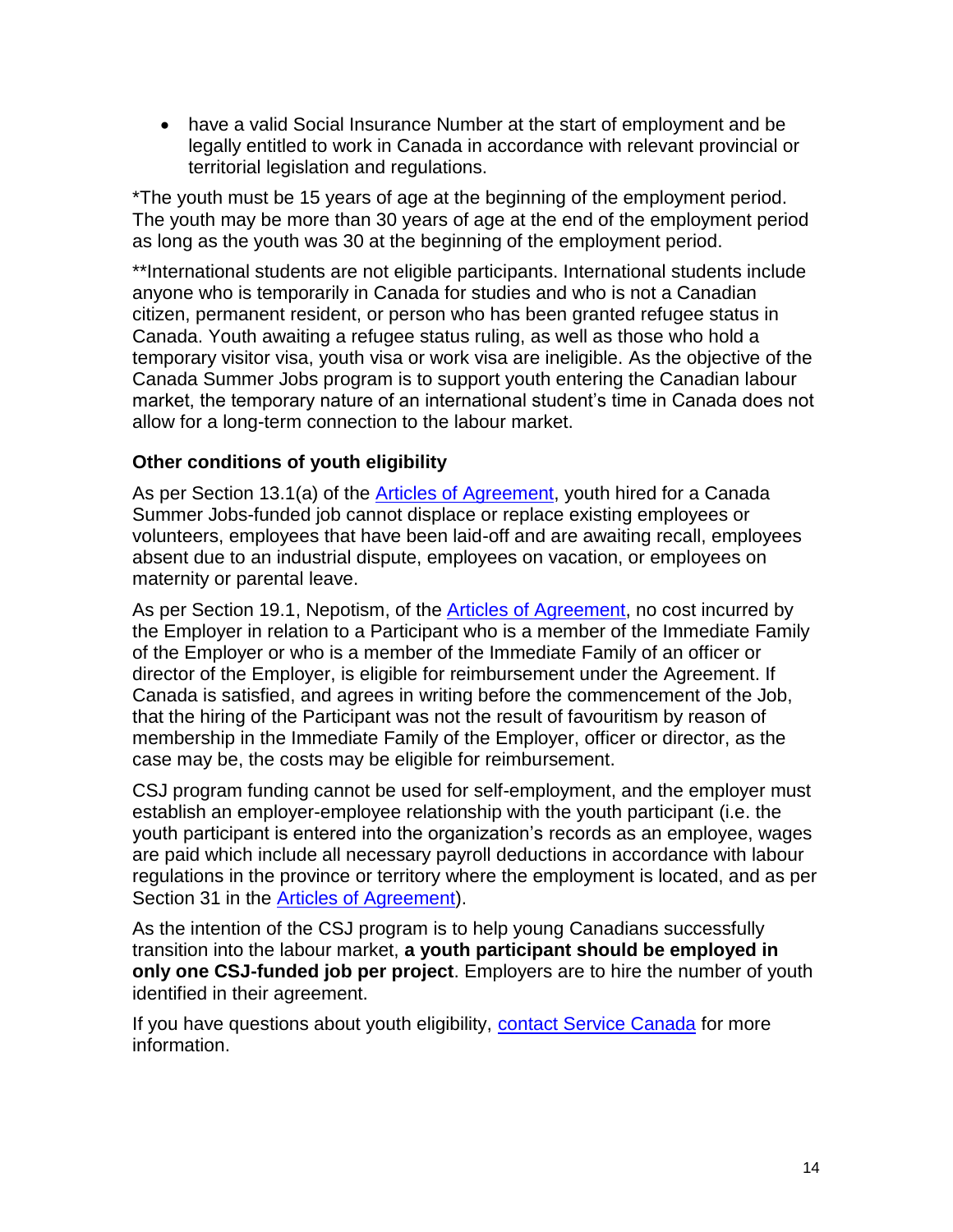## <span id="page-14-0"></span>**What costs are eligible for reimbursement?**

### **Wage contribution**

Not-for-profit employers can receive funding for up to 100% of the provincial or territorial adult minimum hourly wage and all associated Mandatory Employment Related Costs (MERCs). Public and private sector employers are eligible to receive funding for up to 50% of the provincial or territorial minimum hourly wage. Your CSJ funding request may be for less than the minimum wage as long as provincial or territorial legislation permits you to do so. **Public or private sector employer are not eligible for reimbursement of MERCs.**

To improve the quality of the work placement, employers are encouraged to pay more than the minimum wage and offer a paid position that is longer than the duration of the Agreement; however, reimbursement will only apply to the applicable provincial or territorial adult minimum hourly wage in effect at the time of employment. For example, if a private sector employer pays a youth \$17.00 per hour in a province where the minimum hourly wage is \$16.00, the funding contribution provided will be 50% of the minimum wage of \$16.00 (\$8.00).

Some provinces and territories have minimum wage exemptions. If an employer uses an exemption to pay a minimum wage lower than the applicable adult minimum wage, the reimbursement percentage remains the same. For example, as of September 2021, Alberta has an adult minimum wage of \$15.00 and a minimum wage exemption for students under 18 years old of \$13.00. If a private sector organization uses the lower student wage, the funding contribution will be 50% of the \$13.00 minimum wage (\$6.50).

The following table provides the adult minimum hourly wage for each province and territory at the time this Applicant Guide was published. It is the employer's responsibility to confirm the minimum wage at the time of employment. If the minimum wage increases during employment, each week will be reimbursed based on the applicable minimum wage for that week.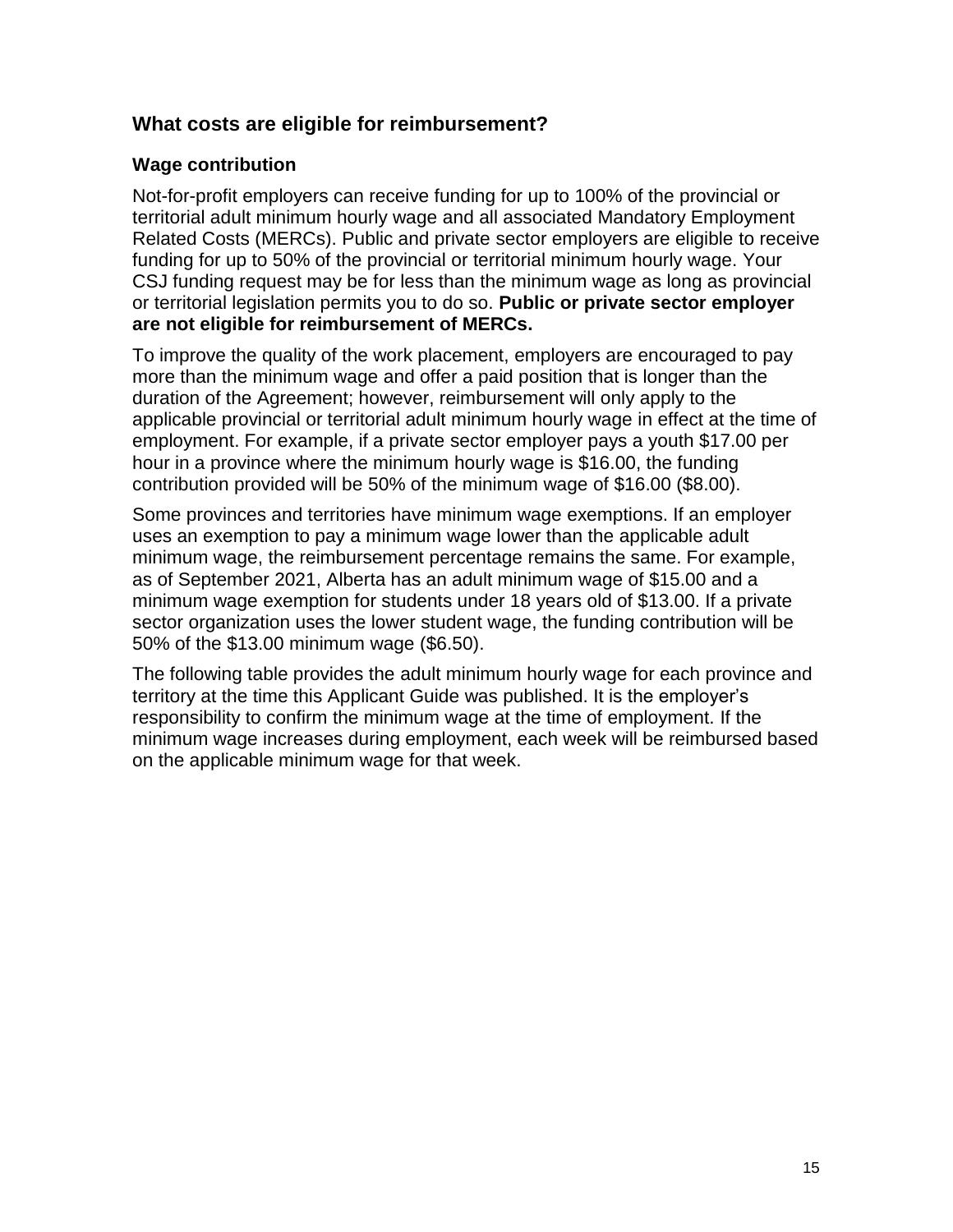| <b>Province or Territory</b> | <b>Adult Minimum Hourly Wage</b>  |
|------------------------------|-----------------------------------|
| Alberta                      | \$15.00 (as of October 1, 2018)   |
| <b>British Columbia</b>      | \$15.20 (as of June 1, 2021)      |
| Manitoba                     | \$11.95 (as of October 1, 2021)   |
| <b>New Brunswick</b>         | \$11.75 (as of April 1, 2021)     |
| Newfoundland and<br>Labrador | \$12.75 (as of October 1, 2021)   |
| <b>Northwest Territories</b> | \$15.20 (as of September 1, 2021) |
| Nova Scotia                  | \$12.95 (as of April 1, 2021)     |
| Nunavut                      | \$16.00 (as of April 1, 2020)     |
| Ontario                      | \$15.00 (as of January 1, 2022)*  |
| <b>Prince Edward Island</b>  | \$13.00 (as of April 1, 2021)     |
| Quebec                       | \$13.50 (as of May 1, 2021)       |
| Saskatchewan                 | \$11.81 (as of October 1, 2021)   |
| Yukon                        | \$15.20 (as of April 1, 2021)     |

<span id="page-15-0"></span>Table 1: Minimum Wage in Canada

\* Effective January 1st, 2022, the new Ontario minimum wage has been noted and updated in Table 1.

#### **Mandatory Employment Related Costs (MERCs)**

Employers are required by law to pay:

- Employment Insurance premiums;
- Canada or Quebec Pension Plan contributions;
- Vacation pay;
- Workers' Compensation premiums or equivalent liability insurance (if applicable);
- Health Services Fund, Quebec parental insurance premiums, and Commission des normes, de l'équité, de la santé et de la sécurité du travail in Quebec;
- Health and Post-Secondary Education Tax in Newfoundland and Labrador;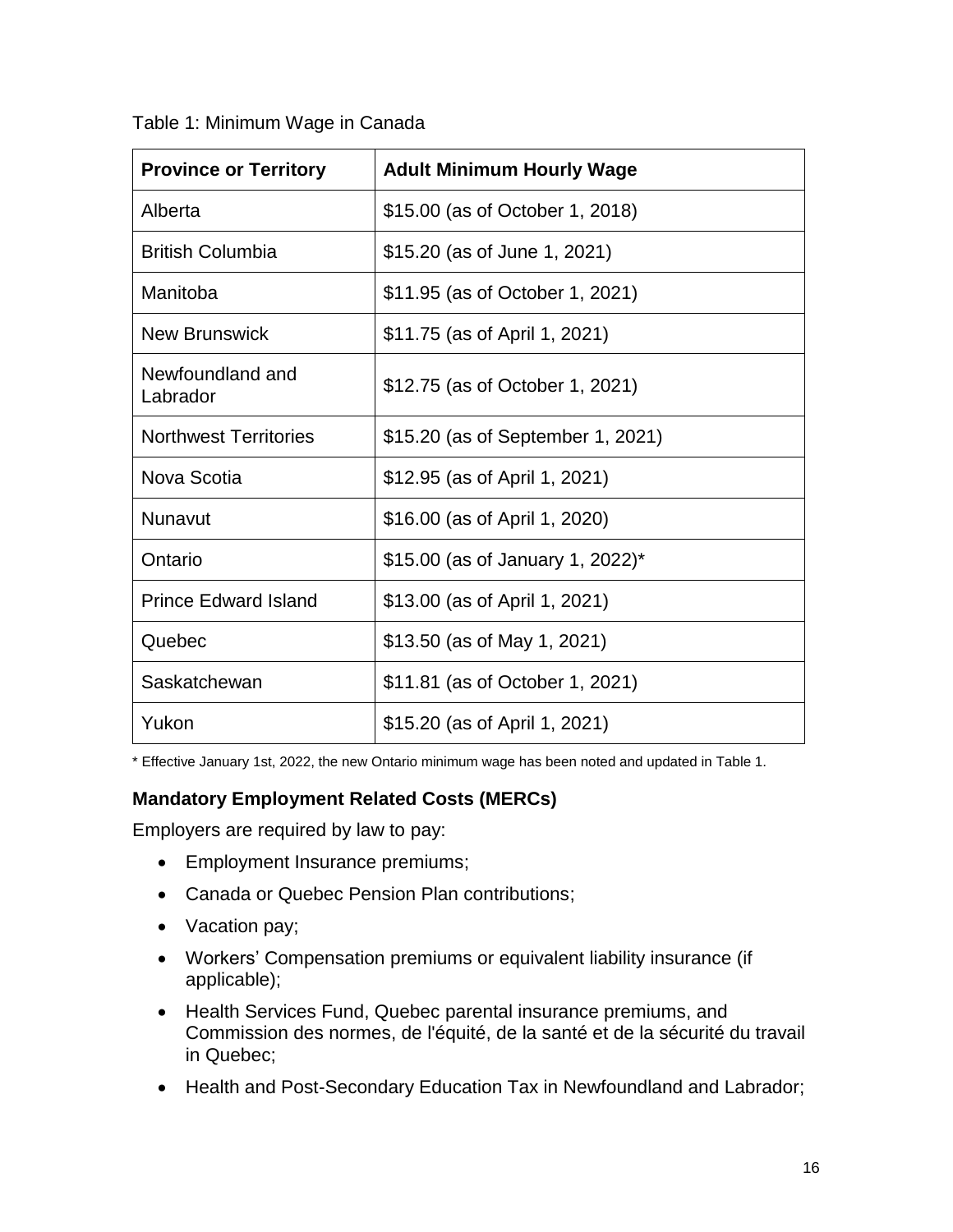- Health and Post-Secondary Education Tax Levy in Manitoba; and,
- Employer Health Tax in British Columbia and where applicable.

Payroll deductions tables can be found on the [CRA](https://www.canada.ca/en/revenue-agency.html) website. Check with the appropriate provincial or territorial authorities to ensure that you have the most upto-date rate information.

Not-for-profit employers are eligible for up to 100% reimbursement of MERCs in relation to the minimum hourly wage of the province or territory where the activities take place. **Public or private sector employers are not eligible for reimbursement of MERCs.**

## **Workers' Compensation Benefits**

Youth **must** be covered by Workers' Compensation or equivalent liability insurance as per Section 28 of the [Articles of Agreement.](https://www.canada.ca/en/employment-social-development/services/funding/youth-summer-job/agreement.html) It is your responsibility to verify with your insurer whether your existing equivalent liability insurance (and automobile insurance, if applicable) applies to all the activities to be undertaken by the youth and applies to all the locations where these activities will take place. Not-for-profit employers are eligible to be reimbursed for Workers' Compensation or Liability Insurance costs as part of their final claim.

## **Overhead costs - youth with disabilities**

Service Canada recognizes that persons with disabilities face additional barriers to entering the workforce. To help them obtain employment, and to encourage employers to hire persons with disabilities, you may be eligible for additional funding to accommodate the youth within the work environment.

Eligible overhead costs will be assessed on a case-by-case basis. Personal tools, adaptations and professional support services (for example, visual language interpreters) to enable the youth to accomplish tasks covered under the agreement may be considered eligible. Review Section 23.0 of the [Articles of Agreement](https://www.canada.ca/en/employment-social-development/services/funding/youth-summer-job/agreement.html) (Disposition of Assets) for further details, and [contact Service Canada](https://www.canada.ca/en/employment-social-development/corporate/contact/canada-summer-jobs.html) for more information.

## **Duration and hours of work**

The duration of the CSJ-funded portion of the job must be between six and 16 weeks. Normally, these weeks are consecutive.

Employment of less than the minimum six weeks in duration may be deemed ineligible. In this case, any incurred costs would not be reimbursed.

Jobs must be full-time (30 to a maximum of 40 hours per week). If a youth is provided less than 30 hours of work for any week, their wages may be deemed ineligible for reimbursement unless consent has been granted from Service Canada for exceptional circumstances (e.g. to accommodate persons with disabilities).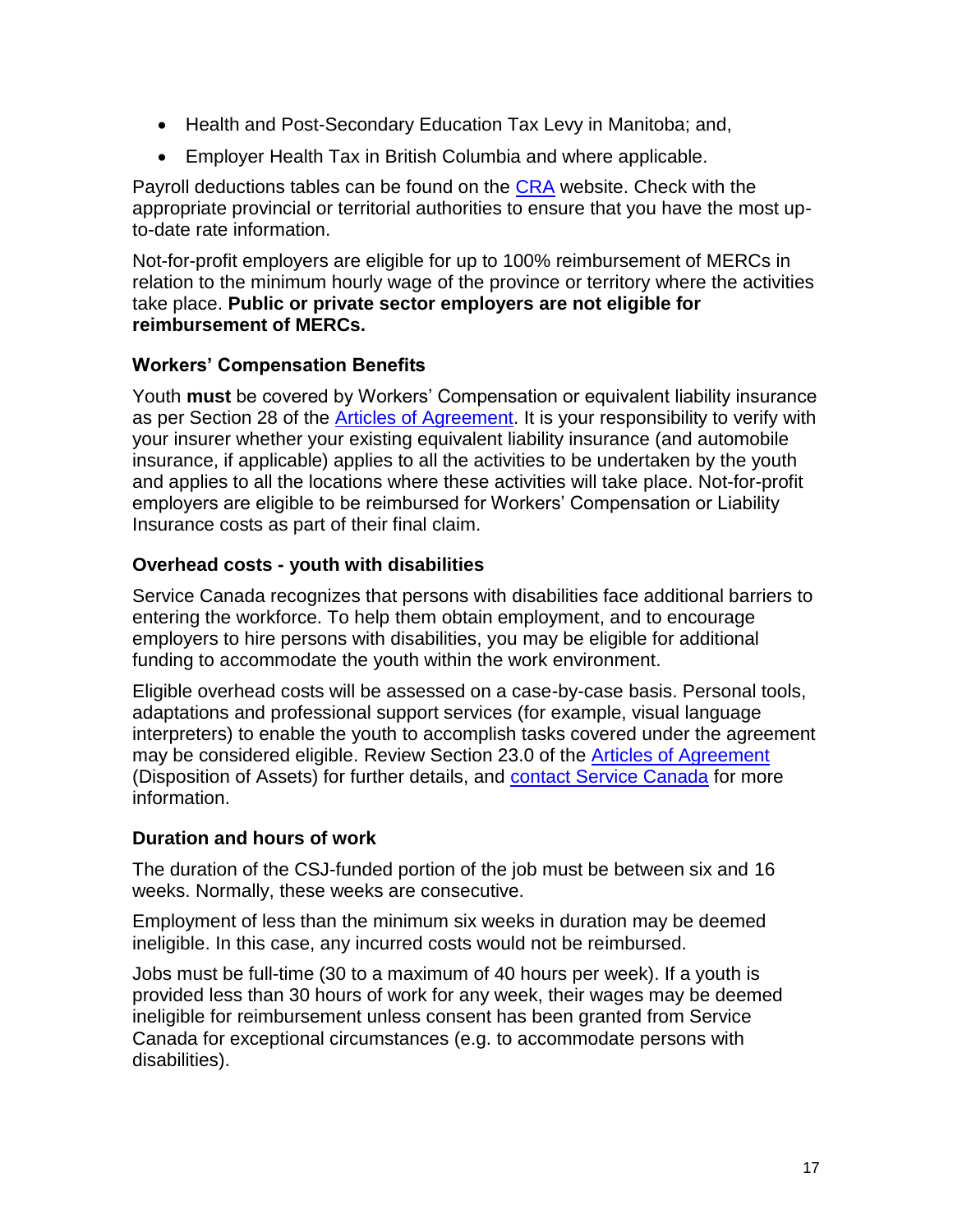### **Advances**

The conditions for advances are outlined in Section 6 of the CSJ [Articles of](https://www.canada.ca/en/employment-social-development/services/funding/youth-summer-job/agreement.html)  [Agreement.](https://www.canada.ca/en/employment-social-development/services/funding/youth-summer-job/agreement.html) The maximum advance allowable is 75% of the total value of the agreement for all types of organizations.

**IMPORTANT:** If your application is approved for funding, you must submit the Employer and Employee Declaration form for each youth before Service Canada can issue an advance payment. **This form must be submitted online or returned to Service Canada within seven days of the youth beginning employment.**

Service Canada will also validate your CRA business number, postal address, and primary contact information prior to issuing a payment.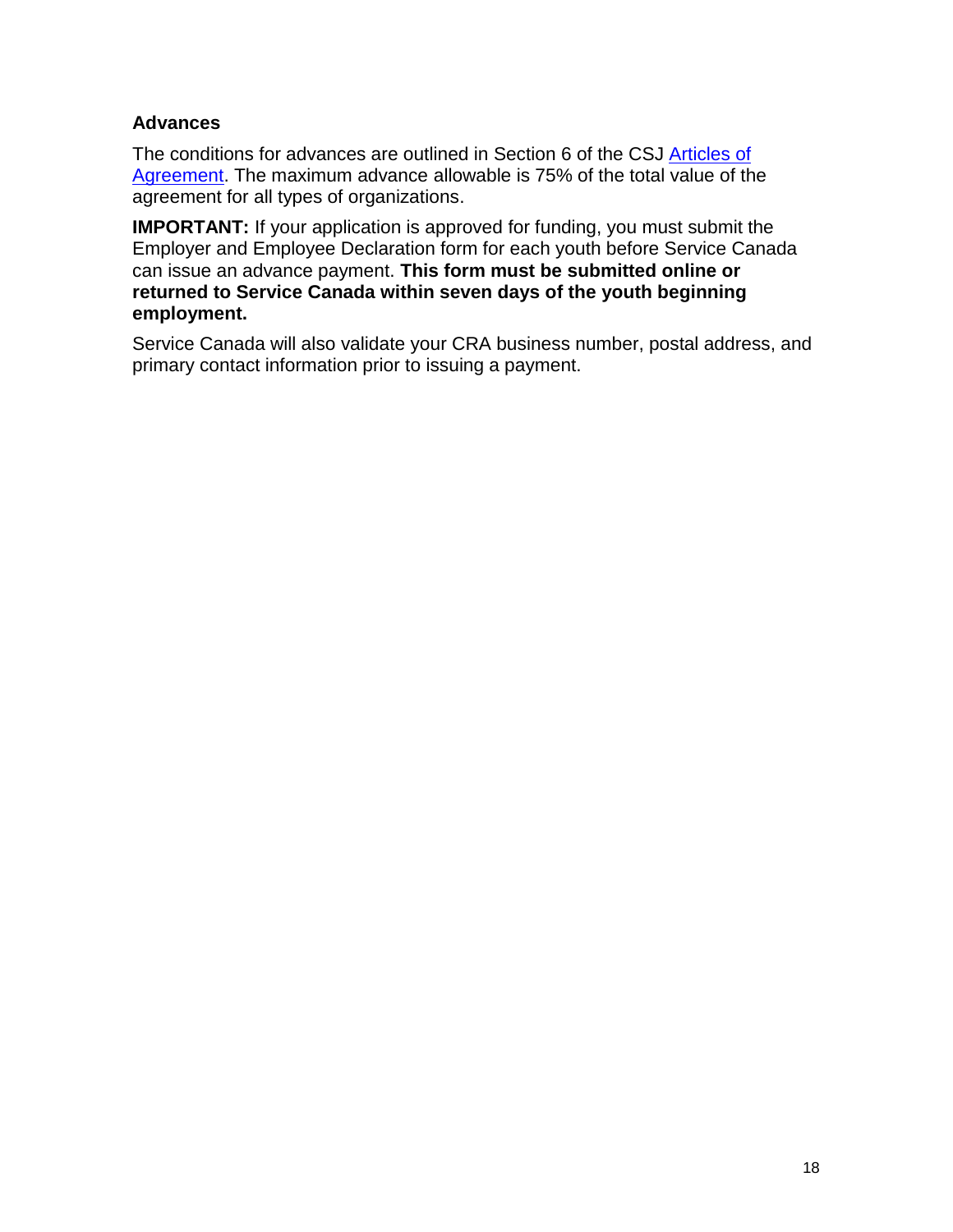# <span id="page-18-2"></span><span id="page-18-0"></span>**4. Assessment Criteria**

Applications will be assessed for quality against the following criteria:

- 1. Provide quality work experiences for youth;
- 2. Provide youth with opportunity to develop and improve their skills; and,
- 3. Respond to national and local priorities to improve access to the labour market for youth who face unique barriers.

## <span id="page-18-1"></span>**Objective 1: Provide quality work experiences for youth (30 points)**

The quality of the work experience will be assessed against the following criteria:

1. The job(s) provides a salary above the provincial or territorial minimum wage. (10 points)

Refer to Section 3 – [Screening for Eligibility](#page-8-0) for additional information on the minimum wage. Note that you will be required to report on the salary paid to the youth as part of the mandatory reporting process.

2. You intend to retain the youth as an employee following the end of the CSJ agreement. (5 points)

This additional work can be full-time or part-time. Note that you will be required to report on whether you retained the youth as part of the mandatory reporting process.

3. The youth will receive supervision. (15 points)

## **Supervision plan**

The supervision plan should be task-oriented and focused on the specific job activities contained in your application.

To be eligible, you must complete all of the following fields in the Supervision Plan section of the application:

- Supervisor job title: defines as the **job title**, not the name of a person, but their position, e.g. Manager, Executive Director, Owner, Director, Supervisor, etc.;
- Type of Supervision (On-site, Remote, or Combination);
- Frequency of Supervision (Daily, Weekly, Less than once per week).

Using the check-boxes provided on the application form, please provide the following additional pieces of information:

- The amount of the supervisor's experience in the supervisory role (Less than one year, One to two years, or More than two years);
- The type of feedback to provided to the youth (Formal or Informal); and,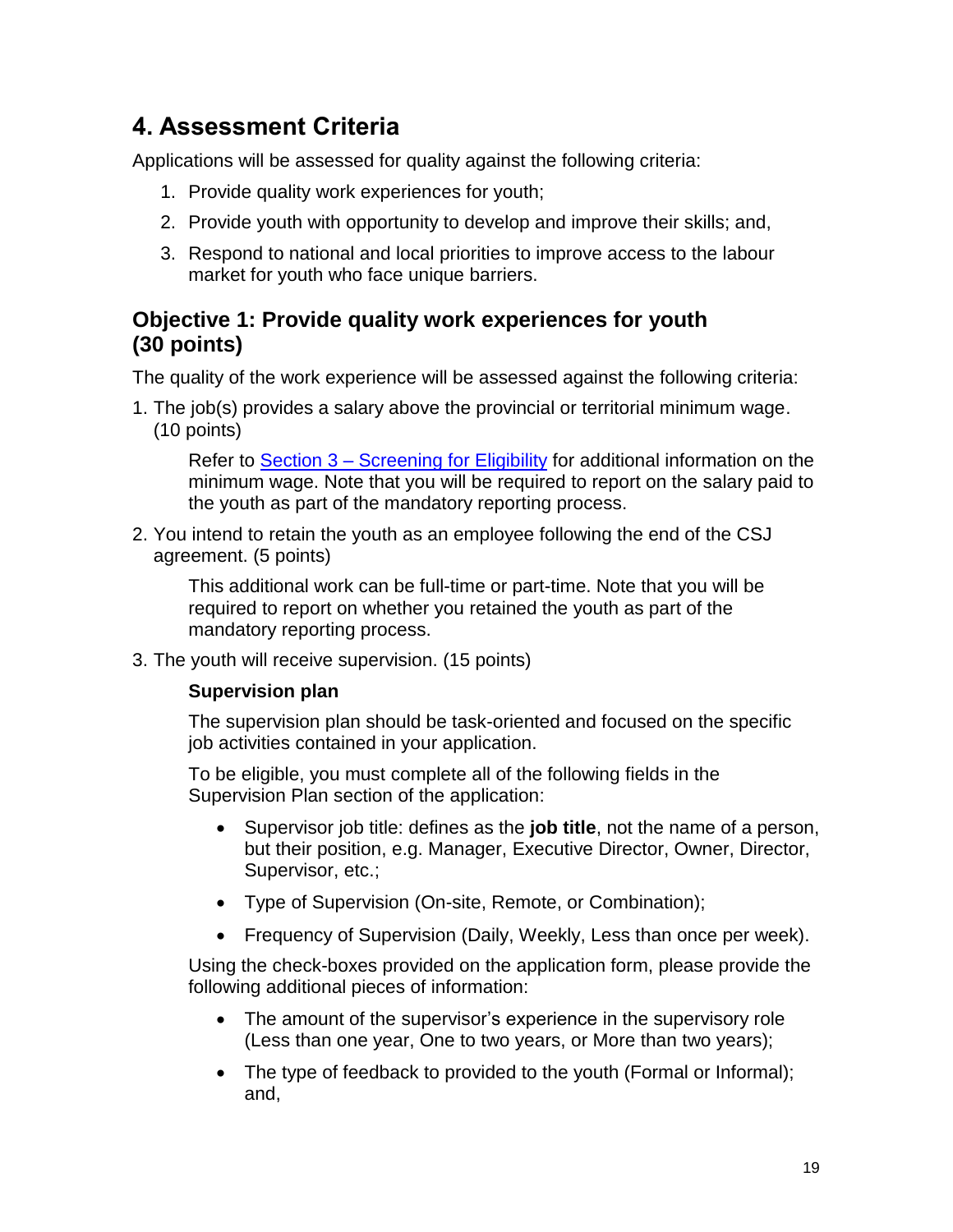What the supervisor will provide (Job-specific training, Work instructions and tasks, Evaluation of work, or Other).

See **Section 5 – Apply** for more detail.

## <span id="page-19-0"></span>**Objective 2: Provide youth with opportunity to develop and improve their skills (45 points)**

1. The youth will receive mentoring. (15 points)

#### **Mentoring plan**

Mentoring is a relationship between an experienced employee (the mentor) and a less experienced employee (the youth). Through regular meetings, the mentor will learn about career objectives of the youth and share their professional experience. The mentor will support skills development and facilitate professional development to help the youth enter the labour market.

To be eligible, you must provide each of the following mandatory pieces of information:

- Mentor job title: defines as the **job title**, not the name of a person, but their position (e.g. Manager, Executive Director, Owner, Director, Supervisor, etc.);
- Type (One-on-one, Team);
- Frequency of Mentoring (Weekly, Monthly, Less than once per month);

Using the check-boxes provided on the application form, please provide the following additional pieces of information:

- Amount of mentoring experience of the mentor (Less than one year, One to two years, or More than two years);
- Mentor-mentee relationship (Formal; Informal); and,
- What the mentor will provide (Support for skills development, Careerrelated training, Access to learning materials, or Other).

See [Section 5 –](#page-22-0) Apply for more detail.

2. You must identify the skills that will be developed during the work placement. Note that your description of job tasks and responsibilities above must make clear how the skills you select will be developed. (30 points)

The application form lists the following skills:

 **Client service:** Client Service refers to the ability to communicate efficiently and professionally with clients. At work, client service skills are required to interact with clients on behalf of the employer.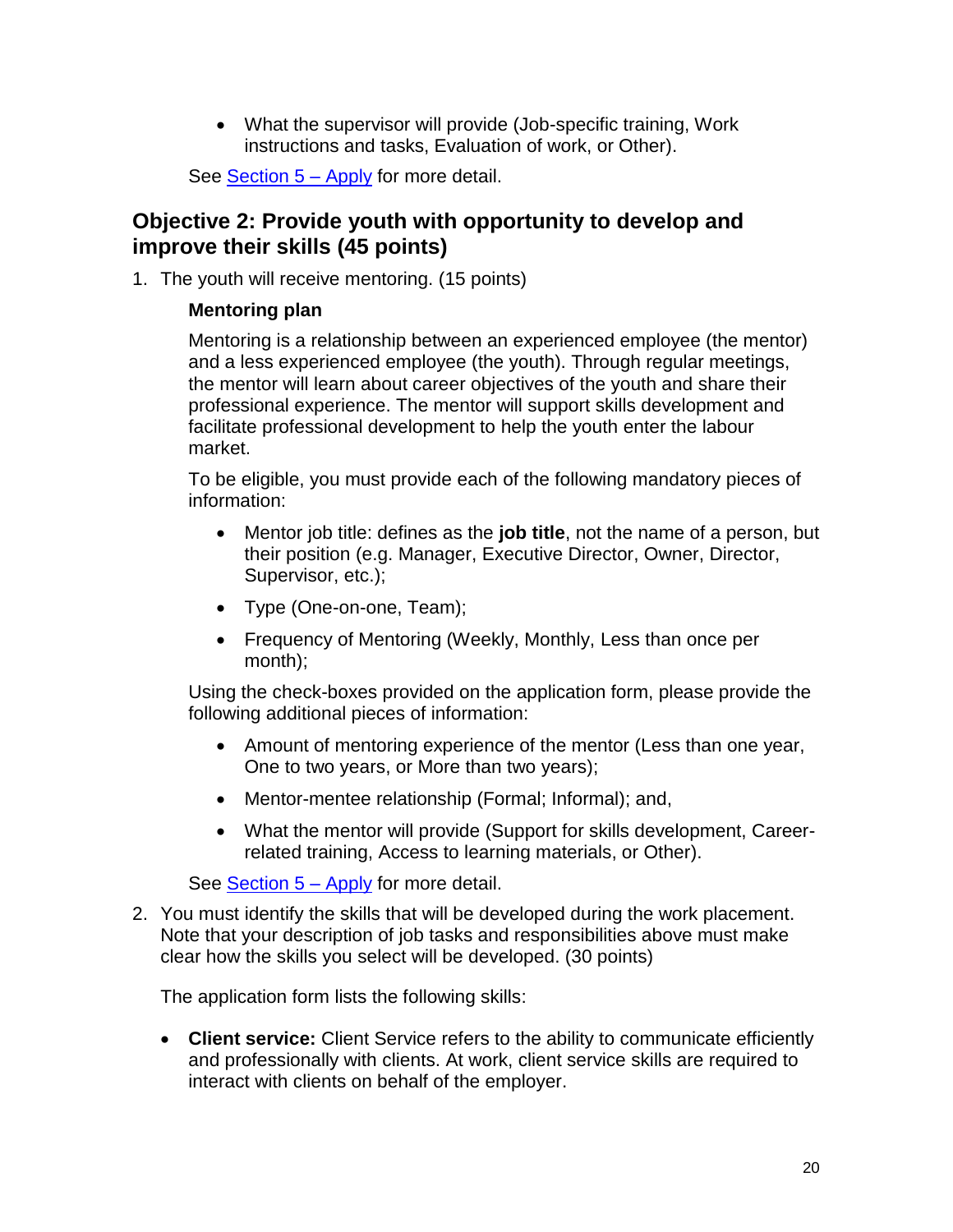- **Teamwork:** Teamwork refers to the skills needed to interact with other people. At work, people work with others in pairs and in small and large groups to coordinate tasks, share resources, plan, make decisions, negotiate, solve conflicts and complete other activities that involve teamwork.
- **Communication:** Communication refers to the skills needed to exchange thoughts and information with other people. This exchange can happen orally by speaking, listening and using non-verbal cues, such as body language or in writing. At work, people use communication skills to talk to customers, discuss products with suppliers, explain work procedures to coworkers, participate in virtual sales meetings with clients, and other activities that involve verbal or written exchanges.
- **Digital Skills:** Digital technology refers to the skills needed to understand and use digital systems, tools and applications, and to process digital information. At work, people use digital technology skills to input, access, analyze, organize, create and communicate information and ideas using computers, software, point-of-sale equipment, email, podcasts, web applications, smart phones and other digital devices.
- **Leadership:** Leadership refers to a number of skills, including communication, honesty, relationship building, and the ability to delegate. At work, leadership skills are required when working in a team, demonstrating initiative, and taking responsibility for the completion of tasks that require multiple employees.
- **Other:** You may list any additional skills that will be developed.

## <span id="page-20-0"></span>**Objective 3: Respond to national and local priorities to improve access to the labour market for youth who face unique barriers (25 points)**

## **1. National Priorities (15 points)**

National priorities are established to help the program achieve its objectives of helping young people, particularly those facing barriers to employment, to transition to the labour market.

Indicate which national priorities your project supports. Points will be awarded to projects that support national priorities. If your application demonstrates that it meets more than one national priority, you will be awarded additional points.

IMPORTANT: If an organization expresses plans to hire a youth under a national priority, it is expected to undertake all reasonable recruitment efforts to hire a priority youth and to document these efforts. Should an application supporting a national priority be approved, recruitment and hiring plans may be monitored to determine whether they reflect what was stated in your application.

In 2022, CSJ will address the following five national priorities: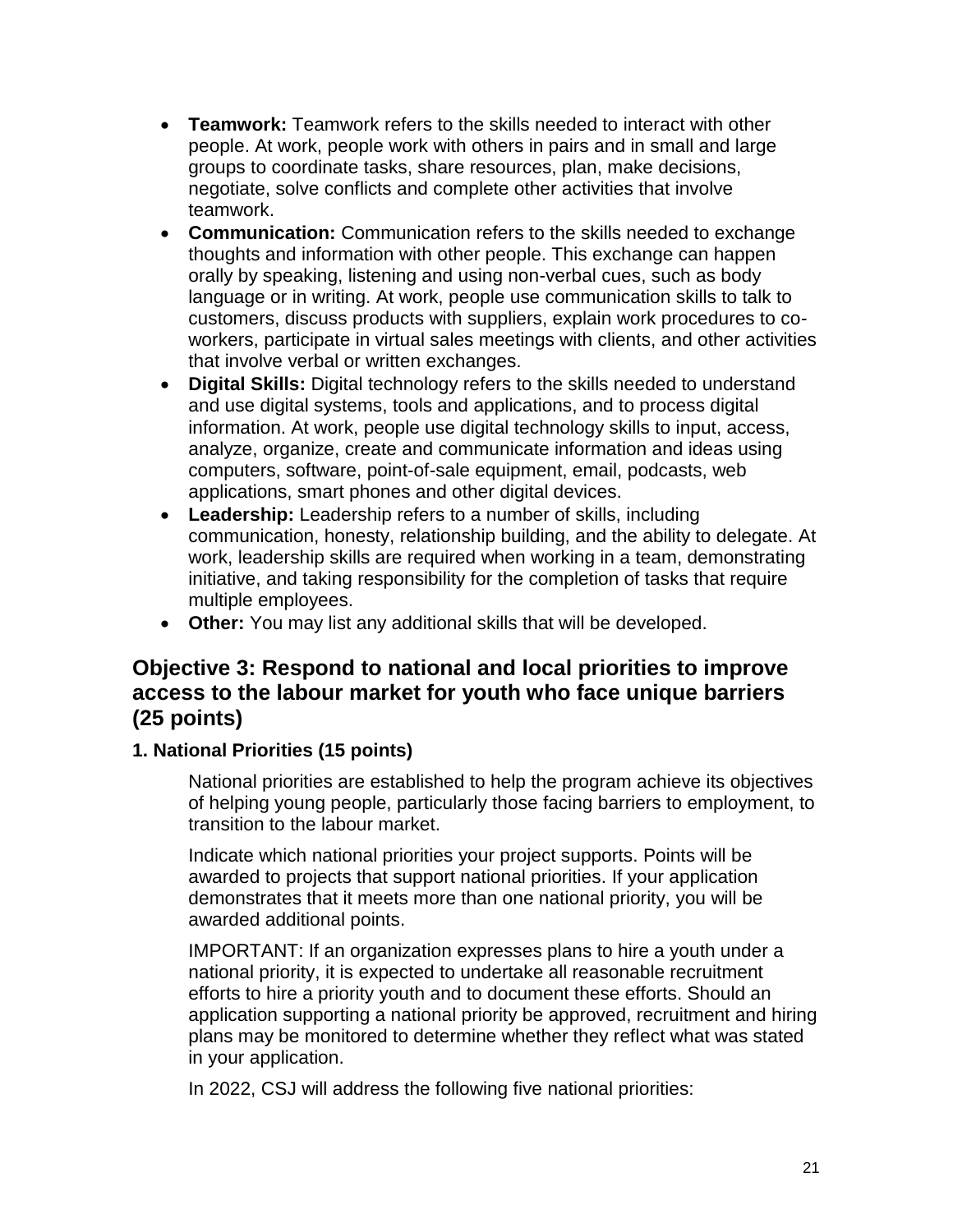- 1. Youth who are early leavers of high school, not in employment, education or training;
- 2. Black and other racialized youth;
- 3. Youth with disabilities;
- 4. Indigenous youth; and,
- 5. Small business and not-for-profit organizations that self-report as having leadership from groups that are underrepresented in the labour market.

#### **2. Local Priorities (10 points)**

Local priorities are established for each constituency by Members of Parliament throughout the country taking into account local labour market information.

Indicate which local priorities your project supports. The local priorities for your constituency are available on the CSJ webpage for [local priorities by](https://www.canada.ca/en/employment-social-development/services/funding/canada-summer-jobs/local-priorities.html)  [province and constituency.](https://www.canada.ca/en/employment-social-development/services/funding/canada-summer-jobs/local-priorities.html) If your application demonstrates that it meets more than one local priority, you will be awarded additional points.

**NOTE**: it is not mandatory for Members of Parliament to establish local priorities. You will not be penalized during assessment if your Member of Parliament has not established local priorities.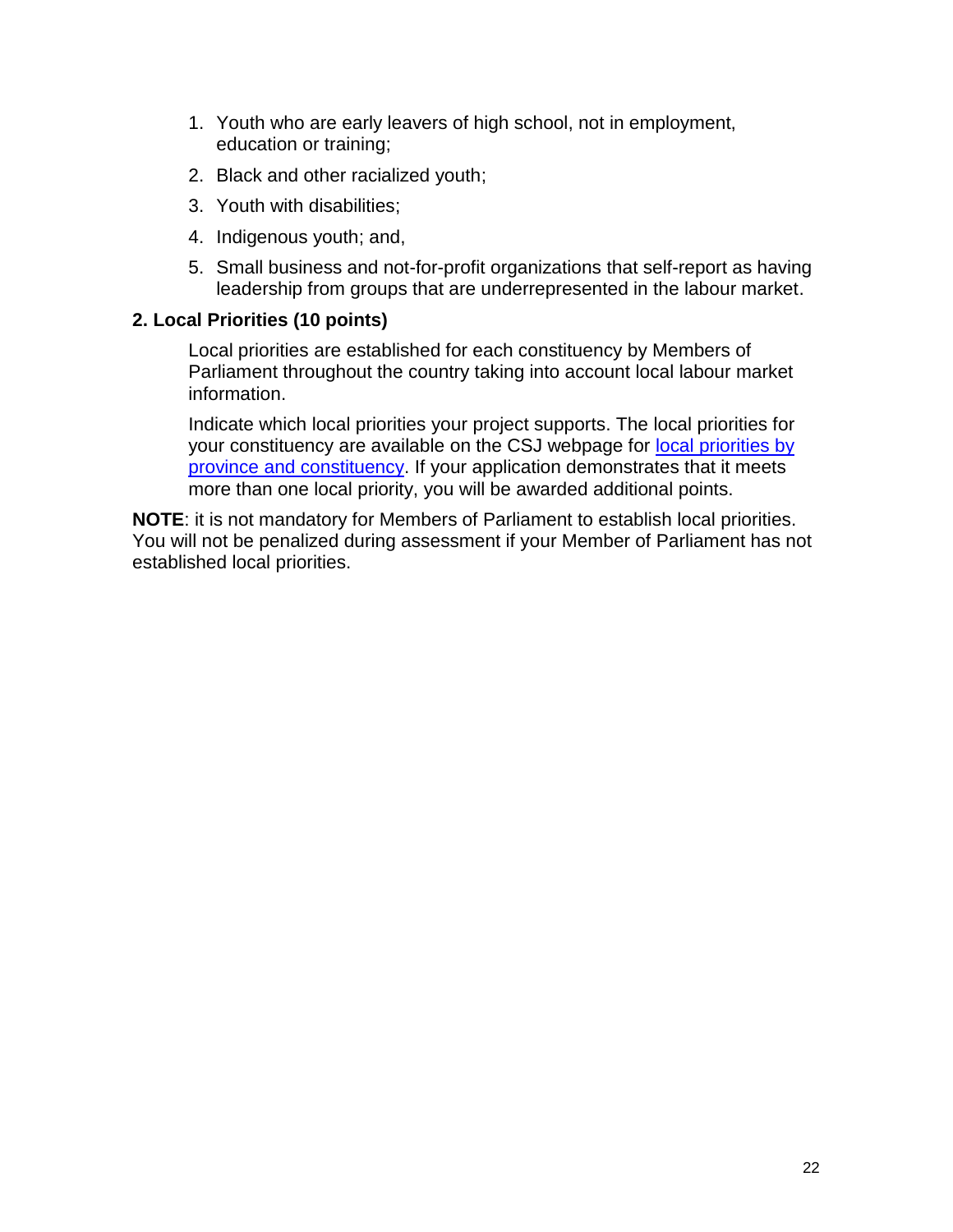# <span id="page-22-0"></span>**5. Apply**

## **The application deadline is January 25, 2022, 12:00 p.m. (Noon) Pacific Standard Time.**

Applications received or postmarked after the deadline date will **not** be considered.

## <span id="page-22-1"></span>**How to submit your application**

Applications can be submitted in several ways:

- 1. Using an online [fillable application;](https://srv217.services.gc.ca/ihst4/Intro.aspx?cid=e7d4ea95-e956-4121-8754-03166ae47520&lc=eng)
- 2. Using [Grants and Contributions Online Services](https://www.canada.ca/en/employment-social-development/services/funding/gcos.html) (GCOS);
- 3. In person; and,
- 4. By mail.

It is recommended that you submit your application electronically using the online fillable application or GCOS. The online fillable application allows you to complete an application online without having to create an account. This is the easiest and fastest way to submit a one-time application. While creating a GCOS account is a one-time process, it allows you to apply and track your application status, sign agreements, manage active projects and submit supporting documents. In addition, GCOS can save business' information and past CSJ applications, making it much faster to submit all future CSJ applications.

Please note that the ability to submit an application in person or by mail could be impacted by office closures. Applications received by fax or by email will **not** be considered.

## **1. Online fillable application**

You can submit a fillable application [online.](https://srv217.services.gc.ca/ihst4/Intro.aspx?cid=e7d4ea95-e956-4121-8754-03166ae47520&lc=eng)

#### **Important technical notes:**

- Your draft application in the online fillable form will become unavailable if left inactive for 20 minutes.
- Your application can be saved and accessed at a later time. In order to save a draft application, you must provide your email address and create a password. Once saved, an email will be sent with a link to resume completion of the application. However, **you must complete and submit the application** within 48 hours**.** Otherwise the saved copy of your application will expire and all inputted information will be lost. If the password created is forgotten, it cannot be reset and the application will be lost.
- You can print a copy of your online application for your records. However, in order to do this, you must print a copy before submitting your application online. Once submitted, you will not be able to print it.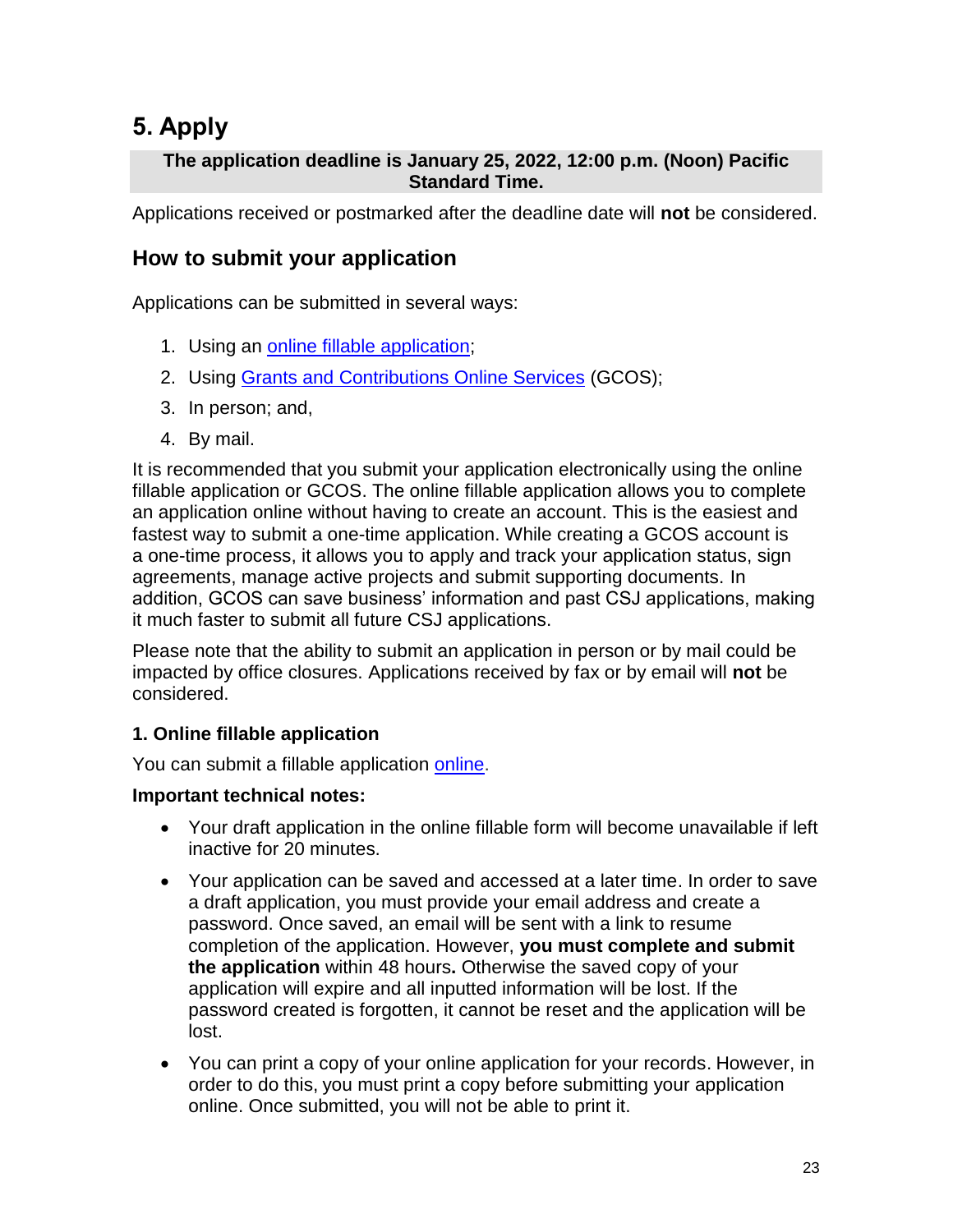**NOTE: You must still click "submit"** after the "print" screen to complete your application. If you do not click "submit", your application will not be received and processed.

Confirmation of Receipt: Once a fillable application has been successfully submitted, a confirmation number is immediately generated by the system. This confirmation is considered the acknowledgement of receipt of your application. You will also receive a confirmation of receipt sent by email. If you do not receive a confirmation number acknowledging the application has been received, you have not completed the submission properly.

## **2. Grants and Contributions Online Services [\(GCOS\)](https://www.canada.ca/en/employment-social-development/services/funding/gcos.html)**

If you have an active GCOS account and need details about completing the application online, visit [Access GCOS.](https://www.canada.ca/en/employment-social-development/services/funding/gcos.html)

You can register with the Employment and Social Development Canada (ESDC) Grants and Contributions Online Services (GCOS). Creating a GCOS account takes around two weeks, but is a one-time process. Please create your GCOS account ahead of time.

GCOS can be used to apply for various funding opportunities with ESDC in a secure web environment. GCOS allows you to submit and track your application status, sign agreements, manage active projects, submit supporting documents, and review past projects submitted through GCOS.

Visit the [GCOS website](https://www.canada.ca/en/employment-social-development/services/funding/gcos/register.html) for step-by-step instructions to create an account. Please use your organization's RP (payroll) business number assigned by the CRA to create your GCOS account.

**Confirmation of receipt:** Once a GCOS application has been successfully submitted, a confirmation number will be immediately generated by the system. This confirmation is considered the acknowledgement of receipt of your application. You will also receive a confirmation of receipt sent by email. If you do not receive a confirmation number acknowledging the application has been received, your application has not been submitted. Please ensure to click "submit" before you exit your application.

## **If you experience any technical issues, please refer to the [GCOS user guide.](https://www.canada.ca/en/employment-social-development/services/funding/gcos/userguide/csj-application.html)**

## **3. In person**

Your **application** must be received before the close of business of the Service Canada Office **on January 25, 2022.**

Consult the [Service Canada](http://www.servicecanada.gc.ca/tbsc-fsco/sc-hme.jsp?lang=eng) website for the hours of service of the Service Canada Offices. Please note additional administrative delays might apply.

**Confirmation of receipt:** an acknowledgment confirming receipt will be emailed to you within 10 business days. Retain this confirmation, as you will need it for future communication with Service Canada.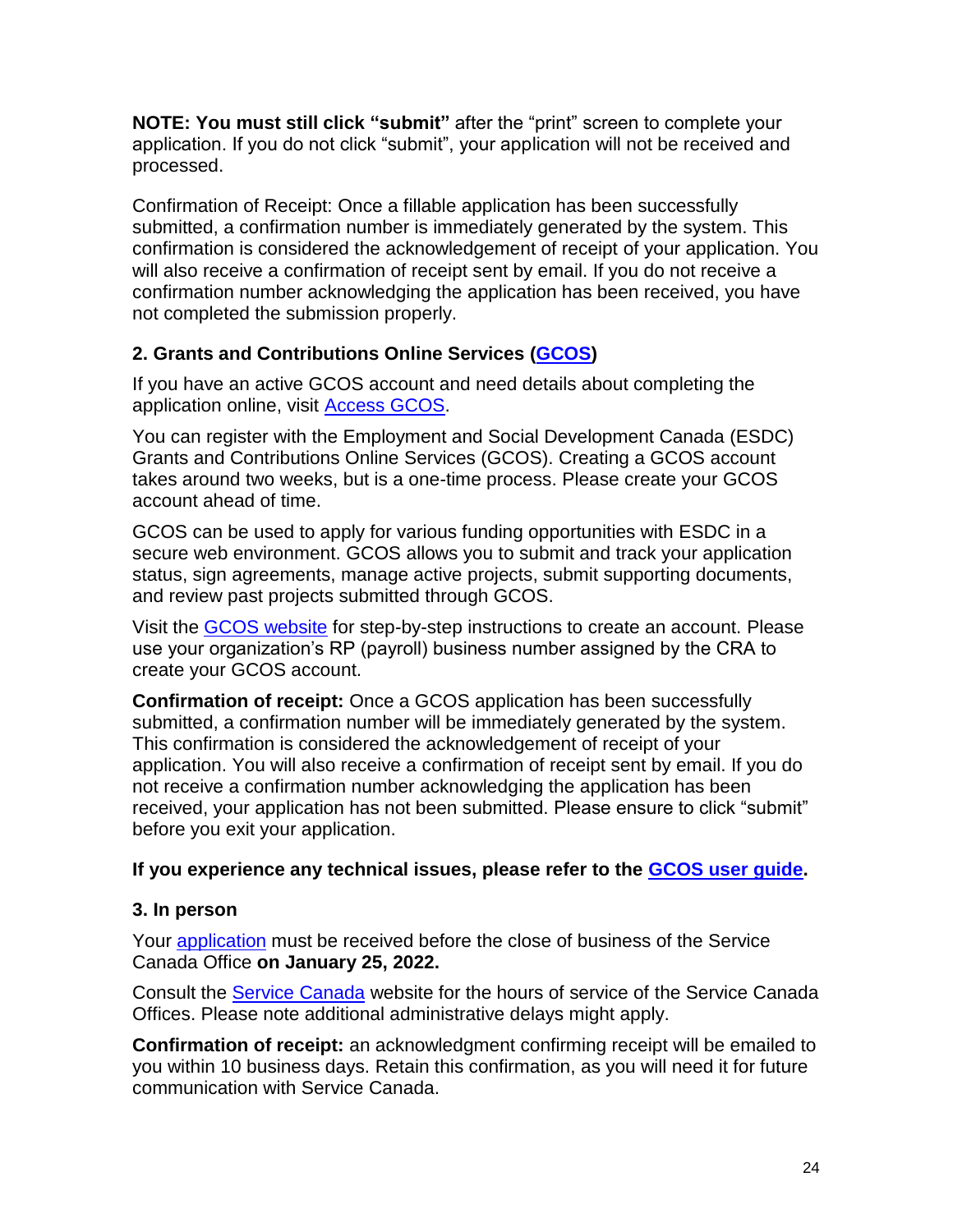## **4. By mail**

Your [application](https://catalogue.servicecanada.gc.ca/content/EForms/en/Detail.html?Form=EMP5396A) must be postmarked **on or before January 25, 2022**. Consult the [Canada Summer Jo](https://www.canada.ca/en/employment-social-development/corporate/contact/canada-summer-jobs.html)bs website for the address of where to send your application. Please note additional administrative delays might apply.

It is recommended that you submit your application electronically using the online fillable application or GCOS as the ability to submit an application by mail could be impacted by office closures.

**Confirmation of receipt:** an acknowledgment confirming receipt will be emailed to you within 10 business days. Retain this confirmation, as you will need it for future communication with Service Canada.

**Submit only one copy of your application** to Service Canada. Submitting multiple copies of the same application or submitting the same application by using various methods will cause longer processing times for your application.

## <span id="page-24-0"></span>**How to write your application**

## **Before you start**

This section provides important details on the information and supporting documentation that is required to assess your application. Unless otherwise indicated, you must complete all parts of the application.

You must carefully read this applicant guide and the [Articles of Agreement](https://www.canada.ca/en/employment-social-development/services/funding/youth-summer-job/agreement.html) before completing the application form. You should also read about the assessment process detailed in this guide in order to better understand how your application will be assessed.

The order of the questions may vary slightly between the paper and online applications; however, the same information is required.

To complete your application form, you will need the following information:

- Legal name of your organization;
- Common name of your organization (if different from the legal name);
- CRA business number (payroll deductions program account of your organization – RP number);
- Email address of the primary contact;
- Mailing address of your organization;
- Number of full-time employees working in Canada; and,
- Date that your organization was created.

#### **Constituency**

The **location of the proposed activities**, not your organization's address or location, determines the constituency for which the application will be assessed. Complete only one application form if all the jobs requested are within the same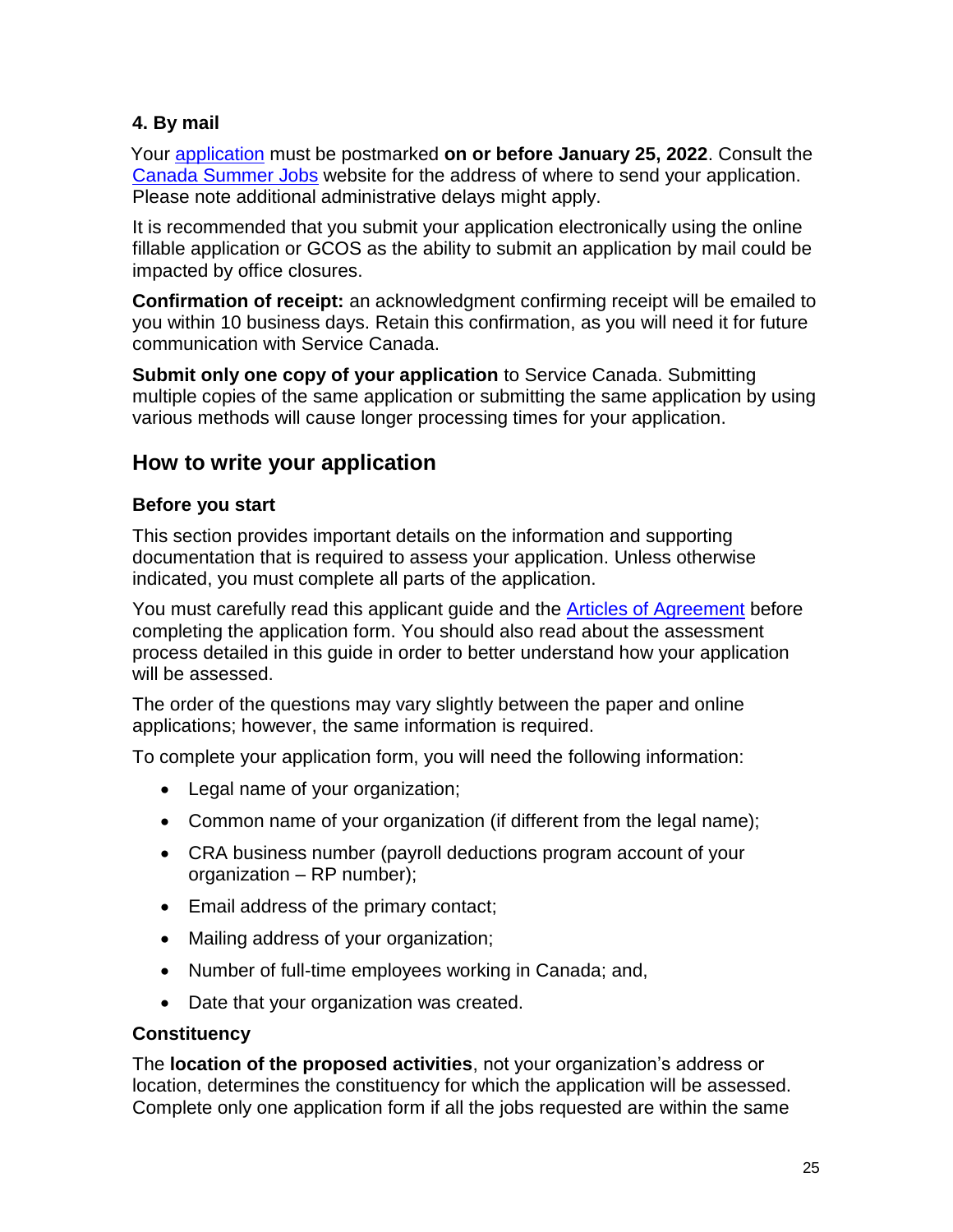constituency. If you submit multiple applications within the same constituency, Service Canada will merge your applications into a single application.

You must submit a separate application form for each constituency if you are applying for multiple jobs based in more than one constituency. To determine the constituency in which the activities will take place, consult [Elections Canada.](http://www.elections.ca/home.aspx)

#### **Information to be posted publicly**

Service Canada will post the contact information, including the email address and the contact for the organization, of employers approved for funding on the Government of Canada's Canada Summer Jobs website.

Service Canada will also post all positions funded by CSJ online at [Job Bank.](https://www.jobbank.gc.ca/youth) The application form and this applicant guide identify which information will be posted publicly. Please pay close attention and keep this in mind when completing your application. If you have any questions about the information to be posted publicly, [contact Service Canada.](https://www.canada.ca/en/employment-social-development/corporate/contact/canada-summer-jobs.html)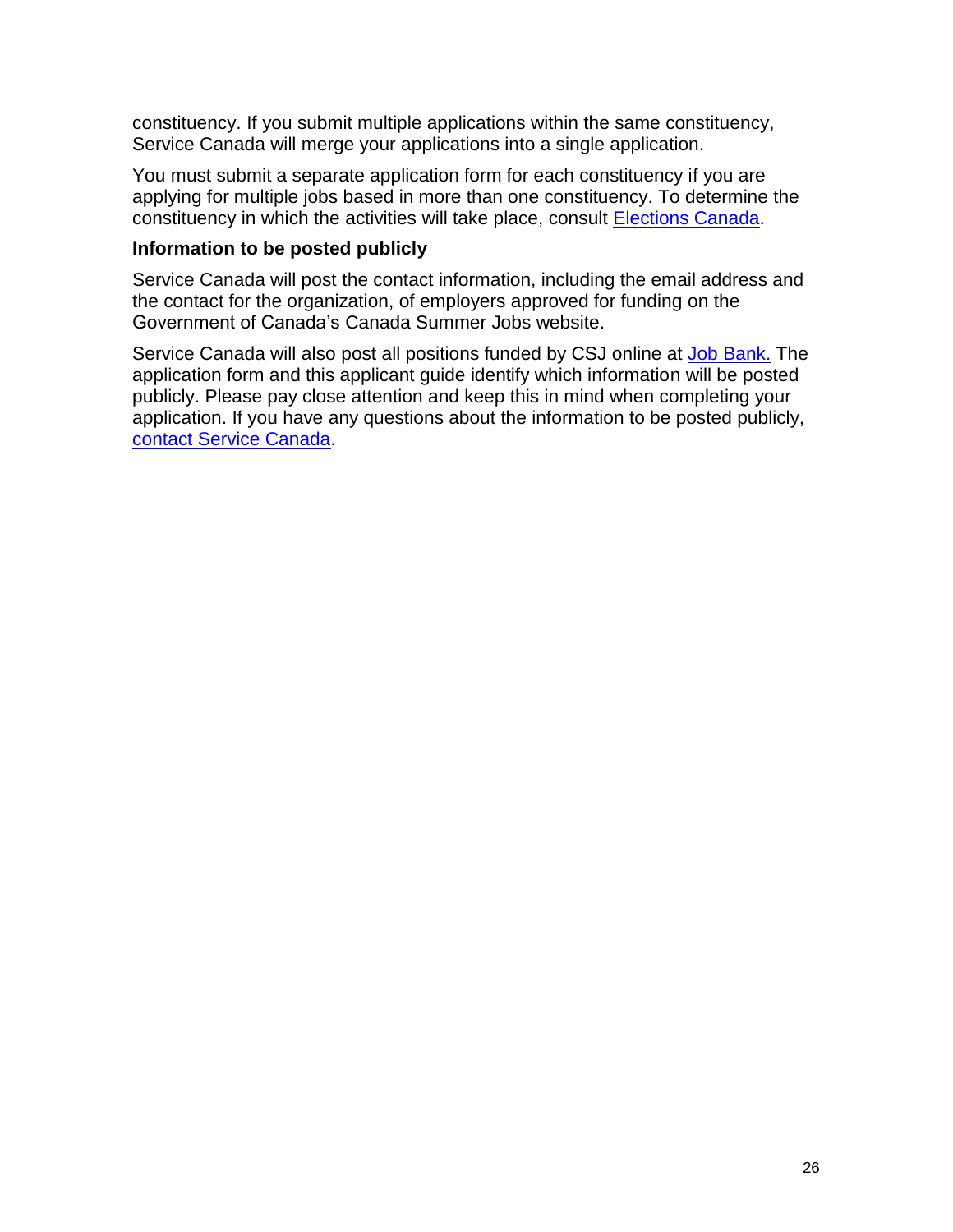#### Example of a CSJ-funded position posted on Job Bank:



## **Part A – Employer information**

Enter your organization's information.

#### **1. Canada Revenue Agency (CRA) Business Number**

Enter your organization's 15-character, payroll deductions (RP) business number assigned by the CRA. An RP account with the CRA is required if your business pays employees, and **you must have an RP business number** prior to hiring youth through the CSJ program.

**NOTE:** To complete an online application using GCOS or the online form, you will need a business number. To obtain a business number, consult the [CRA](https://www.canada.ca/en/services/taxes/business-number.html) website. If you do not have a business number in time to apply, you may proceed by using the paper application form. However, you will need to obtain a CRA business number before your application can be considered for funding.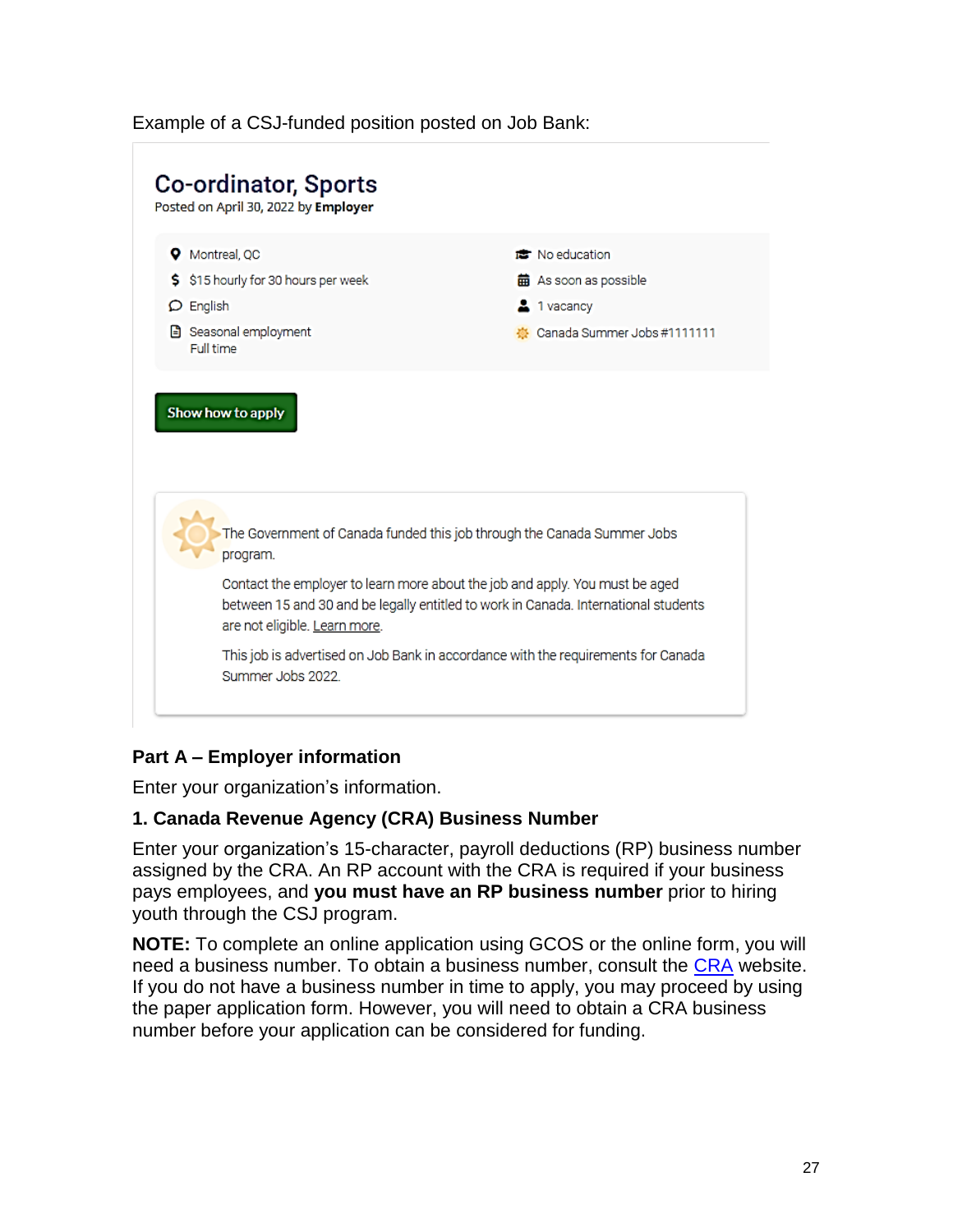## **2. Legal Name of your Organization**

Enter the legal name of your organization that is associated with your CRA business number. If it is an acronym, enter the legal name in full.

If your application is approved, the signed agreement returned to you will form a legally binding agreement with the Government of Canada and any payments issued will be made out to the legal name. Payments will be issued using only the first 44 characters of the legal name.

## **3. Operating (Common) Name (if different from legal name)**

Enter the common name of your organization (it may be different than the legal name). If it is an acronym, enter the common name in full.

This information will be posted publicly on the CSJ website for youth to contact, should they have questions regarding the job placement and [Job Bank.](https://www.jobbank.gc.ca/youth)

## **4. Telephone Number**

Enter the telephone number of your organization.

This information will be posted publicly on the CSJ website for youth to contact should they have questions regarding the job placement. It will also be posted on [Job Bank.](https://www.jobbank.gc.ca/youth)

See **Section 5 – Apply** for more detail.

## **5. Organization Type**

Check the box or select the item from the drop-down menus that best describes your organization. In the case of a CRA-registered not-for-profit organization, the employer type is determined by the source of its operating revenues and to whom it must account for its activities. For example, a not-for-profit with the majority of its revenues from government sources may in fact be deemed "public" for the purpose of applying for CSJ funding (for example, a municipal library).

## **6. Organization Email Address**

Enter your organization's email address.

This information will be posted publicly on the CSJ website for youth to contact should they have questions regarding the job placement. It will also be posted on [Job Bank.](https://www.jobbank.gc.ca/youth)

See [Section 5 –](#page-22-0) Apply for more detail.

#### **7. (a-d) Organization Primary Contact: First Name, Last Name, Job title, Telephone Number**

Your organization's primary contact must be a representative with whom Service Canada can communicate regarding your application or any consequent agreement throughout the duration of the placement and regarding questions related to payment claims. This individual must be fully informed on both the application and the proposed activities. Enter the full name, the job position title, and telephone number of the organization primary contact.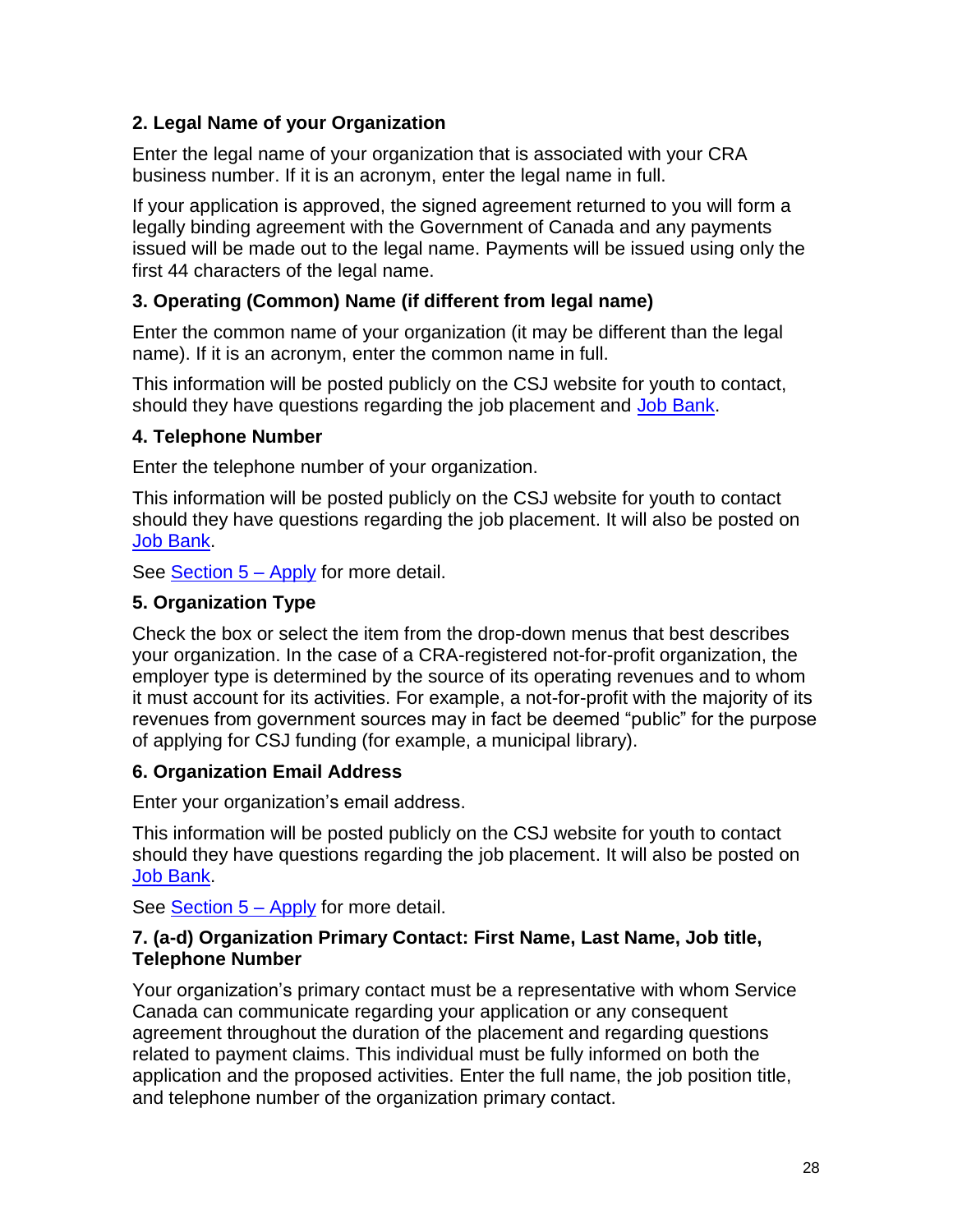## **8. Primary Contact Email Address**

This email address should be monitored regularly, including any junk mail or spam folders since it will be used to send you information regarding CSJ and your application, including the outcome of the assessment of your application.

This email address will receive mandatory reporting documents from Service Canada during and after the agreement.

### **9. Preferred Language of Communication**

Select the preferred official language for communication and correspondence.

## **10. Year the Organization was Established**

Enter the year, month and day that your organization began operations.

#### **11. Describe your organization's activities**

Provide a summary of your organization's activities.

#### **12. Number of Full-Time Employees Working in Canadian Locations of your Organization**

Enter the total number of full-time employees working for your organization across the country (not only those working at a single location). Full-time employees are those who work 30 hours or more per week.

If there are only part-time employees working for your organization, enter "0".

## **13. Mailing Address of Organization**

Enter your organization's mailing address to which all correspondence will be sent, including any payments.

This information will be posted publicly on [Job Bank.](https://www.jobbank.gc.ca/youth)

**14. Address of the Location of the Proposed Job Activities.** Mandatory if different from Box 13 (mailing address), please explain why.

Enter the main address where the youth will be working if this address is different from the mailing address of the organization. This address **cannot** be a post office box (PO Box); it must be a civic address. If the mailing address of the organization and the address of the location of the proposed activities are different, please provide an explanation.

This information will be posted publicly on [Job Bank.](https://www.jobbank.gc.ca/youth)

**IMPORTANT:** The employer must offer the job within the constituency for which the application is submitted. This includes cases where the youth will work remotely, or away from the supervisor's location, or from somewhere else outside of a traditional work environment.

You must inform Service Canada if the location of the job changes. If a change occurs after you are approved for funding, Service Canada must first agree to the change, otherwise the job may be considered ineligible for funding.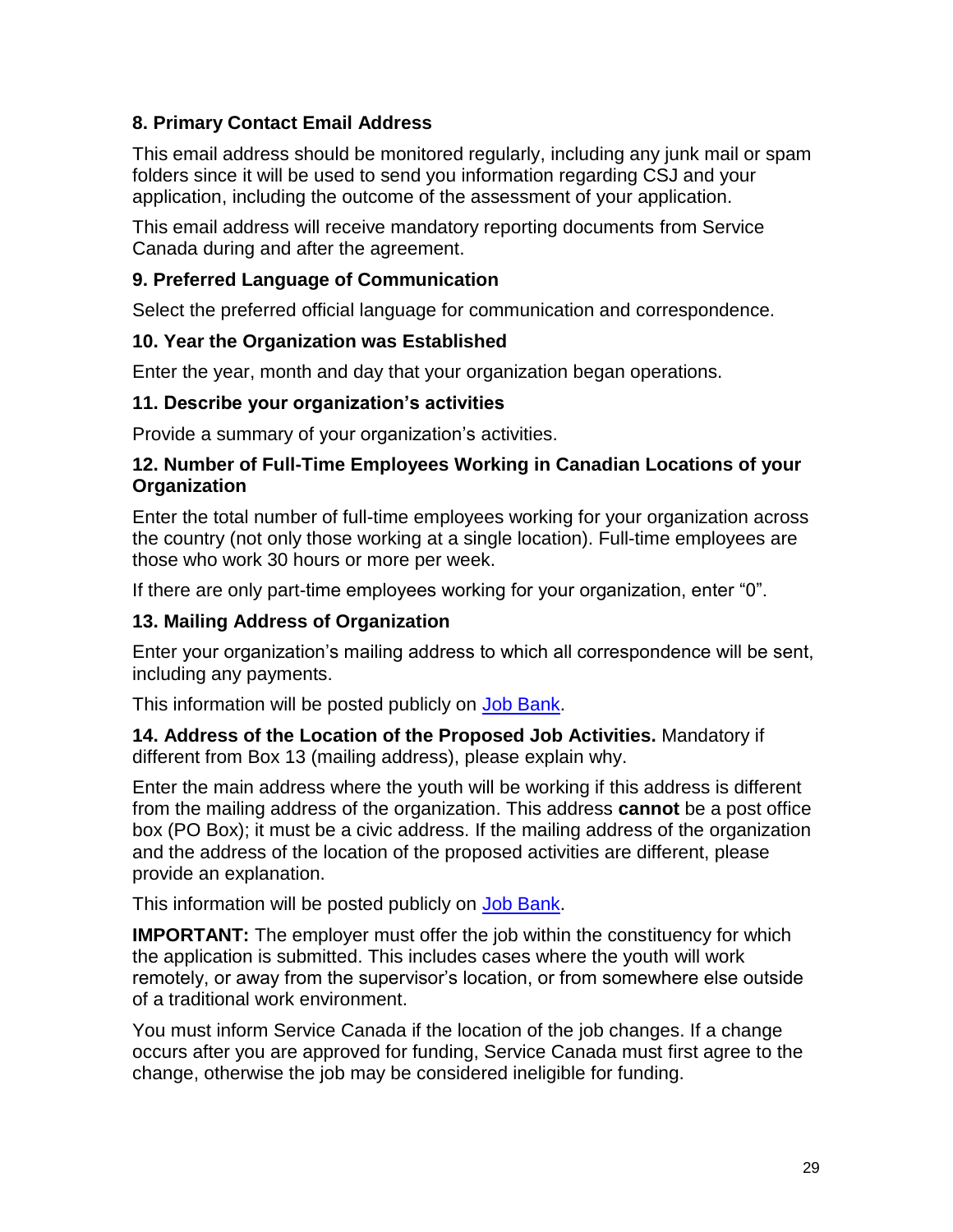The majority of the work should be performed within the constituency where they have been approved. A job could have multiple sites; however, under the current conditions, remote work may be a necessity. If the work will be performed remotely, at a personal premises (for example, employee's home), or away from the supervisor's location, or from somewhere else outside of a traditional work environment, employers are responsible for ensuring that the location respects provincial laws and municipal by-laws, and to continue to provide adequate supervision, mentoring, and safety provisions as per the Canada Summer Jobs Applicant Guide. Regardless of the work arrangements used, employers must ensure that youth are working from locations within Canada.

Please note the following definitions:

Working remotely/telework: a flexible work arrangement whereby employees have approval to carry out some or all of their work duties from a telework place.

Designated workplace: the employee's designated workplace or business address where the employee would work if there were no telework situation.

Telework place: the alternative location where the employee is permitted to carry out the work otherwise performed at or from their designated workplace.

#### **15. If the proposed activities will take place in multiple locations, will they be held within the same constituency?**

If the proposed activities will take place in multiple locations within the same constituency, submit one application listing all of the locations for that constituency. Enter all the other addresses where the youth will be working. These addresses must be civic addresses; they cannot be post office boxes (PO Box).

Submit a separate application for each constituency if the locations of the proposed activities are in multiple constituencies. To determine the constituency in which the activities will take place, consult the [Elections Canada](http://www.elections.ca/home.aspx) website.

#### **16. Have you applied or will you apply for other sources of funding for the job requested?**

Refer to Section 13.1(c) of the Canada Summer Jobs [Articles of Agreement](https://www.canada.ca/en/employment-social-development/services/funding/youth-summer-job/agreement.html) before checking the applicable box.

If you answered "yes" and if the Canada Summer Jobs funding that is requested is in excess of \$100,000, you must list the total amount of financial assistance your organization has received or is entitled to receive for the jobs requested. The online application will prompt you to enter this information. For paper applications, you must complete Section 8.1 of the CSJ [Articles of Agreement](https://www.canada.ca/en/employment-social-development/services/funding/youth-summer-job/agreement.html) and attach it to your application.

If your CSJ contribution value is greater than \$100,000, you must abide by the terms stipulated in Sections 8.2 to 8.3 of the [Articles of Agreement.](https://www.canada.ca/en/employment-social-development/services/funding/youth-summer-job/agreement.html)

## **17. Does your organization owe any amount to the Government of Canada?**

Refer to Section 13.1(e) of the Canada Summer Jobs **Articles of [Agreement](https://www.canada.ca/en/employment-social-development/services/funding/youth-summer-job/agreement.html)** before checking the applicable box.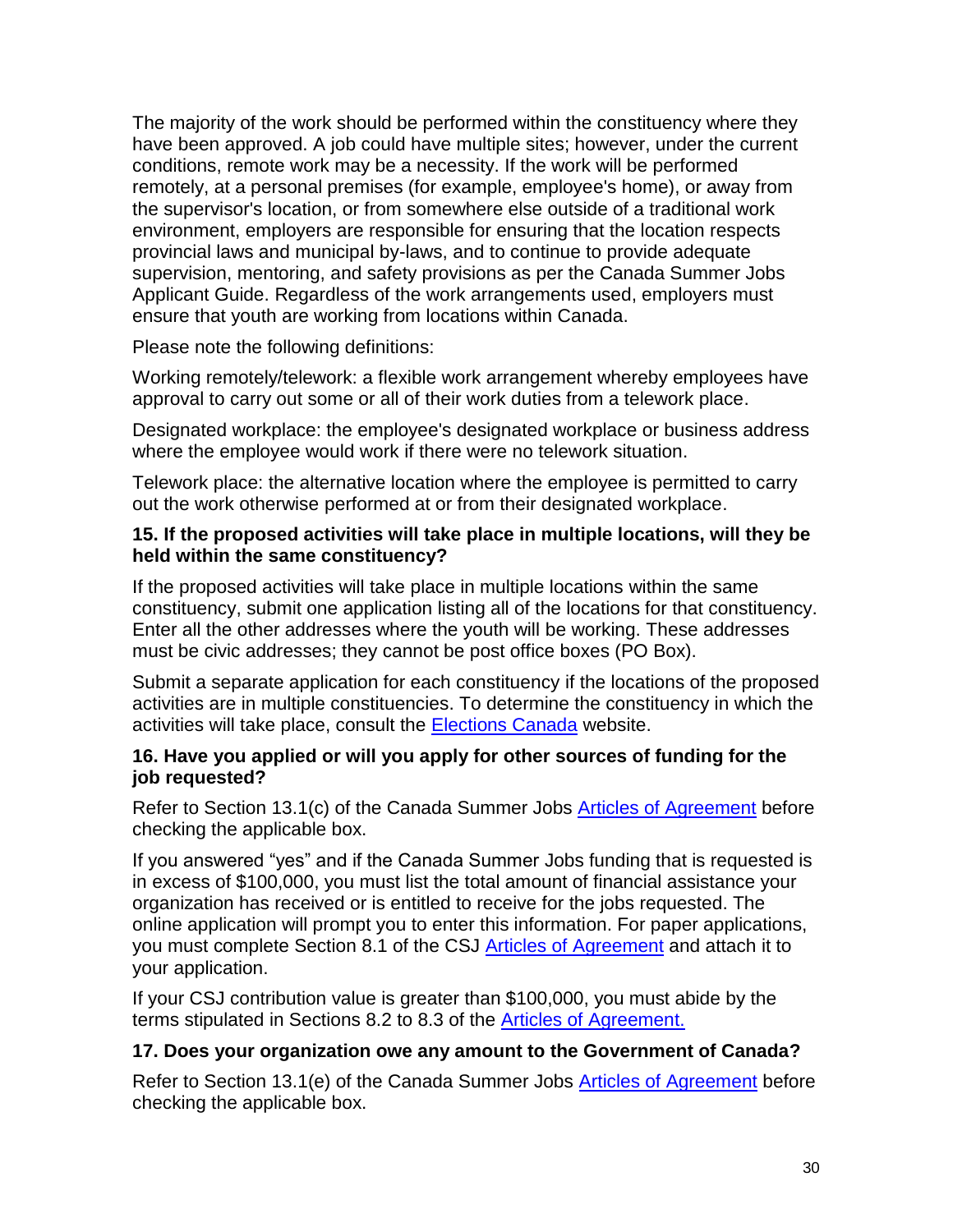If you answered "yes," you must indicate the amount owing, the nature of the debt and the department or the agency to which the amount is owed. Service Canada will then verify with departmental records whether your organization has any amounts owing.

Owing money to the Government of Canada does not render your organization ineligible to receive funding. However, any amount your organization owes to the government may be deducted from the contributions that would otherwise be received, should your application be approved.

## **18. Is a payment plan in place?**

If your organization does owe any amount to the Government of Canada, indicate if an arrangement was made for repayment (for each amount owing). Please ensure to have full details of your payment plan available as Service Canada may request this payment plan at a later date.

#### **19. Health and Safety Practices**

It is mandatory to have implemented practices to ensure that your work environment is safe. Your organization's health and safety measures will be evaluated in relation to the work environment and specific job type and activities. Service Canada will consider each case on its merits, comparing the risks with the benefits for the youth. Please indicate whether you have implemented practices to ensure that your work environment is healthy and safe.

Next, using the check-boxes provided, identify the health and safety practices you have implemented from the following options:

- **providing information on the Workplace Hazardous Materials Information System (WHMIS):** WHMIS is Canada's national hazard communication standard. All of the provincial, territorial and federal agencies responsible for occupational safety and health have established WHMIS employer requirements within their respective jurisdictions. Employer requirements ensure that hazardous products used, stored, handled or disposed of in the work environment are properly labelled, that Safety Data Sheets are made available to workers, and that workers receive education and training to ensure the safe storage, handling, use and disposal of controlled products in the work environment.
- **listing workplace hazards:** Hazards may include chemical, ergonomic, physical, and psychosocial, all of which can cause harm or adverse effects in the work environment.
- **demonstrating workplace safety:** As part of training and supervision, you must demonstrate safe work environment practices, including an appropriate understanding of overall work safety procedures, knowledge of the safe use of work environment tools and equipment, and awareness of known and foreseeable work environment hazards.

In the current context of COVID-19, employers are responsible for staying informed of provincial/territorial guidance on essential services and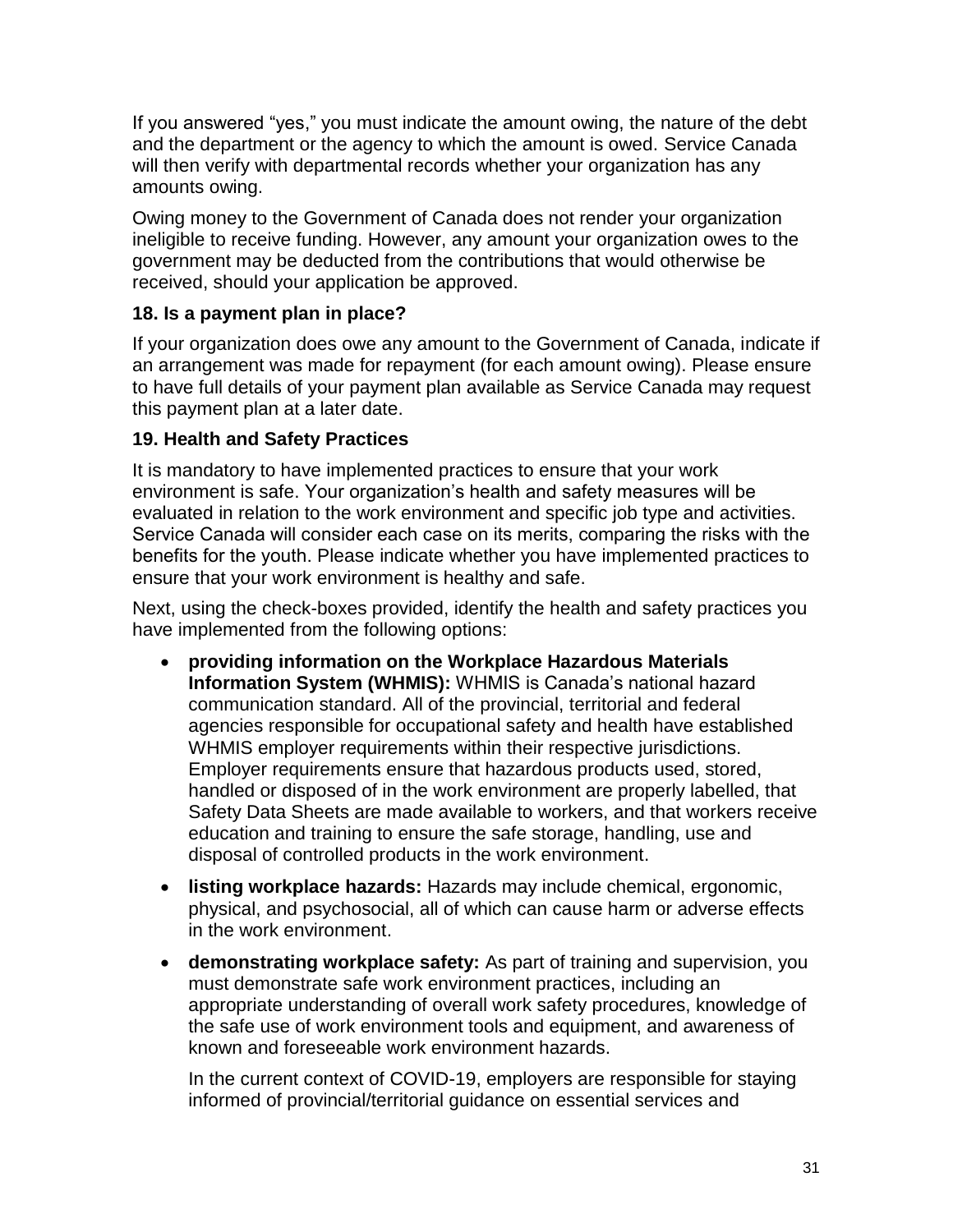municipal, provincial, territorial and federal public health information, and following all necessary local health guidance. In addition to guidance published by municipal, provincial, and territorial governments, consult the following resources from the federal government to support employers and employees:

- o [Coronavirus disease \(COVID-19\): For businesses and employees](https://www.canada.ca/en/public-health/services/diseases/coronavirus-disease-covid-19/businesses-employees.html)
- o [Risk-informed decision-making guidelines for workplaces and](https://www.canada.ca/en/public-health/services/diseases/2019-novel-coronavirus-infection/guidance-documents/risk-informed-decision-making-workplaces-businesses-covid-19-pandemic.html)  [businesses during the COVID-19 pandemic.](https://www.canada.ca/en/public-health/services/diseases/2019-novel-coronavirus-infection/guidance-documents/risk-informed-decision-making-workplaces-businesses-covid-19-pandemic.html)
- **providing necessary certifications:** When the proposed job activities require safety certifications, you are responsible for providing the youth with the necessary training and certification.
- **providing job-specific safety training:** As an employer, you must ensure that employees have the necessary information, training, and supervision to perform their work safely. Consult the Government of Canada's [Workplace](https://www.canada.ca/en/employment-social-development/services/health-safety/workplace-safety.html)  [Safety webpage](https://www.canada.ca/en/employment-social-development/services/health-safety/workplace-safety.html) for additional information.
- **conducting regular safety checks**: Regular inspections help ensure that occupational health and safety hazards are addressed before they result in injuries. Consult the Government of Canada's [Workplace Safety webpage](https://www.canada.ca/en/employment-social-development/services/health-safety/workplace-safety.html) for additional information.
- **providing safety equipment**: As mandated by the Government of Canada, as an employer you are responsible for selecting, providing and fitting of appropriate Personal Protective Equipment (PPE) for the hazardous exposures in the workplace. Consult the Government of Canada's [Occupational Health and Safety webpage](https://www.canada.ca/en/health-canada/services/environmental-workplace-health/reports-publications/occupational-health-safety/whmis-quick-facts-personal-protective-equipment-health-canada-2008.html) for additional information.
- **having an emergency preparedness and response plan**: Includes all activities, such as plans, procedures, contact lists and exercises, undertaken in anticipation of a likely emergency.
- **other:** In the text box provided, describe any additional health and safety practices you have implemented.

As per Sections 9.1(c) and 9.1(d) of the [Articles of Agreement,](https://www.canada.ca/en/employment-social-development/services/funding/youth-summer-job/agreement.html) you are responsible for ensuring the job is carried out in a safe environment and for providing the youth with all information concerning health and safety, including for a remote work location (for example, somewhere outside of a traditional work environment).

As per Section 31.1 of the **Articles of Agreement**, the Employer shall carry out the project in compliance with all applicable laws, by-laws and regulations, including labour regulations in the province or territory where the employment is located; any environmental legislation; any accessibility legislation; and, any legislation regarding protection of information and privacy. The Employer shall obtain, prior to the commencement of the project, all permits, licenses, consents and other authorizations that are necessary to the carrying out of the project.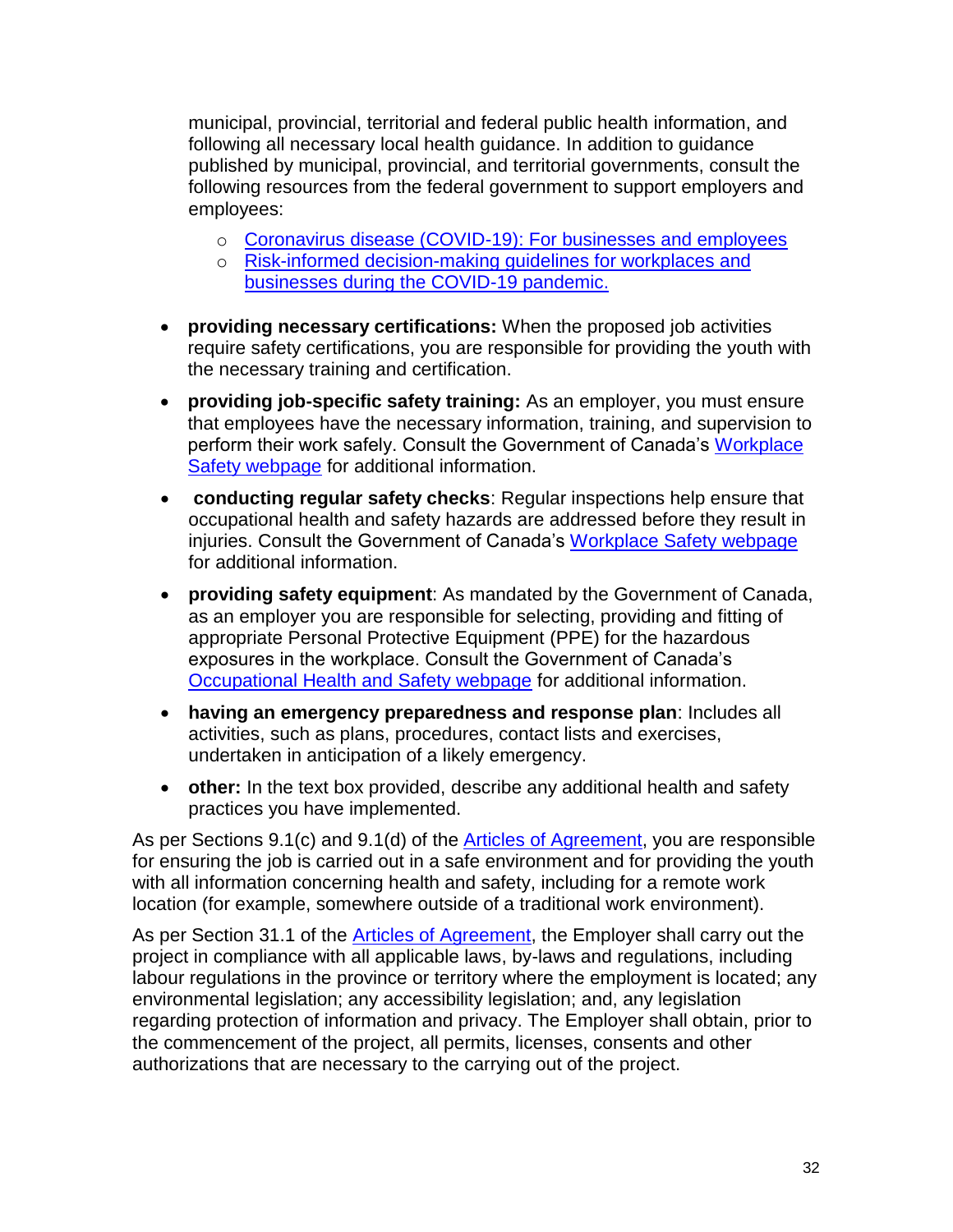### **20. Work Environment**

It is mandatory to provide a work environment with non-discriminatory hiring practices that is inclusive and free of harassment and discrimination. Indicate whether you have implemented policies and practices to ensure that your work environment and hiring practices are free of harassment and discrimination.

Use the check boxes provided to identify the practices you have implemented from the following options:

- Hiring policies / practices
- Discrimination policies / practices
- Harassment policies / practices
- Conflict resolution policies / practices
- Employee and / or management training
- Accessibility and accommodation policies / practices
- Employment equity policies / practices
- Privacy policies / practices
- Other: when selecting this box, use the textbox provided to describe any additional practices you have implemented that demonstrate concrete efforts to create an inclusive work environment free of harassment and discrimination.

As per Section 15.1 of the **Articles of Agreement**, the project will not consist of projects or activities that:

- restrict access to programs or, services, or employment, or otherwise discriminate, contrary to applicable laws, on the basis of prohibited grounds, including sex, genetic characteristics, religion, race, national or ethnic origin, colour, mental or physical disability, sexual orientation, or gender identity or expression;
- advocate intolerance, discrimination and/or prejudice; or
- actively work to undermine or restrict a woman's access to sexual and reproductive health services.

#### **Part B – Job details**

In this section, you must describe, **in order of priority**, the jobs you are requesting and you must provide separate information for **each job title**. You may request multiple participants for a job title. A job is considered different when at least one of the following details varies: job title, tasks and responsibilities, start date, hourly wage, number of weeks, number of hours per week or preferred level of education of the participant.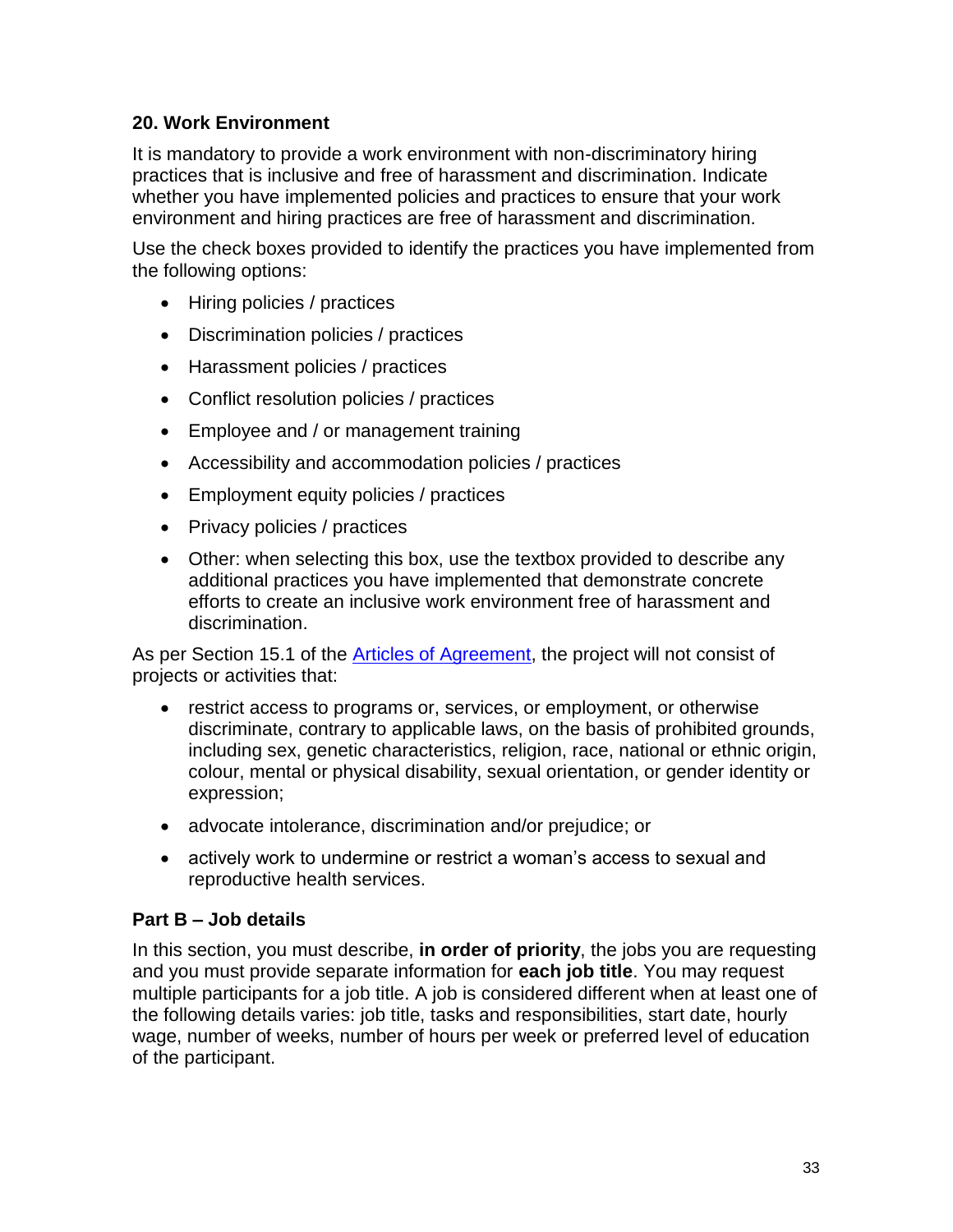**For online applications:** you will need to state the number of job titles that you are applying for and then how many participants you would like to hire for each job title.

**For paper applications:** if you are applying for more than three different job titles, you must copy an entire Job Details section for each additional job title and attach it to your application when submitting it. If there is not enough space to appropriately answer a question, you may answer it on a separate sheet and attach it to your application when submitting it.

Each youth hired using CSJ funding must be assigned to no more than one of the jobs approved by Service Canada. The details of the job (for example, job title, hourly wage and tasks and responsibilities) must be the same as the job details specified in your application. **Any changes to job details must be submitted to [Service Canada](https://www.canada.ca/en/employment-social-development/corporate/contact/canada-summer-jobs.html) for approval. Only exceptional circumstances will be considered.**

Salaried jobs need to be calculated as an hourly wage rate. If your application is approved, it may not be for all the jobs requested or the full number of weeks requested.

## **21. Job Title**

Enter the job title and hourly wage of each job for which you are requesting funding. CSJ job titles must match options in the National Occupational Classification. This system is the national reference on occupations in Canada. It comprises more than 30,000 occupational titles organized according to skill levels and skill types.

For online applications: the text box uses predictive text to help you complete the job title. Begin typing your job title and select the most appropriate option.

For paper application: please select your job title from one of the options listed on the form. If you select "other", you must identify a [National Occupational](https://noc.esdc.gc.ca/)  [Classification Code](https://noc.esdc.gc.ca/) for the proposed job activities. To find the correct code on this webpage, type the proposed job title in the Quick Search box located at the top of the page to generate a list of possible occupations. When reviewing the potential occupations, the accompanying education, main duties and employment requirements should correspond to the job performed.

A list of [frequently asked questions](https://noc.esdc.gc.ca/Home/FrequAskedQuestions) is available. For more information, [contact](https://www.canada.ca/en/employment-social-development/corporate/contact/canada-summer-jobs.html)  [Service Canada.](https://www.canada.ca/en/employment-social-development/corporate/contact/canada-summer-jobs.html)

This information will be posted publicly on [Job Bank.](https://www.jobbank.gc.ca/youth)

## **Hourly Wage Rate**

You must pay at least the minimum wage in effect at the time of the employment based on provincial and territorial regulations.

**NOTE:** Some provinces and territories have multiple minimum wages depending on the age and experience of the employee, or the nature of the work. It is your responsibility to confirm the [minimum wage](#page-15-0) at the time of employment.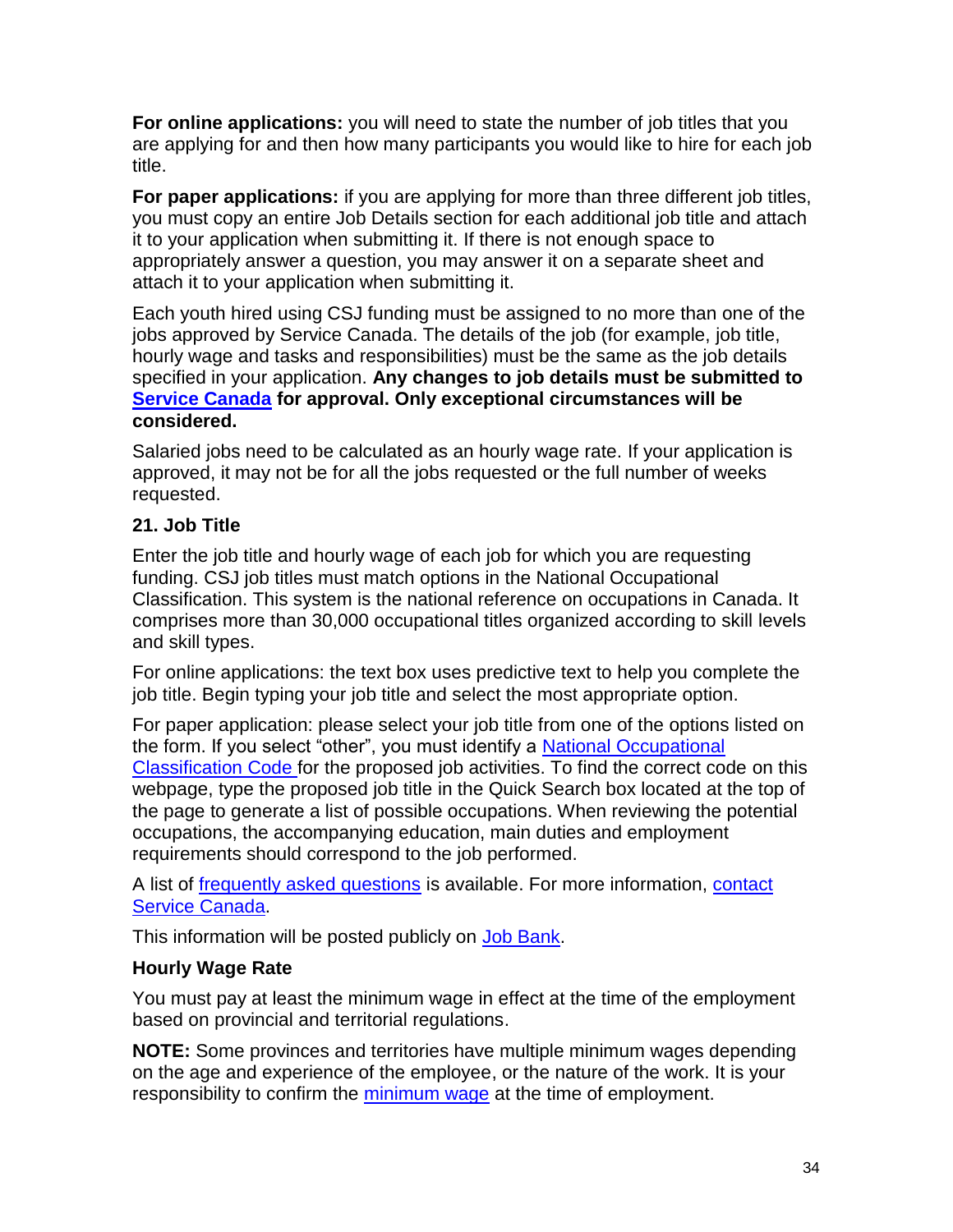See Section 3 – [Screening for Eligibility](#page-8-0) for more details.

This information will be posted publicly on [Job Bank.](https://www.jobbank.gc.ca/youth)

## **Tasks and Responsibilities**

Specify the tasks and responsibilities of the youth.

If the tasks and responsibilities of the job change after you submit your application or after you are approved for funding, you must inform Service Canada. If the change occurs after you are approved for funding, Service Canada must approve of the change, as per Section 24.1(1)(f) of the [Articles of Agreement,](https://www.canada.ca/en/employment-social-development/services/funding/youth-summer-job/agreement.html) otherwise the job may be considered ineligible for funding.

The job activities must be eligible. See Section  $3 -$  [Screening for Eligibility](#page-8-0) for more details.

## **Skills Development Plan**

Select one or more of the following checkboxes to identify all skills that the youth will develop during the placement:

- Client Service effective and professional communications
- Teamwork interaction with others
- Communication exchanging thoughts and information
- Digital Skills skills to understand and use digital systems, tools and applications
- Leadership combination of skills including communication, ability to delegate, and traits such as honesty
- Other in the space provided, list additional skills

See Section 4 – [Assessment Criteria](#page-18-2) for more details.

## **Language(s) required for job**

Select English, French, or Other. If Other, indicate the required language in the text box provided.

This information will be posted publicly on [Job Bank.](https://www.jobbank.gc.ca/youth)

## **Supervision Plan**

Provide each of the following mandatory pieces of information:

- Supervisor job title (drop down menu in the online application or check one of the boxes in the paper application);
- Type of Supervision (On-site, Remote, Combination);
- Frequency of Supervision (Daily, Weekly, Less than once per week).
- The amount of the supervisor's experience in a supervisory role (less than one year, one to two years, more than two years);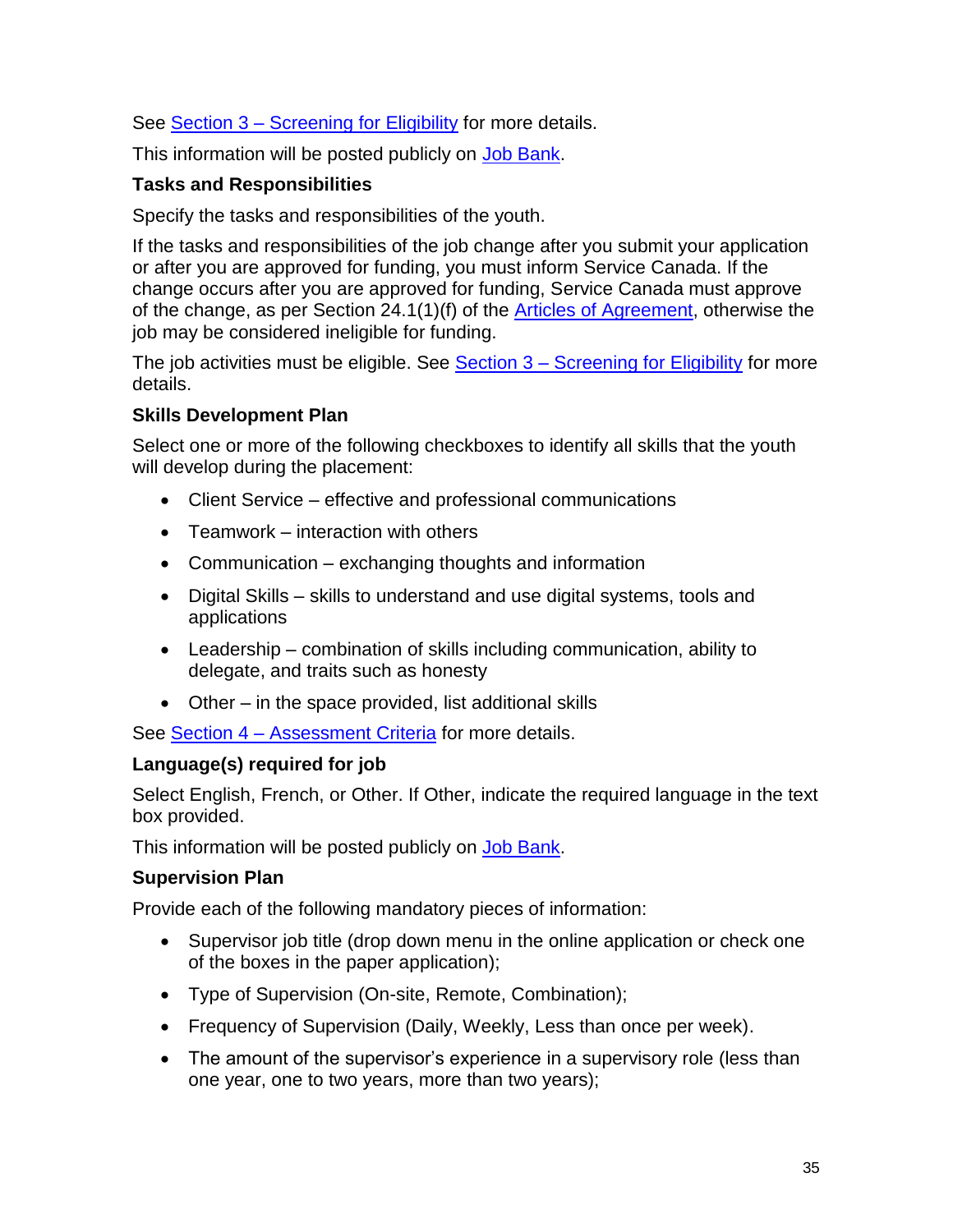- Type of feedback to be provided (Formal, Informal); and
	- o Formal feedback is provided during scheduled meetings, is in writing, and is in response to previously set work objectives. Informal feedback is provided through unscheduled meetings, is primarily verbal, and does not respond to previously set work objectives.
- What the supervisor will provide (Job-specific training, Work instructions and tasks, Evaluation of work, and/or Other).

**NOTE:** The supervisor and mentor are not required to be the same person.

#### **Remote Supervision:**

If the youth will be working remotely away from the supervisor's location, or from somewhere else outside of a traditional work environment, you must ensure that there is sufficient training and supervision to support the youth in obtaining a meaningful work experience. You must also ensure that the youth can still benefit from the experience of working with others, building interpersonal skills, and learning work environment protocols.

Please refer to the above section 14. Address of the Location of the Proposed Job Activities for the definitions on remote work.

## **Mentoring Plan**

Mentoring is a relationship between an experienced employee (the mentor) and a less experienced employee (the youth). Through regular meetings, the mentor will learn about career objectives of the youth and share their professional experience to support skills development and help the youth enter the labour market as well as facilitate their career development.

To be eligible, you must provide each of the following mandatory pieces of information:

- Mentor job title (drop down menu in the online application or check one of the boxes in the paper application);
- Type (One-on-one, Team);
- Frequency of Mentoring (Weekly, Monthly, Less than once per month).
- The amount of experience of the mentor in a mentorship role (Less than one year, One to two years, More than two years);
- Mentor-mentee relationship (Formal, Informal); and
	- o A formal mentor-mentee relationship will have regular meetings and established career-development goals for the youth. An informal mentor-mentee relationship will have irregular meetings and no established career-development goals for the youth.
- What the mentor will provide (Support for skills development, Career-related training, Access to learning materials, or Other).

**NOTE**: The supervisor and mentor are not required to be the same person.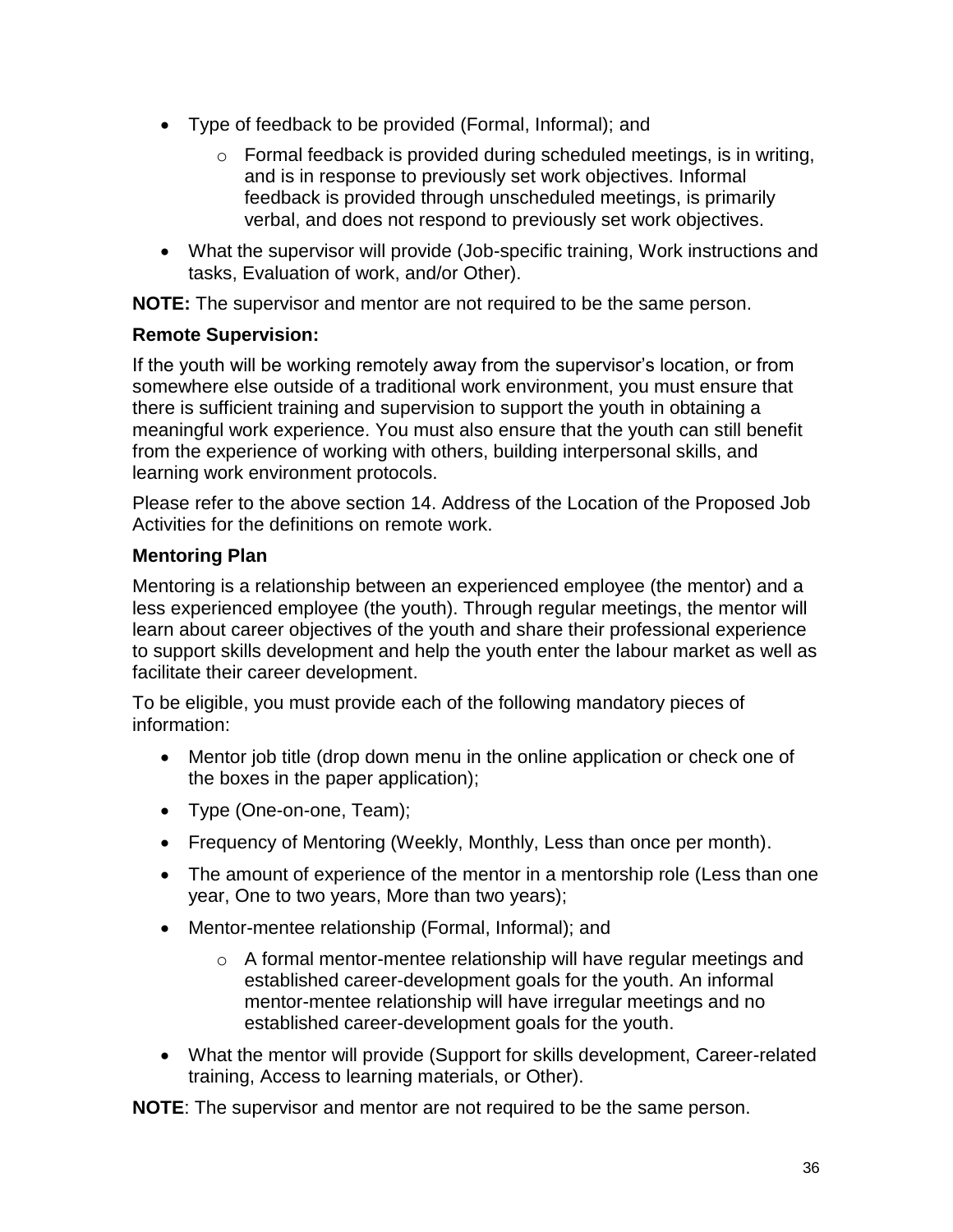## **Work Experience**

Select a checkbox to indicate if the job will provide a career-related work experience for the youth. The term "career-related" means the job provides a youth with work experience related to his/her current or future field of studies.

Then select a checkbox to indicate if your organization intends to retain the youth as an employee following the end of the Canada Summer Jobs agreement.

#### **Preferred Level of Education of the Participant**

Check the applicable box.

**NOTE:** The preferred level of education of the youth is not a factor in assessment. The Canada Summer Jobs program is open to all youth ages 15-30 regardless of level of education or student status.

This information is being collected for reporting and monitoring purposes.

This information will be posted publicly on [Job Bank.](https://www.jobbank.gc.ca/youth) See [Section 5 –](#page-22-0) Apply for more detail.

## **National Priorities**

Select a checkbox to indicate if the proposed job supports a national priority.

If you answer yes, indicate one or more national priorities supported by the job.

See Section 4 – [Assessment Criteria](#page-18-2) for details.

### **Local Priorities**

Select a checkbox to indicate if the proposed job supports one or more local priorities.

If you answer yes, use the textbox provided to identify the local priority or priorities supported by the job. The local priorities that have been established for the constituency in which the proposed activities will take place can be found on the [Canada Summer Jo](https://www.canada.ca/en/employment-social-development/services/funding/canada-summer-jobs/local-priorities.html)bs website.

**NOTE**: It is not mandatory for Members of Parliament to establish local priorities. If your Member of Parliament has not established local priorities, select "No." You will not be penalized during assessment if your Member of Parliament has not established local priorities.

See **Section 4 – [Assessment Criteria](#page-18-2)** for details.

## **Part C – Funding requested**

#### **Calculation of employer's total cost including contribution requested**

For paper application only: if you are applying for more than five different job titles, you must make a copy of the Calculation of Employer's Total Cost Including Contribution Requested page, complete the copy with information for each additional job title, and submit the copy with your application. Once you have entered all the information for all the job titles, indicate the total of the columns in the "Total" line at the bottom. To avoid this space limitation, submit your application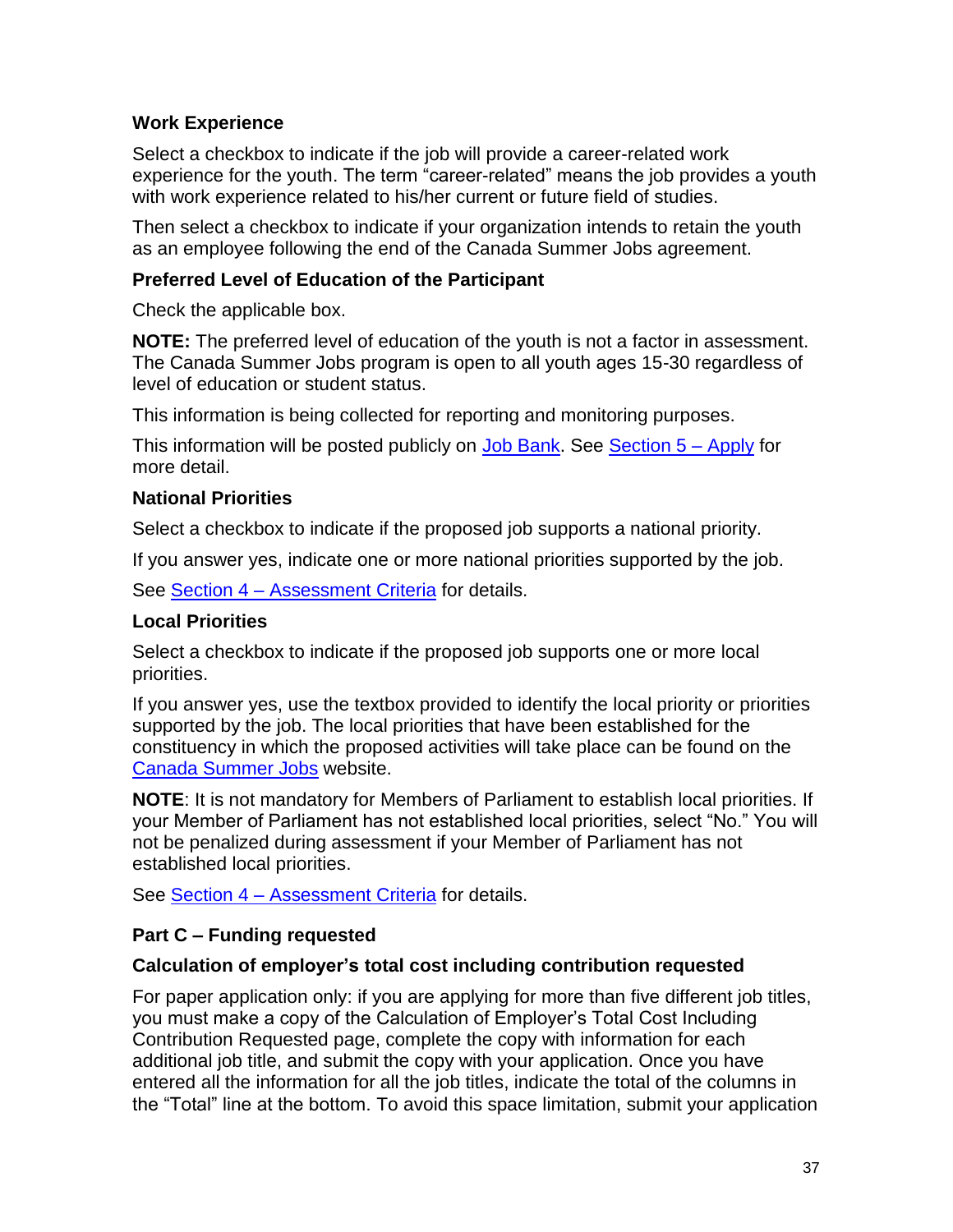electronically using the [online fillable application](https://srv217.services.gc.ca/ihst4/Intro.aspx?cid=e7d4ea95-e956-4121-8754-03166ae47520&lc=eng) or [GCOS.](https://www.canada.ca/en/employment-social-development/services/funding/gcos.html) Either option provides benefits that will simplify the application process. For example, online applications will automatically calculate several of these fields and ease your review of the application as well as the submission process.

Before completing this section, read **Section 3 – [Screening for Eligibility](#page-8-0)** for details.

## **22(a). Job title**

List each job title for which you are requesting funding. The job titles should be listed in the same order as in the Job Details section. A job is considered different when at least one of the following details varies: job title, tasks and responsibilities, start date, hourly wage, number of weeks, number of hours per week or preferred level of education of the participant.

## **22(b). Number of participants requested who will have this job title**

Enter the number of youth you are requesting for each job title.

## **22(c). Anticipated start date**

Enter the date that you want the youth to begin employment. The earliest start date is April 25, 2022. A job's latest end date is September 3, 2022.

**You cannot hire the youth before receiving the approval by Service Canada and the youth cannot start the employment before the start date approved by Service Canada.** If a youth is hired prior to the approval by Service Canada, this indicates that you would have hired the youth without the Canada Summer Jobs contribution. As applicants are required to attest "the Job(s) would not be created without the financial assistance provided under this Agreement", these costs would be considered ineligible for reimbursement.

This information will be posted publicly on [Job Bank.](https://www.jobbank.gc.ca/youth)

## **22(d). Number of weeks requested for each participant**

Enter the number of weeks for which you are requesting funding; it must be between six and sixteen weeks. The employer is encouraged to employ the youth longer than the requested number of weeks although you will only be reimbursed for the approved period of your CSJ 2022 funding. Note that you will receive additional points during assessment if you commit to retaining the youth beyond the length of the CSJ funding agreement.

## **22(e). Number of hours per week requested for each participant**

Enter the number of hours per week that the youth will be required to work. The hours must be full-time (30 to 40 hours per week).

This information will be posted publicly on [Job Bank.](https://www.jobbank.gc.ca/youth)

## **22(f). Hourly wage to be paid to each participant**

Enter the hourly wage including the contribution from Service Canada and other sources to be paid to the youth.

This information will be posted publicly on [Job Bank.](https://www.jobbank.gc.ca/youth)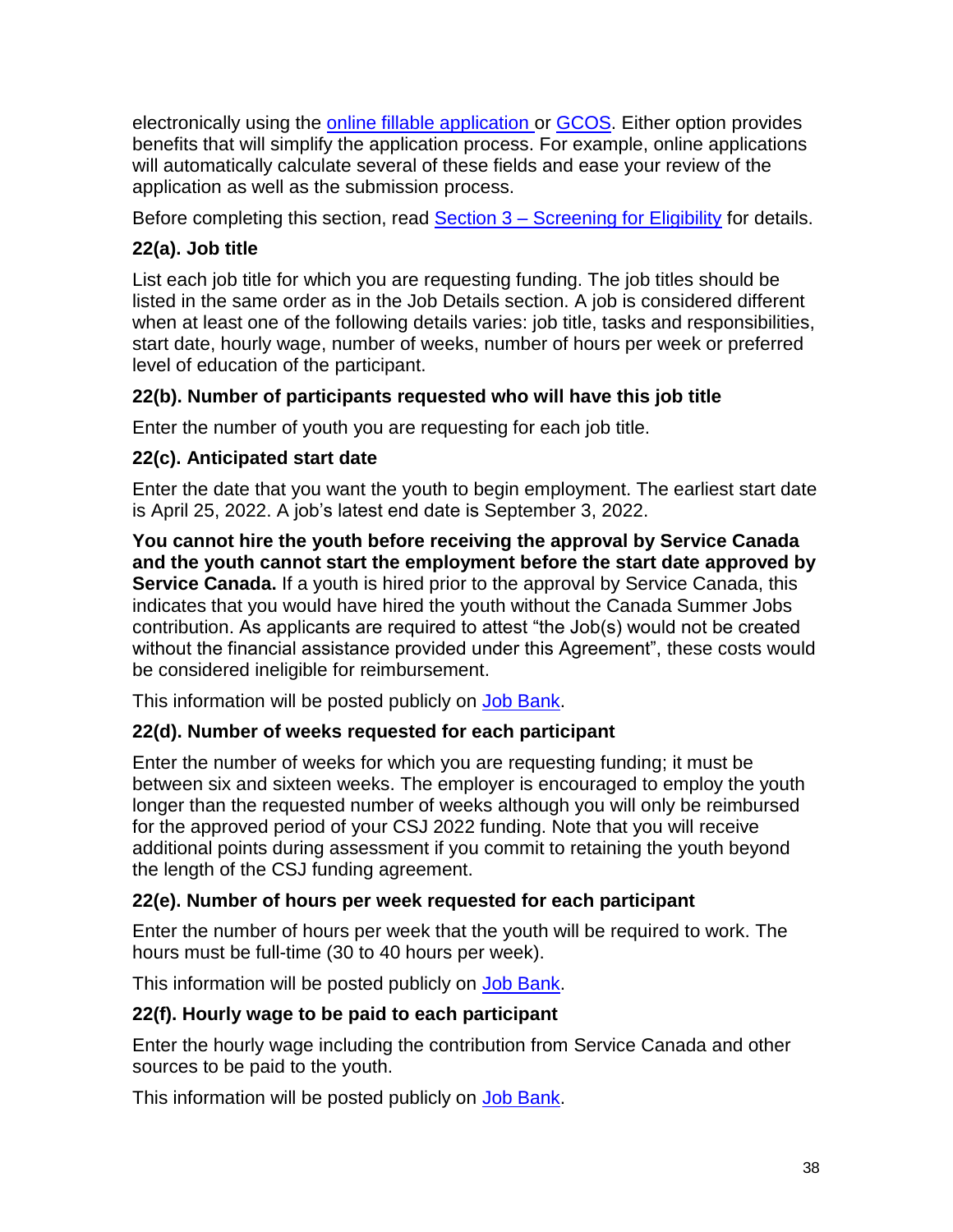**IMPORTANT:** You are responsible to ensure that the youth is paid and for making the necessary pay-related remittances to the CRA, in accordance with labour regulations in the province or territory where the employment is located, and as per Section 31 in the [Articles of Agreement.](https://www.canada.ca/en/employment-social-development/services/funding/youth-summer-job/agreement.html)

## **22(g). Hourly wage funding requested**

Enter the hourly wage funding that is requested from Service Canada. Not-for-profit employers are eligible to receive funding for up to 100% of the provincial or territorial adult minimum hourly wage. Public and private sector employers are eligible to receive funding for up to 50% of the provincial or territorial adult minimum hourly wage. For more information, please refer to the ["What Costs Are](#page-14-0)  [Eligible](#page-14-0) for reimbursement?" section in this Guide.

## **22(h). Mandatory Employment Related Costs (MERCs) requested (not-forprofits only)**

Not-for-profit employers are eligible for reimbursement of MERCs for up to 100% of the adult minimum hourly wage in the province or territory where the activities will take place. All other employers are not eligible for funding to cover MERCs, in whole or in part.

If you are a private or public sector employer, indicate "0."

Refer to Section 3 – [Screening for Eligibility](#page-8-0) for details.

## **22(i). Total funding requested**

Enter the total funding requested by using this formula:

(Column B x Column D x Column E x Column G) + Column H

(Number of participants requested who will have this job title x Number of weeks requested for each participant x Numbers of hours per week requested for each participant x Hourly wage funding requested) + MERCs requested (not-for-profits only).

For online applications, this total is automatically calculated.

## **22 (j). Total employer contribution**

Enter the total amount of the contribution the employer pays towards hiring the youth by using this formula:

((Column B x Column D x Column E) x Column F) – Column I)

((Number of participants requested who will have this job title x Number of weeks requested for each participant x Number of hours per week requested for each participant) x Hourly wage to be paid to each participant) – Total funding requested

For online applications, this total is automatically calculated.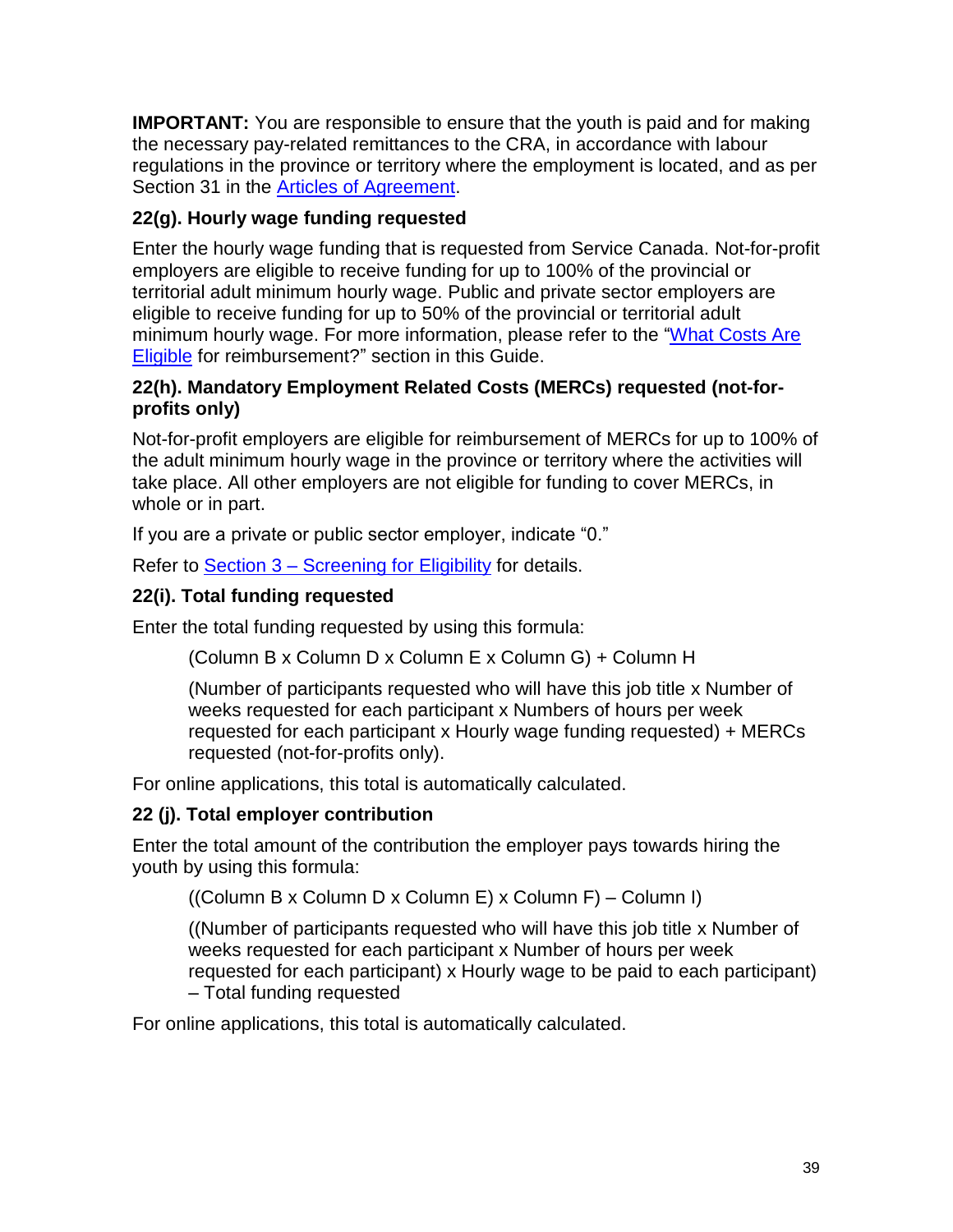#### **23. Will you require an advance payment to pay the youth should your application be approved?**

This is offered to all types of organizations. Select "Yes" if you wish to receive an advance payment.

## **Attestation**

#### **When submitting your application, you are asked to check the box "I attest" to confirm that:**

- 1. I have read, understood and will comply with the Canada Summer Jobs [Articles of Agreement;](https://www.canada.ca/en/employment-social-development/services/funding/youth-summer-job/agreement.html)
- 2. I have all the necessary authorities, permissions and approvals to submit this application on behalf of myself and my organization;
- 3. The job would not be created without the financial assistance provided under a potential contribution agreement; and,
- 4. Any funding under the Canada Summer Jobs program will not be used to undermine or restrict the exercise of rights legally protected in Canada.

To "undermine or restrict" means to weaken or limit the ability to exercise rights legally protected in Canada.

**NOTE:** The Attestation is required for the application (submitted on a paper form or online) to be considered complete. If you are submitting your application online, you must check this box in order to proceed, otherwise the system will not allow you to continue. If you are submitting a paper application you must check this box in order for your application to be assessed.

Should an application or a project not be compliant with program eligibility criteria and/or the Articles of Agreement, your project may not be funded.

The provision of false and misleading information will affect eligibility and funding may be revoked.

## **24. to 25. Name of the Organization's Representative(s)**

An organization's CSJ application, if approved by Service Canada, forms part of the agreement between the Government of Canada and the organization. The organization will then be subject to the CSJ [Articles of Agreement.](https://www.canada.ca/en/employment-social-development/services/funding/youth-summer-job/agreement.html) The organization complies under this agreement to provide the job at the hourly wage, for the number of hours per week, and the number of weeks described in the Calculation of Approved Canada Summer Jobs Contribution Amount document. This document will be included in the approval package.

The submission of an application does not constitute an agreement. An official agreement between the organization and the Government of Canada exists only once an **application is approved and an agreement is signed by Service Canada. It is important that you read the applicant guide and Articles of Agreement in their entirety before you sign the application.**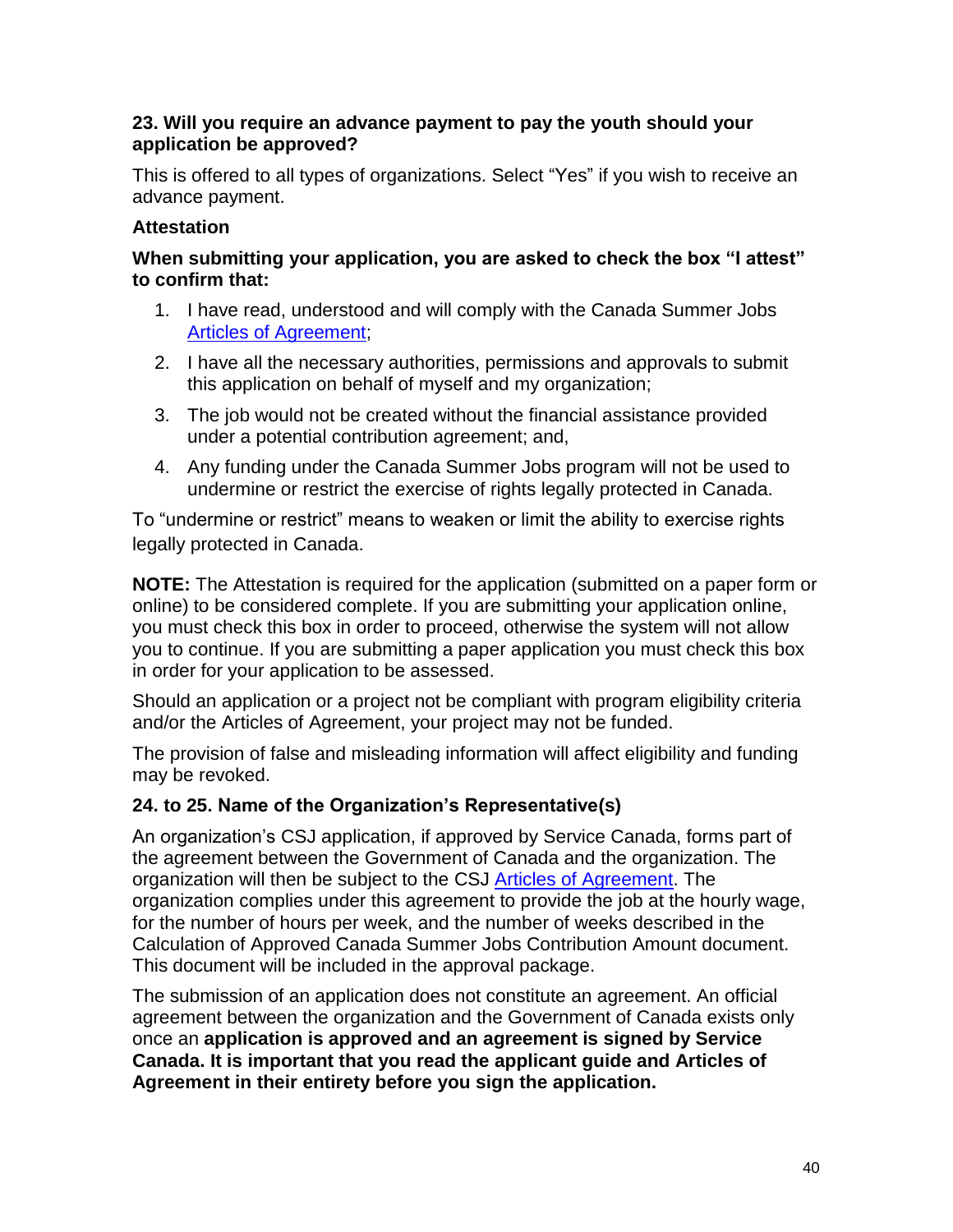Therefore, it is important that only authorized persons' names are identified on the submitted application. Read Section 36 of the **Articles of Agreement** prior to signature: "The Employer warrants that its representative(s) identified in this Application/Agreement has (have) the authority to enter into an agreement on its behalf and agrees to provide Canada with such evidence of that authorization as Canada may reasonably require."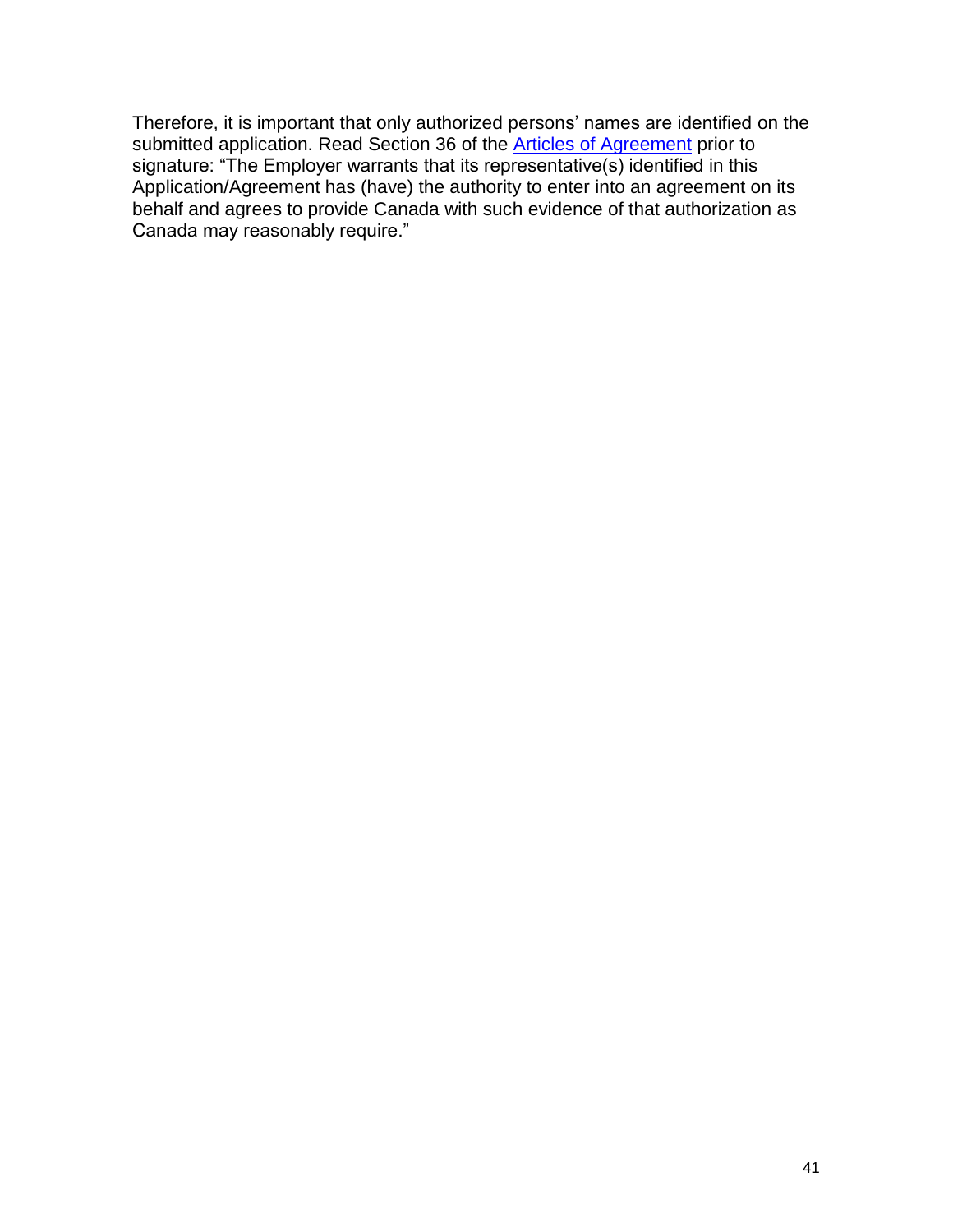# <span id="page-41-0"></span>**6. Follow Up**

# <span id="page-41-1"></span>**What happens after I submit my application?**

All assessed applications within a constituency will be ranked according to their assessment score, and a list of recommended projects will be established. Each Member of Parliament (MP) will receive the list of eligible projects for their constituency. Based on their knowledge of local priorities and circumstances, MPs have the opportunity to review the list of assessed projects for their constituencies and to provide feedback to help ensure local priorities are met.

Service Canada will inform you of the status of your application starting in April 2022. All eligibility and funding decisions will be confirmed in writing. You can also check the status of your application through your GCOS account.

# <span id="page-41-2"></span>**Application/Agreement**

If your application is approved, the "Calculation of Approved Canada Summer Jobs Contribution Amount" document signed by an appropriate delegated authority for Canada will be returned to you, along with other appropriate forms and the name of a contact person to address any questions you may have regarding your agreement.

Youth **cannot** be hired before your project is approved and an agreement has been signed by both the recipient and Service Canada. The receipt of a completed application does not in itself constitute a commitment on the part of Service Canada. You should not assume any commitment on the part of Service Canada until funding has been approved and a formal agreement has been signed by a representative of Service Canada. Service Canada will notify you in writing of the outcome of the review of your application.

Funded employers and youth participants will be asked to complete questionnaires to provide Service Canada with feedback on their CSJ experience. The mandatory employer questionnaire **must be completed prior to submitting a payment claim.** It is also mandatory for employers to provide the youth participant questionnaire to youth employees funded through the CSJ program, although completion of the youth questionnaire remains voluntary. Both questionnaires will be provided to organizations when they are notified of project funding.

If financial irregularities are discovered, Service Canada may verify information with the Canada Revenue Agency.

**NOTE:** Successful employers may be randomly selected for inspections and audits as per Section 20.2 of the [Articles of Agreement.](https://www.canada.ca/en/employment-social-development/services/funding/youth-summer-job/agreement.html)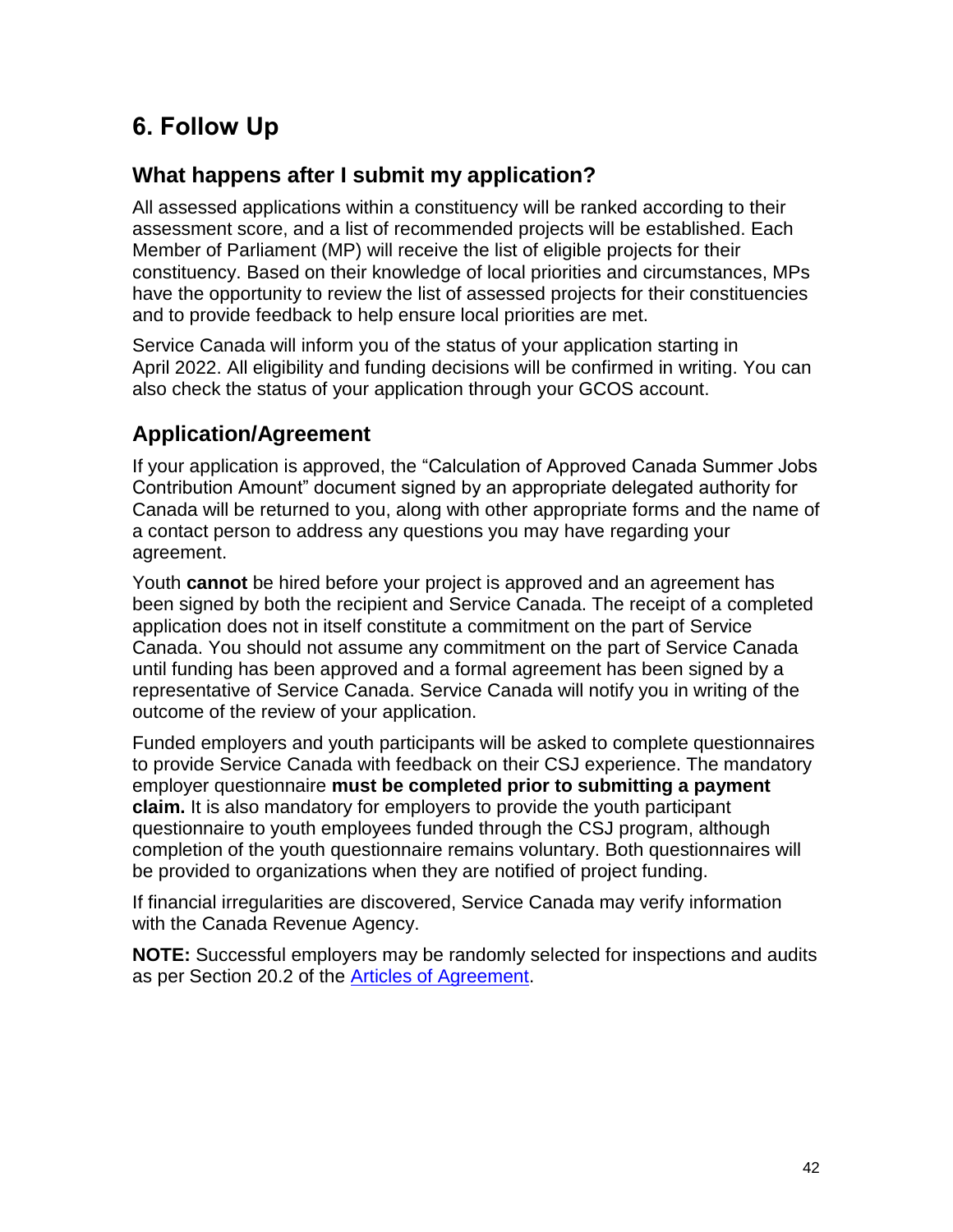## **Reference: Internet Domain Addresses**

<span id="page-42-0"></span>The following include all hyperlinked internet domain addresses in the CSJ application and in this guide.

Access to Information Act <https://laws-lois.justice.gc.ca/eng/acts/a-1/>

Applicant Guide [https://www.canada.ca/content/dam/canada/employment-social](https://www.canada.ca/content/dam/canada/employment-social-development/services/funding/CSJ2021_Applicant_Guide.pdf)[development/services/funding/CSJ2021\\_Applicant\\_Guide.pdf](https://www.canada.ca/content/dam/canada/employment-social-development/services/funding/CSJ2021_Applicant_Guide.pdf)

Articles of Agreement [https://www.canada.ca/en/employment-social](https://www.canada.ca/en/employment-social-development/services/funding/canada-summer-jobs/agreement.html)[development/services/funding/canada-summer-jobs/agreement.html](https://www.canada.ca/en/employment-social-development/services/funding/canada-summer-jobs/agreement.html)

Department of Employment and Social Development Act <https://laws-lois.justice.gc.ca/eng/acts/h-5.7/page-1.html>

Canada Revenue Agency <https://www.canada.ca/en/revenue-agency.html>

CSJ Local Priorities [https://www.canada.ca/en/employment-social](https://www.canada.ca/en/employment-social-development/services/funding/canada-summer-jobs/local-priorities.html)[development/services/funding/canada-summer-jobs/local-priorities.html](https://www.canada.ca/en/employment-social-development/services/funding/canada-summer-jobs/local-priorities.html)

Elections Canada <http://www.elections.ca/home.aspx>

GCOS – Access [https://www.canada.ca/en/employment-social](https://www.canada.ca/en/employment-social-development/services/funding/gcos.html)[development/services/funding/gcos.html](https://www.canada.ca/en/employment-social-development/services/funding/gcos.html)

GCOS – Register [https://www.canada.ca/en/employment-social](https://www.canada.ca/en/employment-social-development/services/funding/gcos/register.html)[development/services/funding/gcos/register.html](https://www.canada.ca/en/employment-social-development/services/funding/gcos/register.html)

Information about programs and information holdings [https://www.canada.ca/en/treasury-board-secretariat/services/access-information](https://www.canada.ca/en/treasury-board-secretariat/services/access-information-privacy/access-information/information-about-programs-information-holdings.html)[privacy/access-information/information-about-programs-information-holdings.html](https://www.canada.ca/en/treasury-board-secretariat/services/access-information-privacy/access-information/information-about-programs-information-holdings.html)

Job Bank <https://www.jobbank.gc.ca/youth>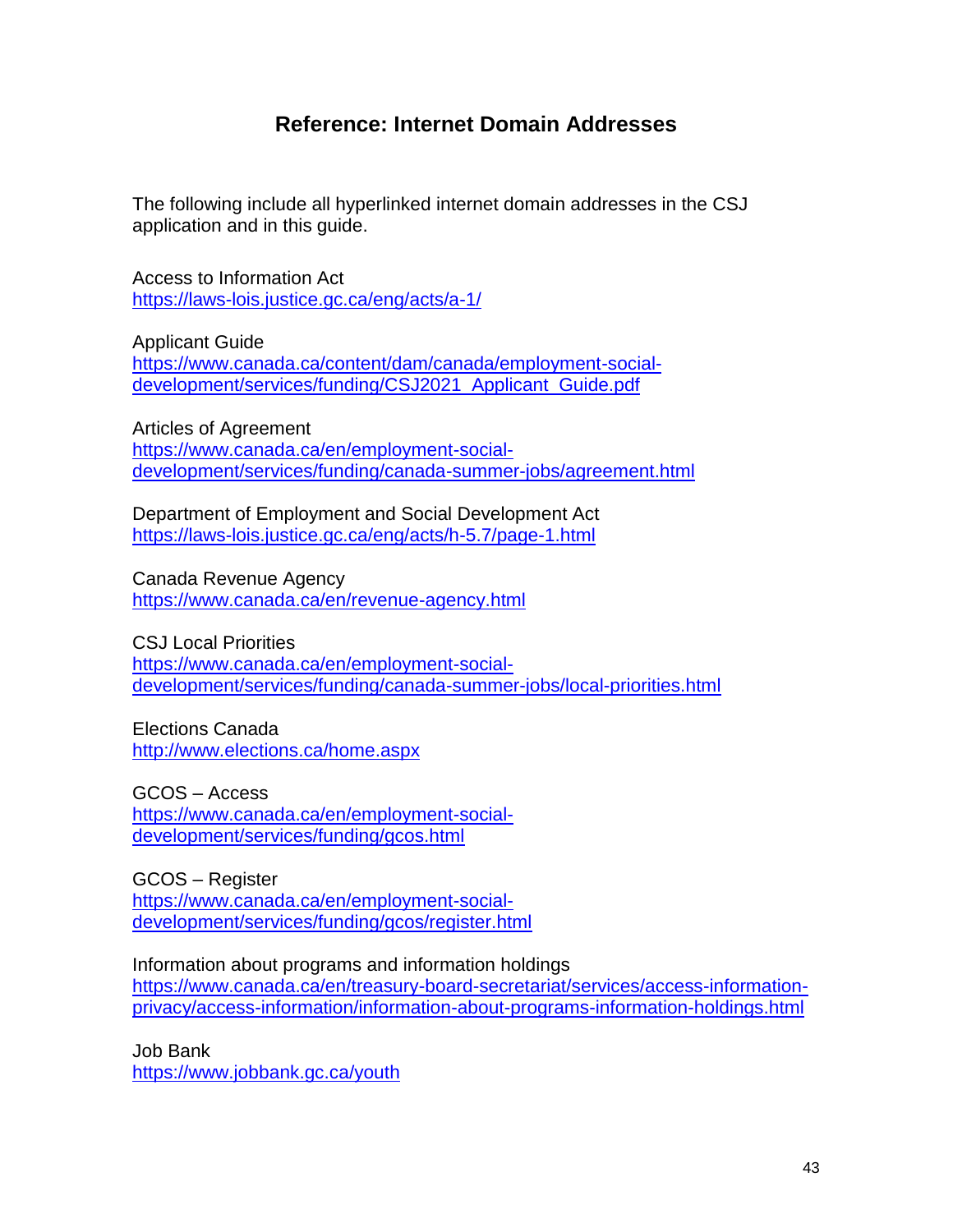National Occupational Classification Code - Search <https://noc.esdc.gc.ca/>

National Occupational Classification Code – Frequently Asked Questions <https://noc.esdc.gc.ca/Home/FrequAskedQuestions>

Occupational Health and Safety Webpage

[https://www.canada.ca/en/health-canada/services/environmental-workplace](https://www.canada.ca/en/health-canada/services/environmental-workplace-health/reports-publications/occupational-health-safety/whmis-quick-facts-personal-protective-equipment-health-canada-2008.html)[health/reports-publications/occupational-health-safety/whmis-quick-facts-personal](https://www.canada.ca/en/health-canada/services/environmental-workplace-health/reports-publications/occupational-health-safety/whmis-quick-facts-personal-protective-equipment-health-canada-2008.html)[protective-equipment-health-canada-2008.html](https://www.canada.ca/en/health-canada/services/environmental-workplace-health/reports-publications/occupational-health-safety/whmis-quick-facts-personal-protective-equipment-health-canada-2008.html)

Online Fillable Application

[https://srv217.services.gc.ca/ihst4/Intro.aspx?cid=e7d4ea95-e956-4121-8754-](https://srv217.services.gc.ca/ihst4/Intro.aspx?cid=e7d4ea95-e956-4121-8754-03166ae47520&lc=eng) [03166ae47520&lc=eng](https://srv217.services.gc.ca/ihst4/Intro.aspx?cid=e7d4ea95-e956-4121-8754-03166ae47520&lc=eng)

Personal Information Bank (Youth Employment and Skills Strategy ESDC PPU 706) [https://www.canada.ca/en/employment-social](https://www.canada.ca/en/employment-social-development/corporate/transparency/access-information/reports/infosource/infosource-detailed.html#s46)[development/corporate/transparency/access](https://www.canada.ca/en/employment-social-development/corporate/transparency/access-information/reports/infosource/infosource-detailed.html#s46)[information/reports/infosource/infosource-detailed.html#s46](https://www.canada.ca/en/employment-social-development/corporate/transparency/access-information/reports/infosource/infosource-detailed.html#s46)

Privacy Commissioner of Canada – File a Complaint <https://www.priv.gc.ca/en/report-a-concern/>

Privacy Commissioner of Canada <https://www.priv.gc.ca/en/>

Service Canada – Contact [https://www.canada.ca/en/employment-social](https://www.canada.ca/en/employment-social-development/corporate/contact/canada-summer-jobs.html)[development/corporate/contact/canada-summer-jobs.html](https://www.canada.ca/en/employment-social-development/corporate/contact/canada-summer-jobs.html)

Service Canada – Offices <http://www.servicecanada.gc.ca/tbsc-fsco/sc-hme.jsp?lang=eng>

Workplace Safety Webpage

[https://www.canada.ca/en/employment-social-development/services/health](https://www.canada.ca/en/employment-social-development/services/health-safety/workplace-safety.html)[safety/workplace-safety.html](https://www.canada.ca/en/employment-social-development/services/health-safety/workplace-safety.html)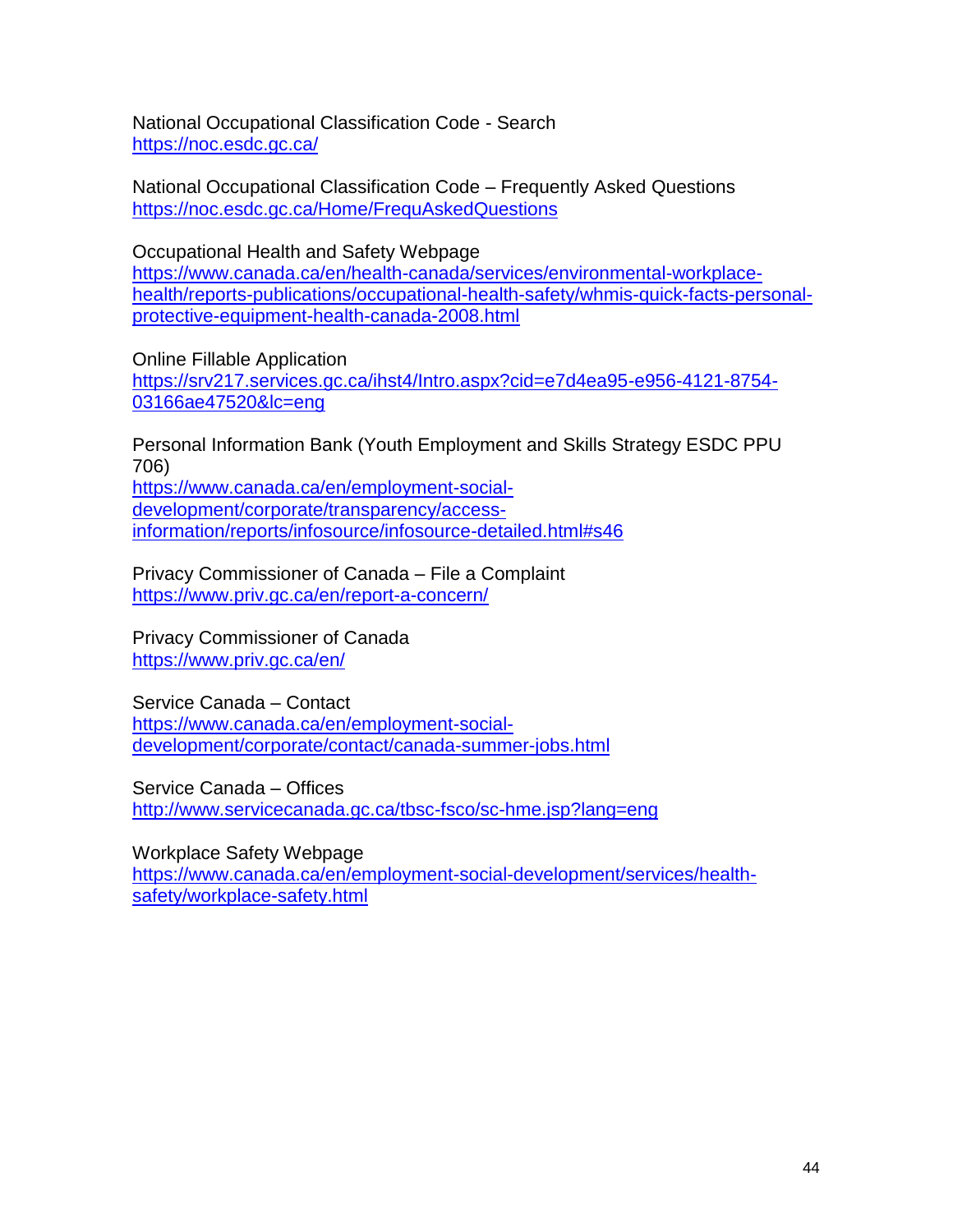## <span id="page-44-0"></span>**Privacy notice statement**

The information you provide is administered under the authority of the *[Department](https://laws-lois.justice.gc.ca/eng/acts/h-5.7/page-1.html)  [of Employment and Social Development Act](https://laws-lois.justice.gc.ca/eng/acts/h-5.7/page-1.html)* (DESDA). This information may be used to determine your eligibility for Canada Summer Jobs, its administration and for accountability purposes. Refusal to provide information may result in your Canada Summer Jobs application not being considered for funding.

As well, this information may be used to support the administration or enforcement of other programs of Employment and Social Development Canada ("the Department" or ESDC), including Service Canada.

The information you provide may also be used for policy analysis, evaluation, and/or research purposes. In order to conduct these activities, various sources of information under the custody and control of the Department may be linked. However, these additional uses and/or disclosures of your personal information will not result in an administrative decision being made about you.

The Department may review results from previous Canada Summer Jobs funding agreements when determining the eligibility of your application. The Department may also review information in the public domain, including but not limited to materials on your website and media articles, when determining the eligibility of your application.

Should your application be deemed eligible, the information you provide will be shared in accordance with the law with your respective Member of Parliament to ensure local priorities are considered. It may also be used by the Member of Parliament to notify employers whose Canada Summer Jobs funding applications have been approved. The Department and your Member of Parliament may also use the information to help promote the program.

Funded employers will be listed on the [Canada Summer Jo](https://www.canada.ca/en/employment-social-development/services/funding/canada-summer-jobs.html)bs website and funded positions will be posted on [Job Bank.](https://www.jobbank.gc.ca/youth)

In the event of an Access to Information request regarding the approved funding application or any relevant information about the organization in the Department's possession, the information provided to the Department will be disclosed, subject to applicable exemptions under the *[Access to Information Act](https://laws-lois.justice.gc.ca/eng/acts/a-1/)*, such as the exemption for personal information.

<span id="page-44-1"></span>You have the right to the protection of, and access to, your personal information. Details of the collection of personal information is described in the Personal Information Bank [Youth Employment and Skills Strategy](https://www.canada.ca/en/employment-social-development/corporate/transparency/access-information/reports/infosource/infosource-detailed.html#s46) ESDC PPU 706. Instructions for obtaining this information are outlined in the government publication available online, entitled [Information about programs and information holdings](https://www.canada.ca/en/treasury-board-secretariat/services/access-information-privacy/access-information/information-about-programs-information-holdings.html). This information may also be accessed in person at any Service Canada Centre. You have the right to [file a complaint](https://www.priv.gc.ca/en/report-a-concern/) with the [Privacy Commissioner of Canada](https://www.priv.gc.ca/en/) regarding ESDC's handling of your personal information.